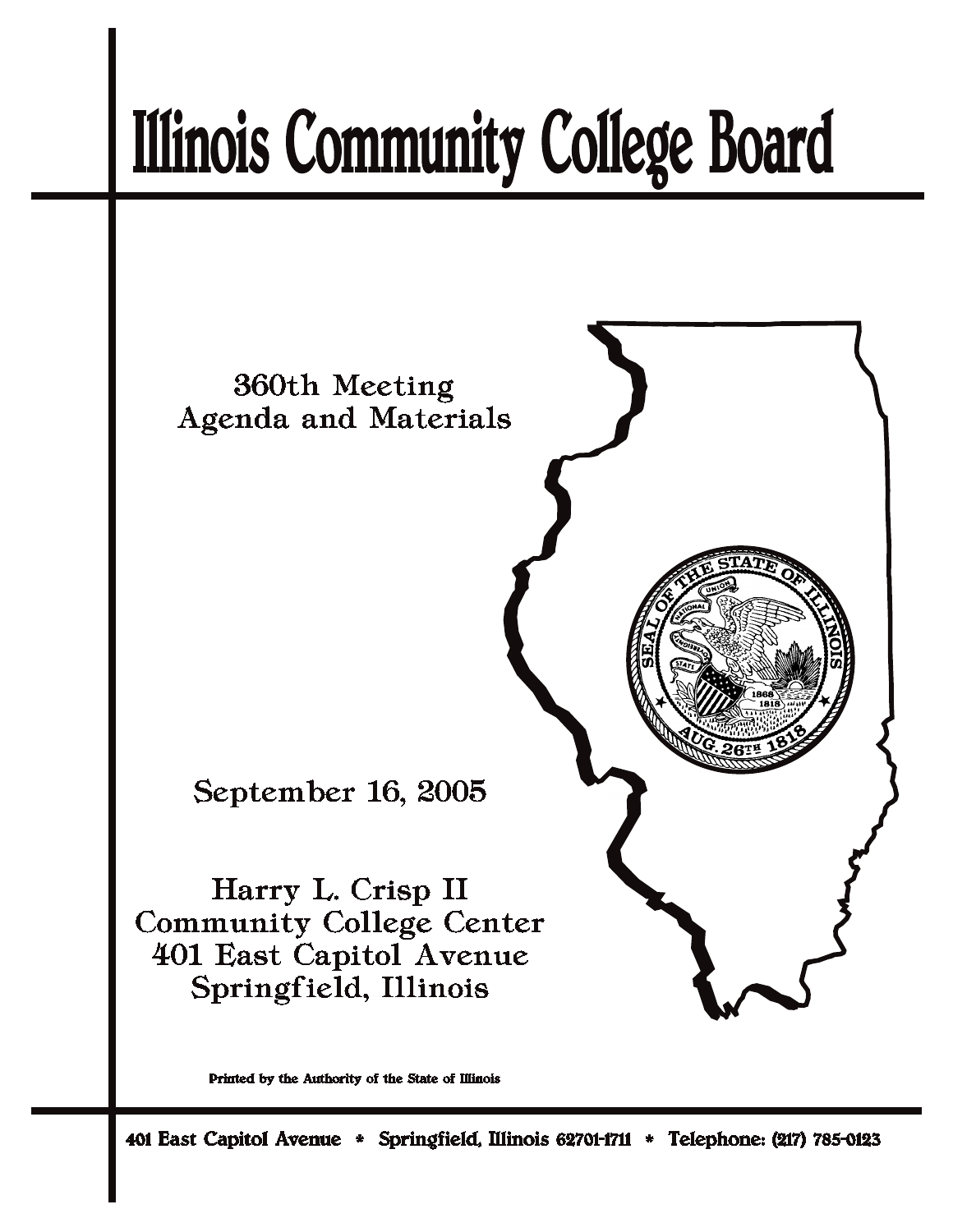# Agenda 360<sup>th</sup> Meeting of the Illinois Community College Board Harry L. Crisp II Community College Center 401 East Capitol Avenue Springfield, Illinois 62701

# September 16, 2005

# *Committee Meetings*

8:00 a.m. - Adult Education & Family Literacy Committee 8:00 a.m. - Budget and Finance Committee

# *9:00 - 12:00 noon*

|    |                                                                                                                                                                                                                                                                | Page              |
|----|----------------------------------------------------------------------------------------------------------------------------------------------------------------------------------------------------------------------------------------------------------------|-------------------|
| 1. | Roll Call and Declaration of Quorum                                                                                                                                                                                                                            |                   |
| 2. | Announcements and Remarks by Guy H. Alongi, Chair                                                                                                                                                                                                              |                   |
| 3. | Nomination of Vice-Chair                                                                                                                                                                                                                                       |                   |
| 4. | <b>Committee Reports</b>                                                                                                                                                                                                                                       |                   |
|    | 4.1<br>Adult Education & Family Literacy Committee<br>4.2<br><b>Budget and Finance Committee</b>                                                                                                                                                               |                   |
| 5. | President/CEO Report                                                                                                                                                                                                                                           |                   |
| 6. | 40 <sup>th</sup> Anniversary Update                                                                                                                                                                                                                            | $\mathbf{1}$      |
| 7. | <b>Advisory Organizations</b>                                                                                                                                                                                                                                  |                   |
|    | 7.1<br>Illinois Community College Faculty Association<br><b>Student Advisory Committee</b><br>7.2<br>Illinois Community College Trustees Association<br>7.3<br><b>Presidents Council</b><br>7.4<br>Adult Education and Family Literary Advisory Council<br>7.5 |                   |
| 8. | Illinois Community College Foundation & Horizon Report                                                                                                                                                                                                         | $\overline{2}$    |
| 9. | Associate of Arts in Teaching Degree Models (Action)<br>Associate of Arts in Teaching Early Childhood Education<br>9.1<br>Associate of Arts in Teaching Special Education<br>9.2                                                                               | $3-6$<br>$7 - 10$ |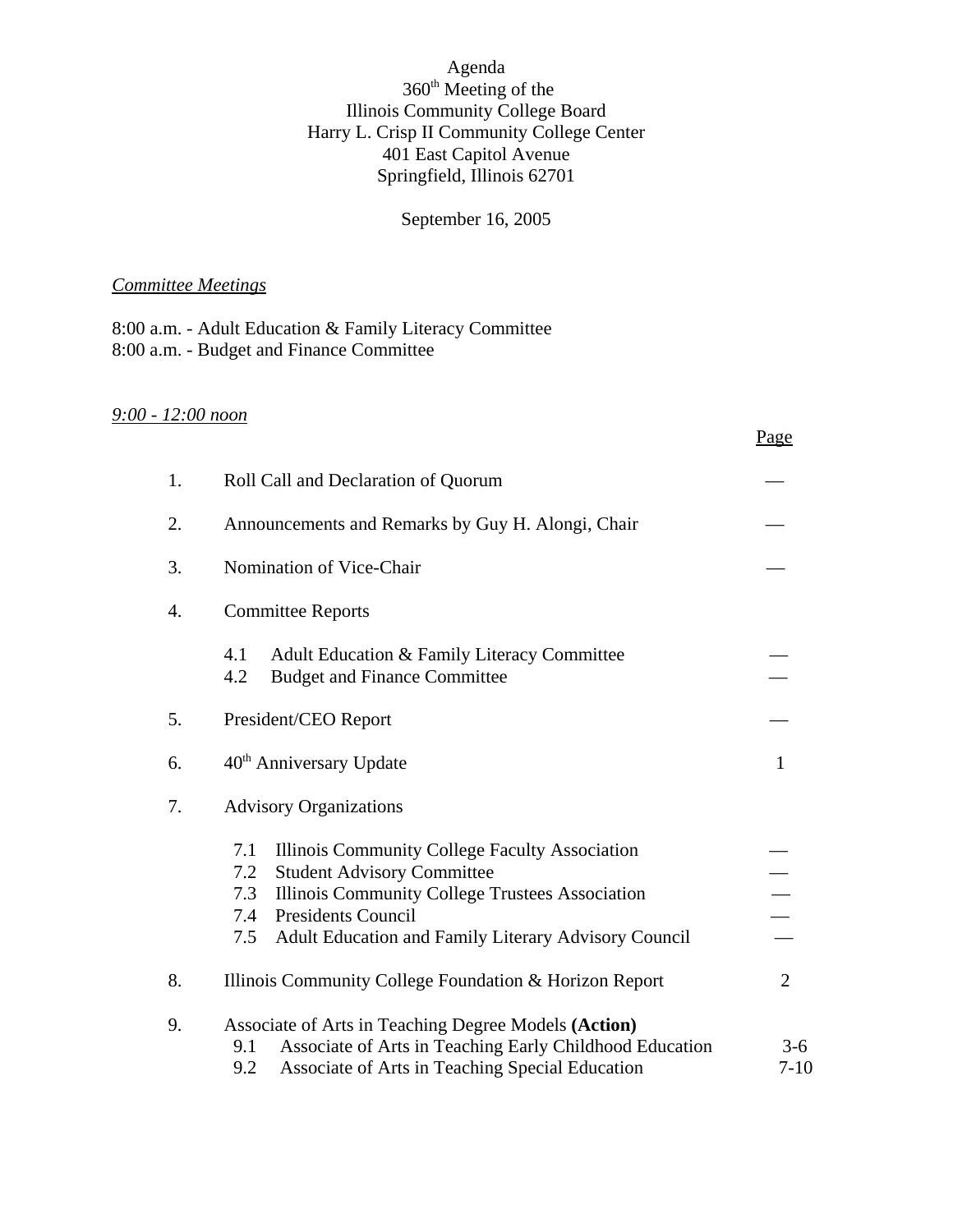# Agenda 360<sup>th</sup> Meeting of the Illinois Community College Board Harry L. Crisp II Community College Center 401 East Capitol Avenue Springfield, Illinois 62701

# September 16, 2005

Page

| 10. | <b>Revisions to Program Review (Action)</b>                                                                                                                                                                                                    | $11 - 16$                                |
|-----|------------------------------------------------------------------------------------------------------------------------------------------------------------------------------------------------------------------------------------------------|------------------------------------------|
| 11. | <b>Baccalaureate Access Task Force Update</b>                                                                                                                                                                                                  | 17                                       |
| 12. | <b>Homeland Security</b>                                                                                                                                                                                                                       | 18-23                                    |
| 13. | <b>GED Online Update</b>                                                                                                                                                                                                                       | 24                                       |
| 14. | Workforce Investment Act Innovation Grants Final Report                                                                                                                                                                                        | $25 - 28$                                |
| 15. | Longitudinal Study of the Class of 2002 Illinois High School<br>Graduates Presentation by Dr. Jennifer Presley, Director of the<br><b>Illinois Education Research Council</b>                                                                  |                                          |
| 16. | <b>Consent Agenda (Action)</b>                                                                                                                                                                                                                 |                                          |
|     | 16.1<br>Minutes of the June 17, 2005 Meeting<br>16.2<br>New Units of Instruction<br>Certification of Eligibility for Special Tax Levy<br>16.3<br><b>Final Recognition Reports</b><br>16.4                                                      | $30 - 42$<br>$43 - 51$<br>52-54<br>55-56 |
| 17. | <b>Information Items</b>                                                                                                                                                                                                                       |                                          |
|     | 17.1 Fiscal Year 2005 Financial Statements<br>17.2 Fiscal Year 2006 Financial Statements<br>17.3 Illinois Community College Board Advisory Committee<br><b>Member Appointments</b><br>Lincoln's Challenge Program FY 2005 Final Report<br>17.4 | 57-59<br>$60 - 61$                       |
| 18. | Other                                                                                                                                                                                                                                          |                                          |
| 19. | <b>Executive Session</b>                                                                                                                                                                                                                       |                                          |
| 20. | Adjournment                                                                                                                                                                                                                                    |                                          |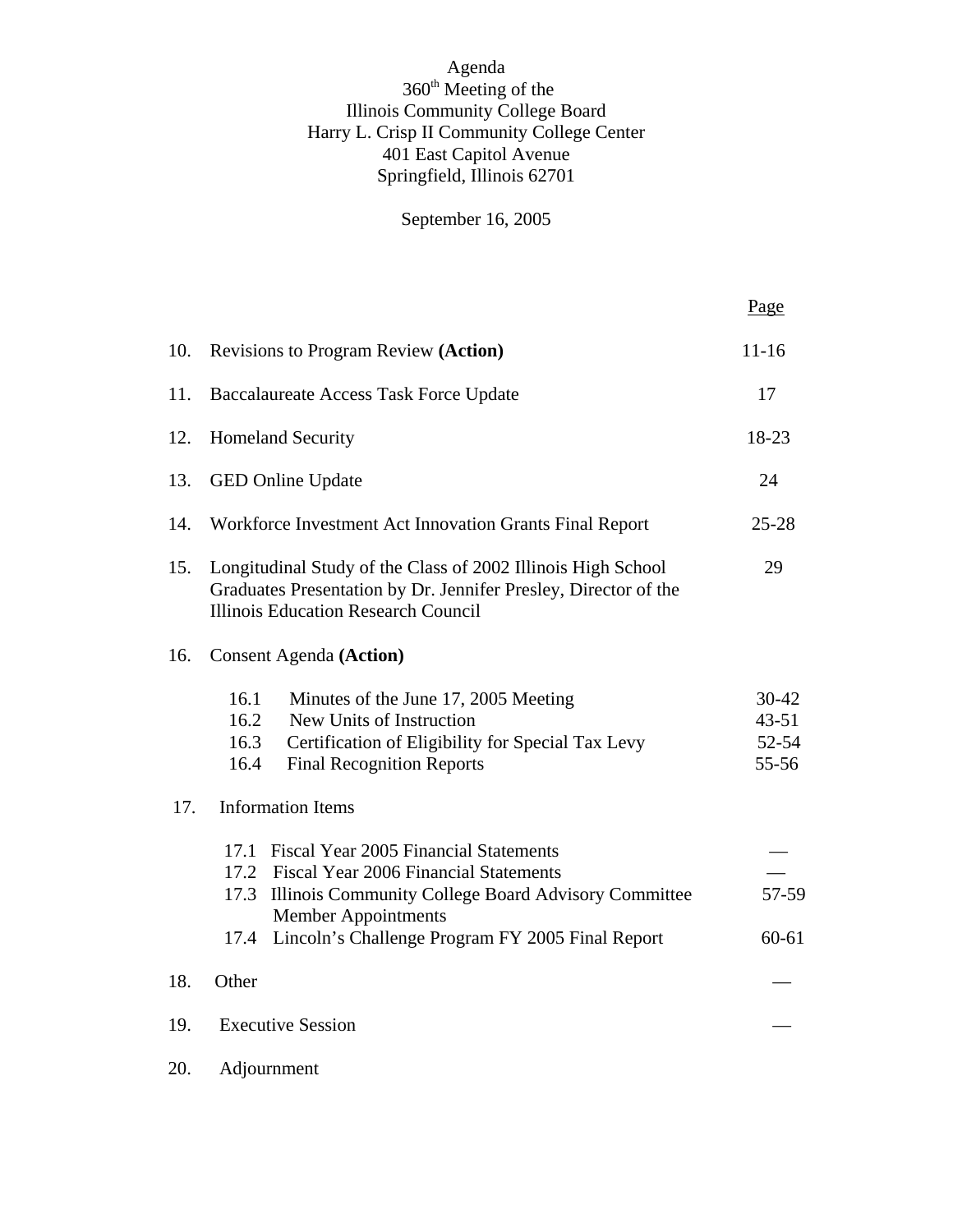Illinois Community College Board

# **40th ANNIVERSARY UPDATE**

An oral report will be presented to the Board at the Board meeting on September 16.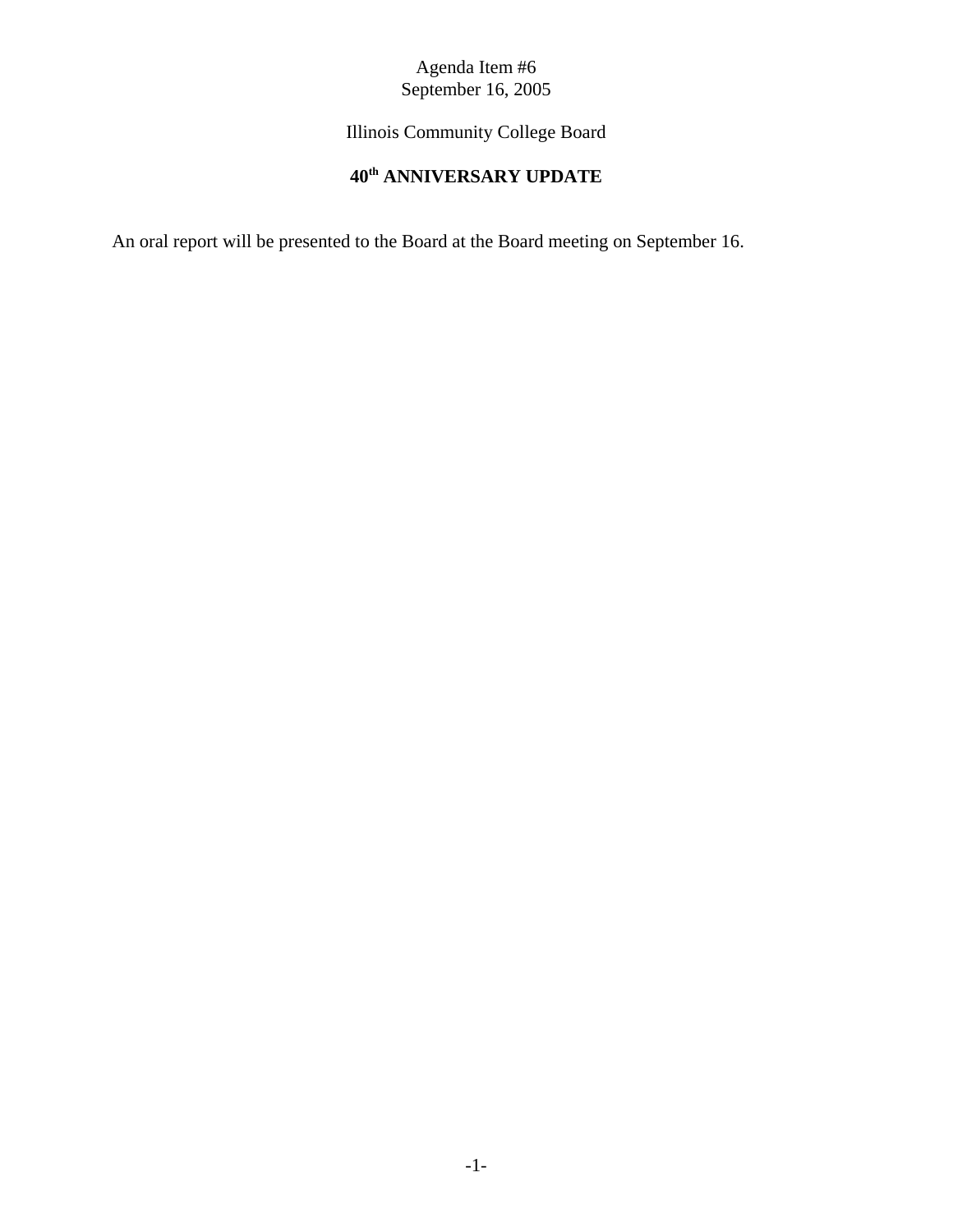# Illinois Community College Board

# **ILLINOIS COMMUNITY COLLEGE FOUNDATION AND HORIZON REPORT**

An oral report will be presented to the Board at the Board meeting on September 16.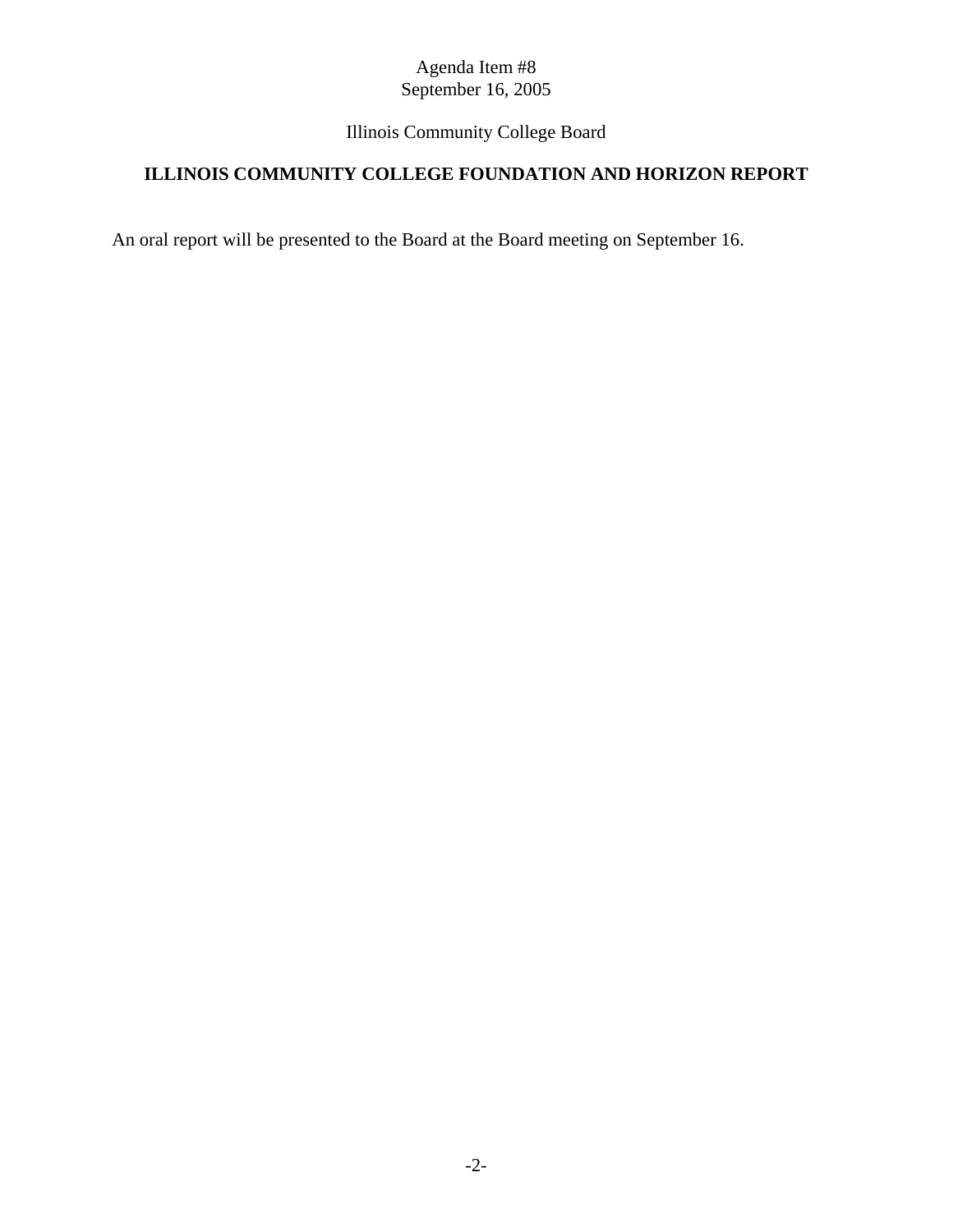# Illinois Community College Board

# **ASSOCIATE OF ARTS IN TEACHING EARLY CHILDHOOD EDUCATION**

In March 2001, the Illinois Community College Board (ICCB) endorsed an initiative to enhance the role of community colleges in teacher preparation and quality improvements. One of many activities undertaken as a result of the Board's endorsement has been the development of Associate of Arts in Teaching (AAT) degree models to facilitate a smooth transition for and enhanced preparation of community college students as they transfer into university teacher education programs.

Since September 2002, a steering committee has worked with hundreds of faculty, administrators, and agency representatives to propose AAT models in high need teaching disciplines. To date, AAT degree models in Secondary Mathematics and Secondary Science have been approved. Work has now been completed on an AAT in Early Childhood Education model, and the model is being presented to the ICCB for its approval.

#### **RECOMMENDED ACTION:**

It is recommended that the following motion be adopted:

The Illinois Community College Board hereby approves the proposed Associate of Arts in Teaching Early Childhood Education degree model.

# **ASSOCIATE OF ARTS IN TEACHING EARLY CHILDHOOD EDUCATION DEGREE MODEL**

#### **Background**

In September 2002, in cooperation with the Illinois Community College Board, the Illinois Board of Higher Education, the Illinois State Board of Education, and the University of Illinois formed a steering committee through its P-16 Initiative to develop Associate of Arts in Teaching (AAT) degree models. The steering committee includes representatives of universities, community colleges, and the three state education agencies.

In October 2003, the ICCB endorsed the following General Principles for model AAT degrees that were developed by the AAT steering committee to guide the work of the initiative:

1. A degree model provides a general framework within which community colleges may develop specific degrees in accordance with institutional policies and priorities.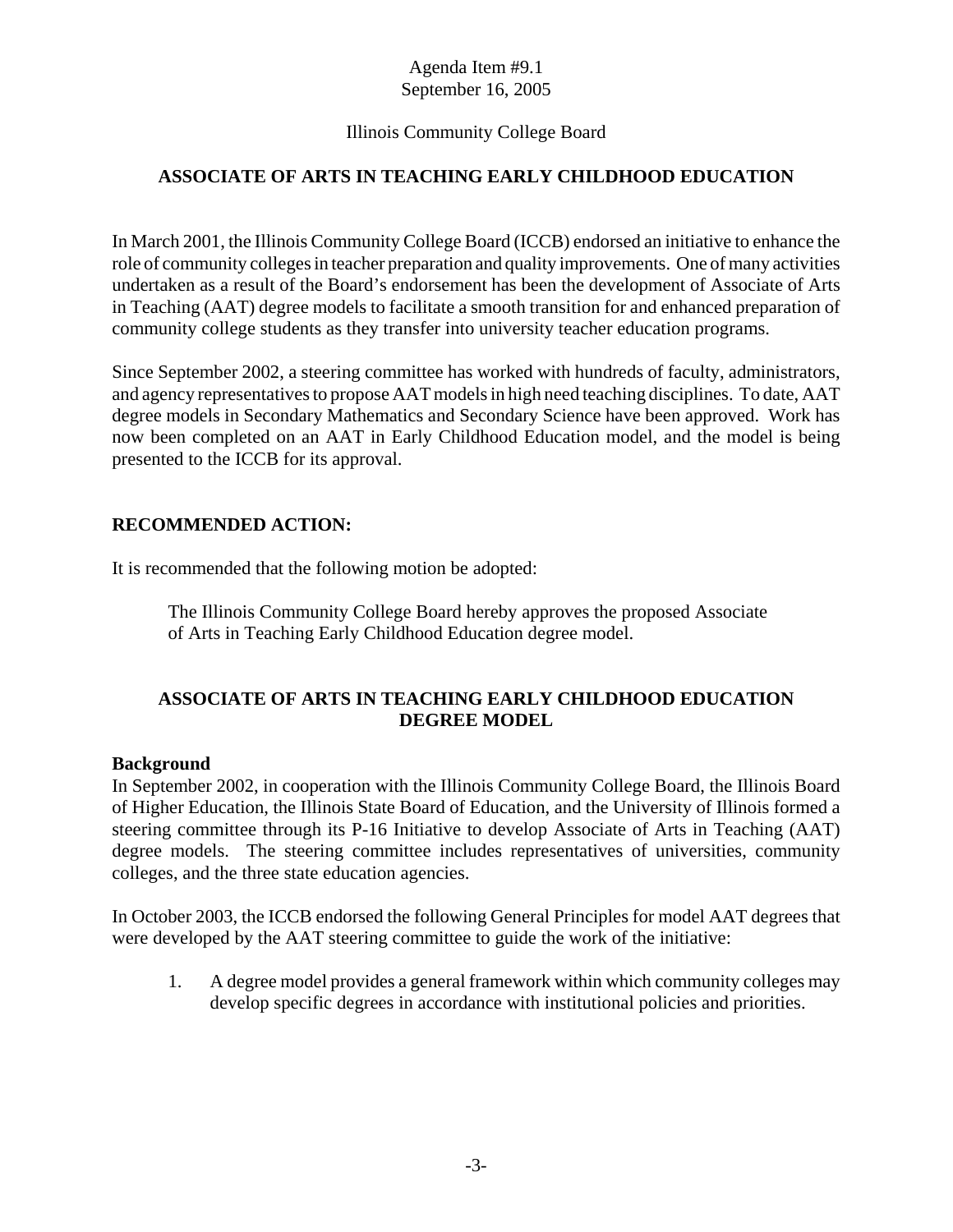- 2. For most teaching specialties, the IAI General Education Common Core with one additional mathematics course will be appropriate. For some teaching specialties, it may be necessary to identify specific courses within the general education core, or the core may need to be modified.
- 3. Core language arts standards and standards related to global diversity and multiculturalism should be met through the general education component of the degree. Core technology standards may be met with an educational technology course, or may be infused throughout the general education component. Every college will be responsible for addressing the core technology standards, whether through a specific course or infusion in the curriculum.
- 4. Passing the Enhanced Test of Basic Skills will be a requirement for program completion. It is recommended that the test be administered no later than the point at which students have accumulated 45 semester hours and that remediation be provided for students who are not successful in their first attempt to pass the test.
- 5. Alignment of Illinois State Board of Education and National Council for the Accreditation of Teacher Education standards with AAT degree models will be done by groups of community college and university faculty.
- 6. Early field experiences need to begin in the first two years of a future teacher's preparation, regardless of whether a student begins at a community college or a university. It is strongly suggested that the field experiences be related to the student's selected specialty area.
- 7. Community colleges should adopt a process for admisstion to AAT programs for purposes of advising and career development.
- 8. It will be critical that close communication is maintained between community college and university teacher education programs in order to provide smooth articulation and address problems as they arise. Each institution should formally identify a contact person to ensure that there is a clear pathway for this communication to occur.

# **Development of the Model**

The Associate of Arts in Teaching Steering Committee identified early childhood education as a high need teaching discipline. The need for an AAT in Early Childhood Education was further underscored by House Resolution 845, adopted in June 2004, which directs the Illinois P-16 Initiative to develop a model AAT degree in Early Childhood Education. The AAT Steering Committee convened a working group that included community college and university faculty, as well as representatives from other early childhood constituencies, in June 2004 to develop a degree model. The group reviewed the seventeen Illinois state standards for early childhood education and selected the standards and indicators that are appropriate to be addressed at the freshman/sophomore level.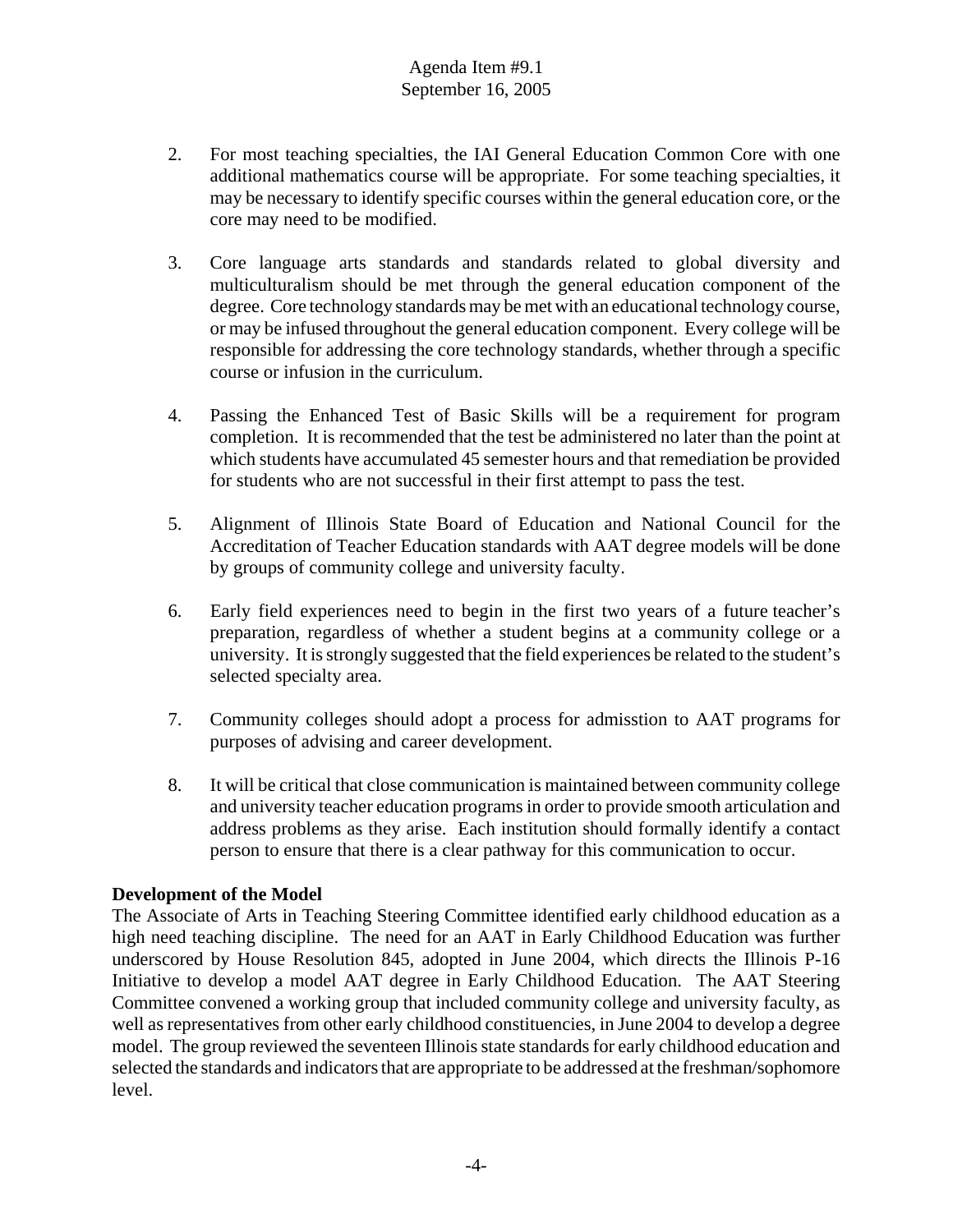The resulting model is aligned to those standards. The working group completed its recommendations in January 2005. Following a public comment period, the degree model was finalized and is now presented for the Board's consideration. Model course syllabi, a standards matrix and other detailed materials that support the degree model are available on the ICCB website: www.iccb.org/HTML/what/aat.html.

#### **Associate of Arts in Teaching Early Childhood Education Degree Model**

| <b>General Education Component*</b>                                                                                                                                                                                              | 40 semester credits |  |
|----------------------------------------------------------------------------------------------------------------------------------------------------------------------------------------------------------------------------------|---------------------|--|
| <b>Communication:</b><br>(Two-course writing sequence and one course in oral communications.)                                                                                                                                    | 9 semester credits  |  |
| <b>Mathematics:</b>                                                                                                                                                                                                              | 6 semester credits  |  |
| <b>Physical and Life Sciences:</b><br>(To include physical sciences, life sciences, environmental sciences, and earth and<br>space sciences. One course must be a laboratory course.)                                            | 7 semester credits  |  |
| <b>Humanities &amp; Fine Arts:</b><br>(To include music, drama, dance and visual arts.)                                                                                                                                          | 9 semester credits  |  |
| <b>Social and Behavioral Sciences:</b><br>(To include history, geography, economics, and political science.)                                                                                                                     | 9 semester credits  |  |
| *A college may require a greater number of general education hours than the model suggests, but consideration<br>should be given to the total number of hours in the degree and the possibility that additional hours may not be |                     |  |

#### **Professional Education Component 6 - 9 semester credits**

#### **Required:**

accepted in transfer.

Introduction to Education (with a clinical component\*) Child Growth and Development

#### **May choose 3 additional credits from:**

Educational Technology Educational Psychology Students with Disabilities in the Schools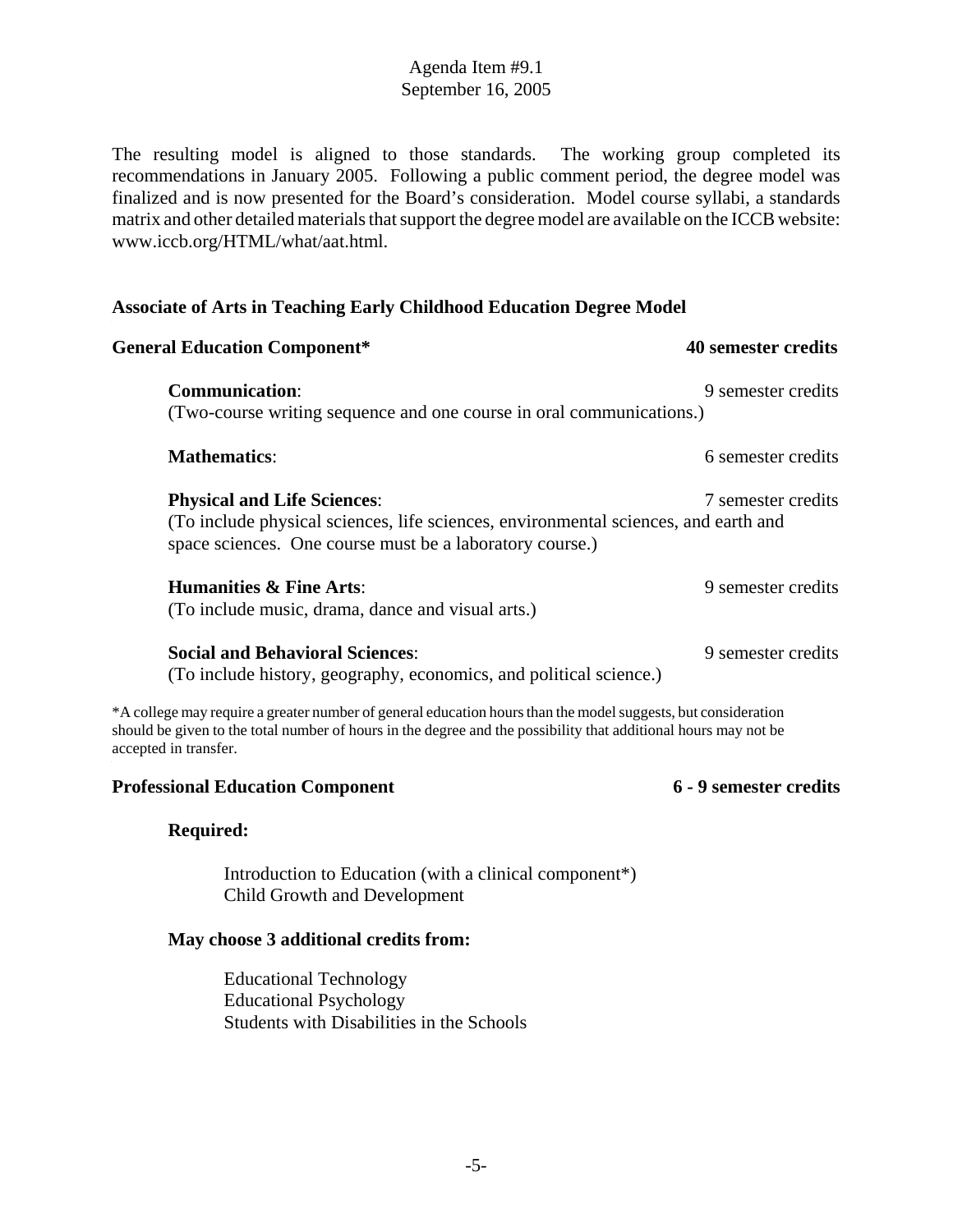\*The clinical component should include field experiences in a variety of educational settings. For students intending to pursue an AAT Early Childhood degree, it would be appropriate for half the number of hours to be spent in early childhood environments. A variety of assignments and activities should be included, with artifacts and assessments documented. A minimum of 15 contact hours of field experience is required.

The required contact hours of field experience may be embedded in the Introduction to Education course, or may be part of a separate one credit hour field experience course. If the required contact hours are part of a separate field experience course, the student must be required to take the two courses concurrently and to document the assignments and activities with artifacts and assessments. Students should be aware that a one credit hour field experience course may not be transferable.

#### **Major Area – Early Childhood 15 to 21 semester credits**

#### **Required:**

Introduction to Early Childhood Education

#### **The remaining semester credits must include identified standards in the following areas:**

Learning Experiences Learning Environment Relationships: Child, Family, Community Assessment

**Please note**: Additional field experience hours may be incorporated into courses in the major area of early childhood education. A separate, one-hour course focusing solely on field experience activities may be included, as well; however, students should be aware that such a course may not be transferable.

**Successful completion of the Illinois Enhanced Test of Basic Skills is a degree requirement.**

**Total semester credit hours for the degree: 64 semester credits**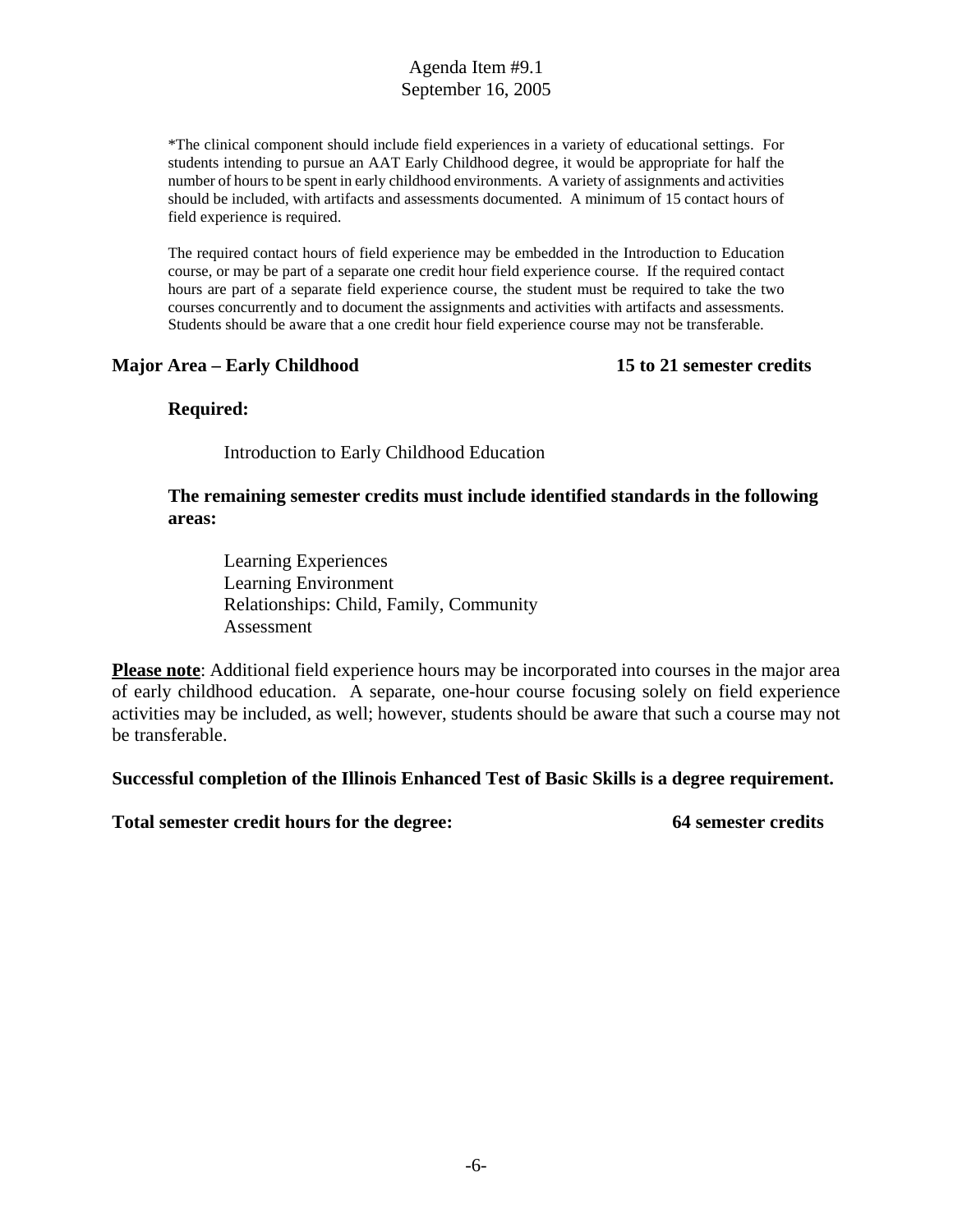# Illinois Community College Board

# **ASSOCIATE OF ARTS IN TEACHING SPECIAL EDUCATION**

In March 2001, the Illinois Community College Board (ICCB) endorsed an initiative to enhance the role of community colleges in teacher preparation and quality improvements. One of many activities undertaken as a result of the Board's endorsement has been the development of Associate of Arts in Teaching (AAT) degree models to facilitate a smooth transition for and enhanced preparation of community college students as they transfer into university teacher education programs.

Since September 2002, a steering committee has worked with hundreds of faculty, administrators, and agency representatives to propose AAT models in high need teaching disciplines. To date, AAT degree models in Secondary Mathematics and Secondary Science have been approved. Work has now been completed on an AAT in Special Education model, and the model is being presented to the ICCB for its approval.

#### **RECOMMENDED ACTION:**

It is recommended that the following motion be adopted:

The Illinois Community College Board hereby approves the proposed Associate of Arts in Teaching Special Education degree model.

# **ASSOCIATE OF ARTS IN TEACHING SPECIAL EDUCATION MODEL**

#### **Background**

In September 2002, in cooperation with the Illinois Community College Board, the Illinois Board of Higher Education, and the Illinois State Board of Education, the University of Illinois formed a steering committee through its P-16 Initiative to develop Associate of Arts in Teaching (AAT) degree models. The steering committee includes representatives of universities, community colleges, and the three state education agencies.

In October 2003, the ICCB endorsed the following General Principles for model AAT degrees that were developed by the AAT steering committee to guide the work of the initiative:

1. A degree model provides a general framework within which community colleges may develop specific degrees in accordance with institutional policies and priorities.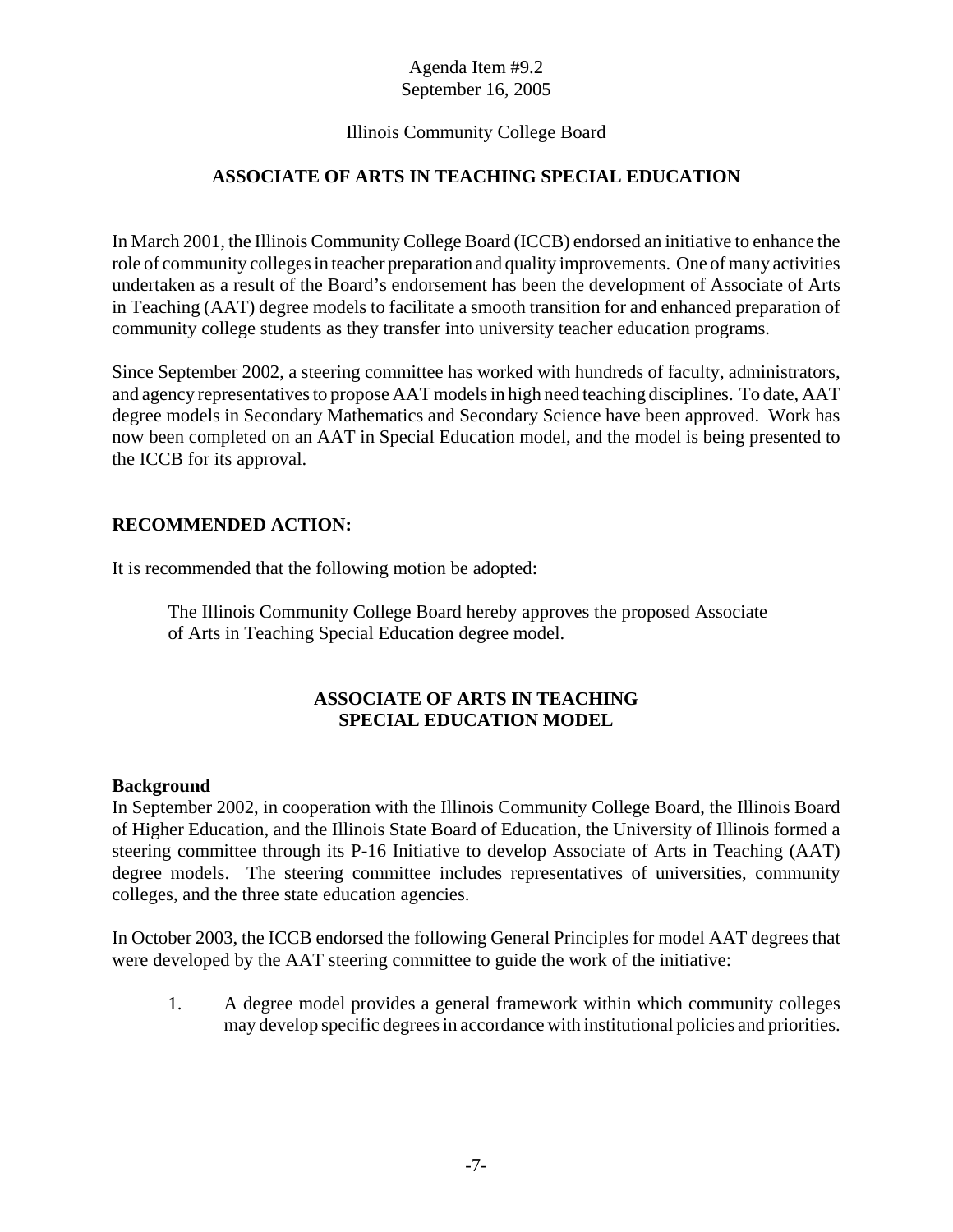- 2. For most teaching specialties, the IAI General Education Common Core with one additional mathematics course will be appropriate. For some teaching specialties, it may be necessary to identify specific courses within the general education core, or the core may need to be modified.
- 3. Core language arts standards and standards related to global diversity and multiculturalism should be met through the general education component of the degree. Core technology standards may be met with an educational technology course, or may be infused throughout the general education component. Every college will be responsible for addressing the core technology standards, whether through a specific course or infusion in the curriculum.
- 4. Passing the Enhanced Test of Basic Skills will be a requirement for program completion. It is recommended that the test be administered no later than the point at which students have accumulated 45 semester hours and that remediation be provided for students who are not successful in their first attempt to pass the test.
- 5. Alignment of Illinois State Board of Education and National Council for the Accreditation of Teacher Education standards with AAT degree models will be done by groups of community college and university faculty.
- 6. Early field experiences need to begin in the first two years of a future teacher's preparation, regardless of whether a student begins at a community college or a university. It is strongly suggested that the field experiences be related to the student's selected specialty area.
- 7. Community colleges should adopt a process for admisstion to AAT programs for purposes of advising and career development.
- 8. It will be critical that close communication is maintained between community college and university teacher education programs in order to provide smooth articulation and address problems as they arise. Each institution should formally identify a contact person to ensure that there is a clear pathway for this communication to occur.

# **Development of the Model**

The Associate of Arts in Teaching Steering Committee identified special education as a high need teaching discipline and convened a working group that included community college and university faculty in June 2004 to develop a degree model. The working group reviewed Illinois standards for Professional Educators, as well as national standards from the Council for Exceptional Children, and related performance indicators. Based on that review, the working group identified the standards and related performance indicators that are appropriate for the freshman/sophomore level and indicated the professional education and content courses in which they should be included.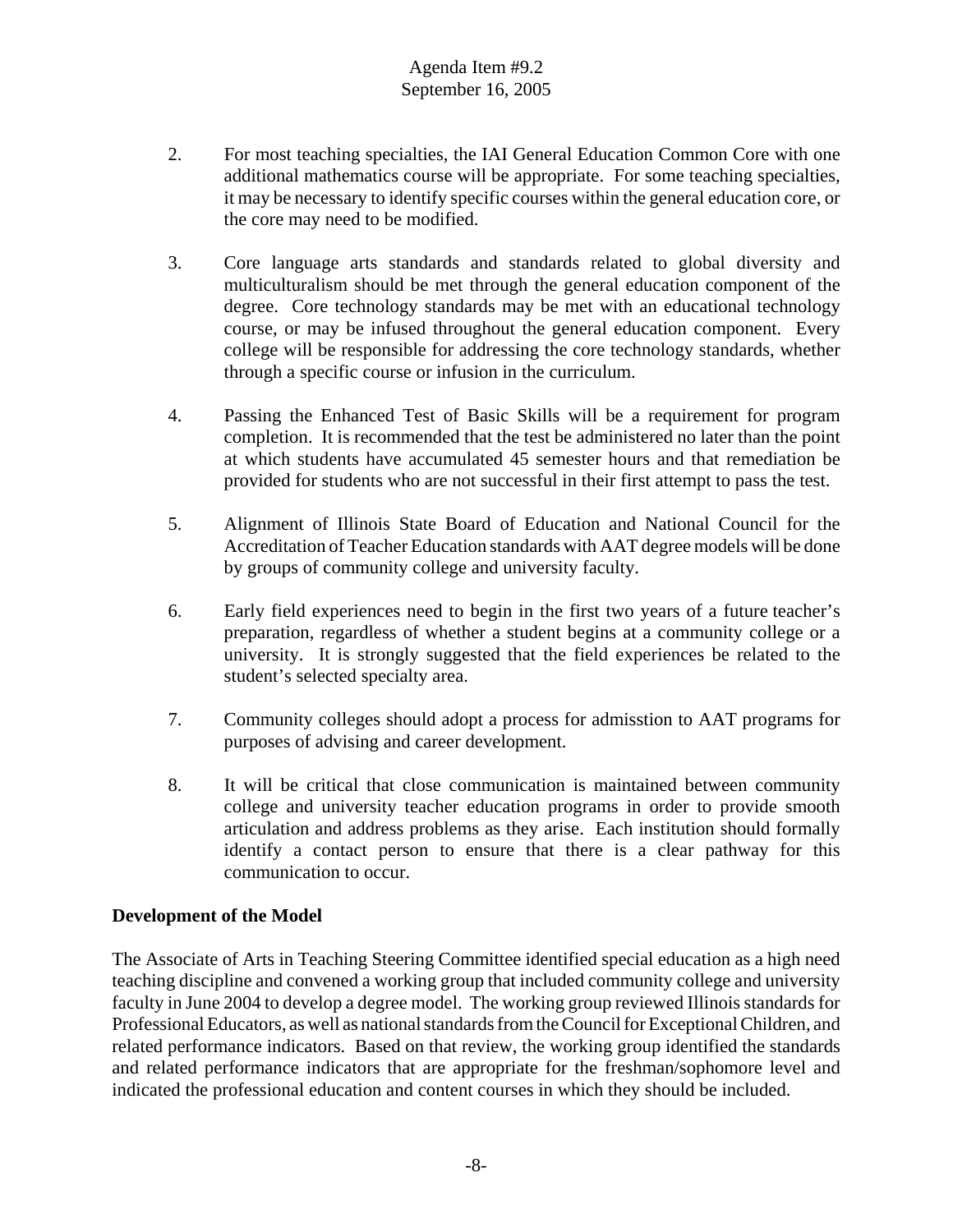The resulting model is aligned to those standards. The working group completed its recommendations in October 2005. Following a public comment period, the degree model was finalized and is now presented for the Board's consideration. Model course syllabi, a standards matrix and other detailed materials that support the degree model are available on the ICCB website: www.iccb.org/HTML/what/aat.html.

#### **Associate of Arts in Teaching Special Education Degree Model**

#### **General Education Component\* (40-44 semester credits)**

- **Communication:** 9 semester credits (two-course writing sequence and one course in oral communications)
- **Mathematics:** 6-9 semester credits (Mathematics for Elementary Teaching (M1 903) and one other course required)
- **Physical and Life Sciences:** 7-8 semester credits (one course from the life sciences and one course from the physical sciences, and at least one laboratory science)
- **Humanities and Fine Arts:** 9 semester credits\*\* (at least one course selected from humanities and at least one course from the fine arts.)
- **Social and Behavioral Sciences:** 9 semester credits\*\* (courses selected from at least two disciplines; Introduction to Psychology and American Government are recommended)

\* A college may require a greater number of general education credits than the model suggests, but consideration should be given to the total number of hours in the degree and the possibility that additional hours may not be accepted in transfer.

**\*\*** A non-Western course should be selected from humanities or social sciences.

Note: Foreign language is a graduation requirement at some institutions. Consult your advisor.

#### **Professional and Special Education Component (18-21 semester credits)**

#### **Required:**

Introduction to Education (with a clinical component\*) Educational Technology Students with Disabilities in School Educational Psychology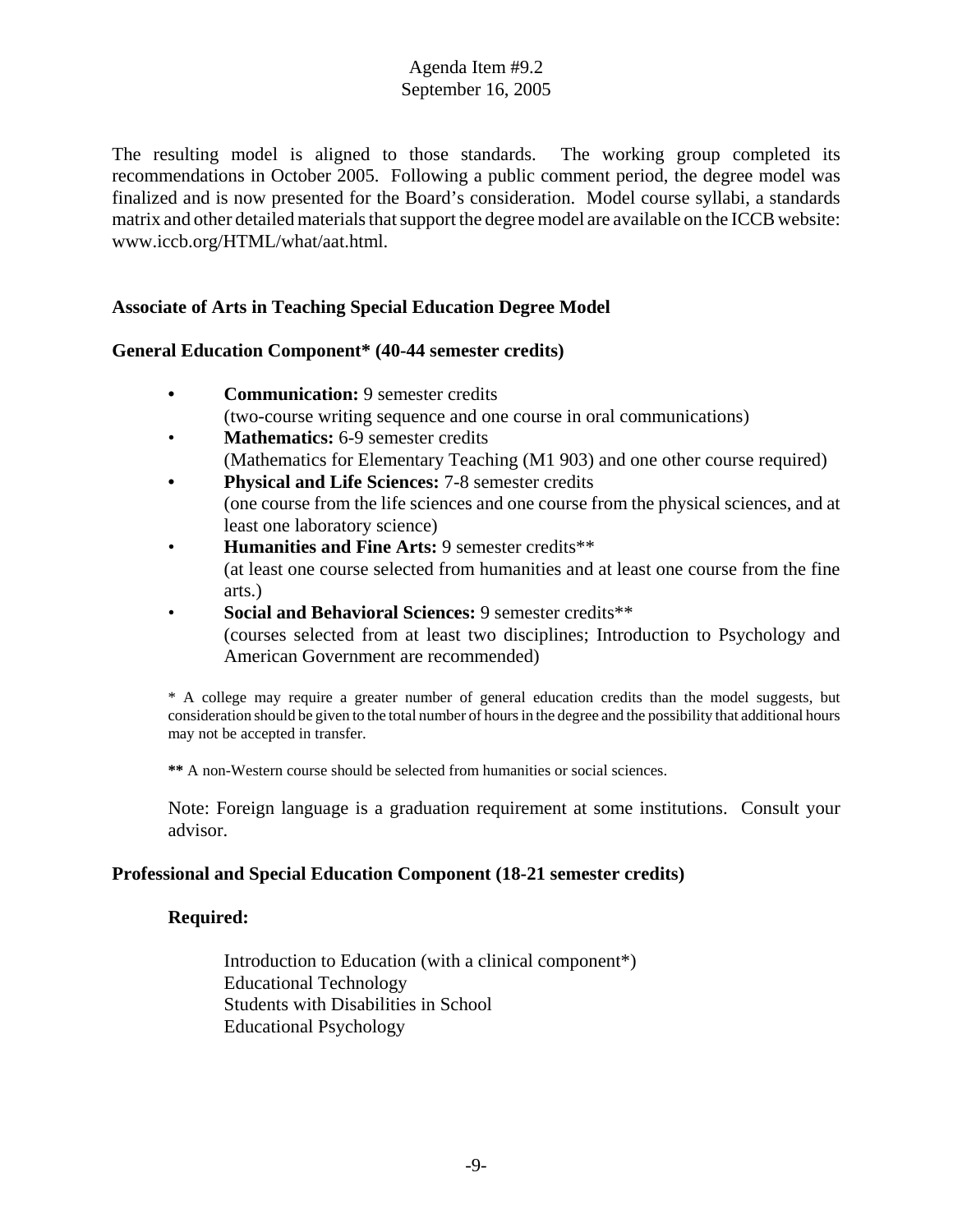Development (Colleges may use existing courses such as Child Development, Life Span Development, or Child or Adolescent Psychology, so long as the course includes the standards identified in the AAT Super Matrix and the model syllabus.)

#### **One or two of the following courses may be selected:**

Diversity in Schools Language Development Introduction to the Foundations of Reading

\* The clinical component should include field experiences in a variety of school settings. For students intending to pursue an AAT in Special Education degree, it would be appropriate for half the number of hours to be spent in a special education environment. A variety of assignments and activities should be included, with artifacts and assessments documented. A minimum of 15 contact hours of field experience is required.

The required contact hours of field experience may be embedded in the Introduction to Education course, or may be part of a separate one credit hour field experience course. If the required contact hours are part of a separate field experience course, the student must be required to take the two courses concurrently and to document the assignments and activities with artifacts and assessments. Students should be aware that a one credit hour field experience course may not be transferable.

Please Note: Additional field experience hours may be incorporated into other professional education coursework.

#### **Degree Requirements:**

- 1. Successful completion of the Illinois Enhanced Test of Basic Skills
- 2. Initiation of a standards-based portfolio that includes, at a minimum, evidence of successful early clinical experience in schools, evidence of demonstrated disposition for the profession, and personal philosophy of teaching

#### **Total semester credit hours (61-62 semester credit hours)**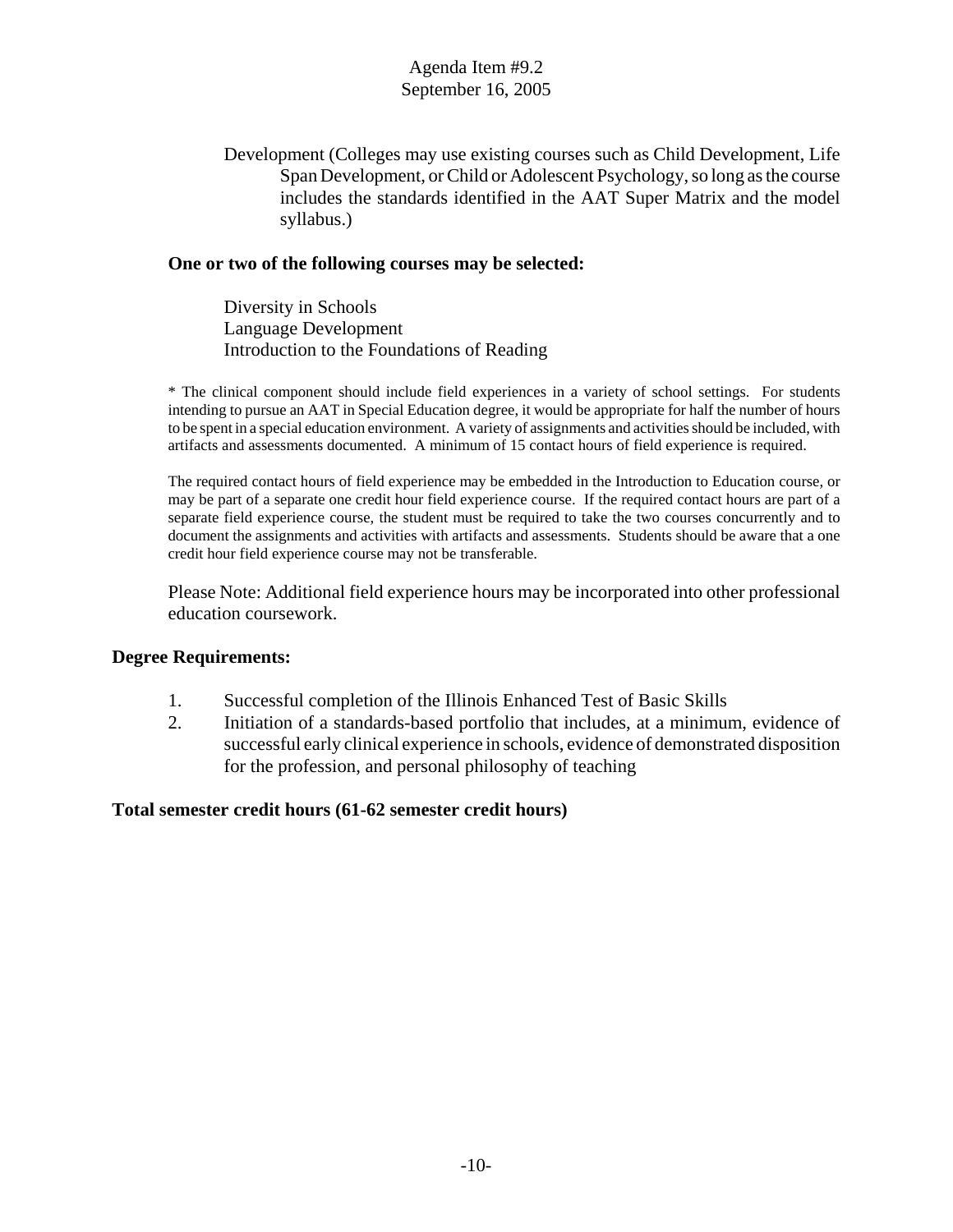#### Illinois Community College Board

# **EVALUATION OF THE STATEWIDE PROGRAM REVIEW SYSTEM OF THE ILLINOIS COMMUNITY COLLEGE BOARD**

Over the past year and a half, a team of consultants has been engaged in an evaluation of the Illinois Community College Board program review system. The results of the evaluation were presented to ICCB staff in July 2005 in a report titled "Findings and Recommendations: Evaluation of the Program Review System of the Illinois Community College Board," which is included as an external attachment. The report and recommendations are now being presented to the Board for its consideration.

# **RECOMMENDED ACTION:**

It is recommended that the Illinois Community College Board adopt the following motion:

The Illinois Community College Board accepts and endorses the recommendations of the Program Review Evaluation Project consultant team and charges the President/CEO and staff with implementing the revised program review process.

**BACKGROUND.** Program review is the major accountability tool by which community colleges demonstrate the quality and effectiveness of the programs and services they offer to students. Since ICCB's program review process was redesigned in the early 1990s, community colleges and the community college system in Illinois have changed substantially, including expanded responsibilities for adult education and workforce development, as well as increased emphasis on transfer and articulation and efforts to assure the quality of career and technical programs. In addition, various reporting requirements have been added to program review to address colleges' contributions to achievement of broad statewide goals and objectives, for which other reporting mechanisms now exist. In light of these changes, ICCB engaged a team of consultants to evaluate the current program review system and recommend appropriate revisions to ensure that the system is focused and not duplicative of other accountability efforts. The consultants for the project are Dr. Kathleen Kelly and Dr. Ivan Lach, both independent higher education consultants, and Dr. Sharon Kristovich, Director for Institutional Research, Evaluation and Planning at Parkland College. The consultants conducted the evaluation in collaboration with the ICCB staff and a working group of college representatives. Input from the colleges was received throughout the evaluation through the use of surveys, meetings and focus groups.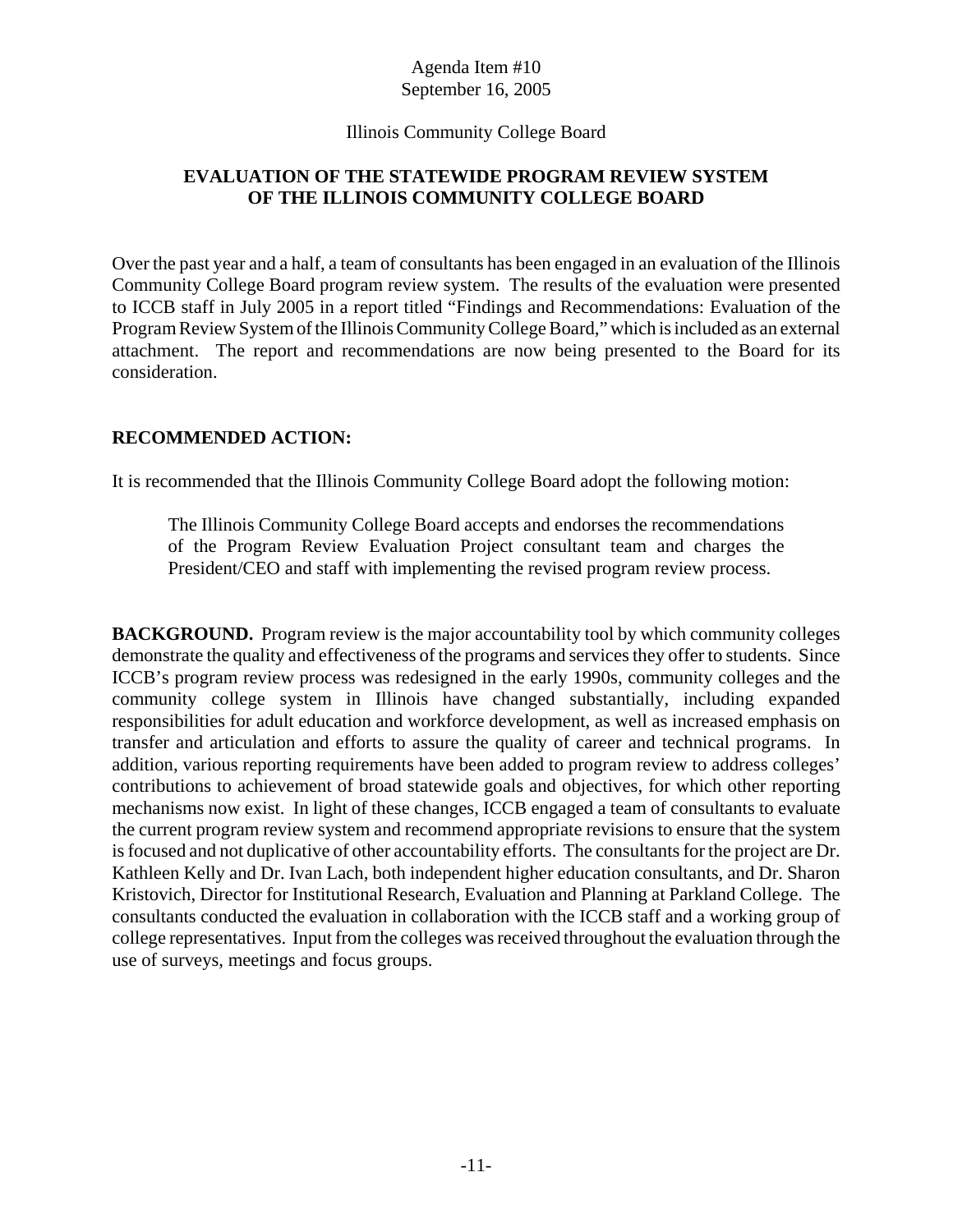**RECOMMENDATIONS.** Based on empirical and anecdotal data gathered from the providers and users of statewide program review information the consultants developed the following recommendations regarding the ICCB program review system:

# **Clarification of the purposes of program review and the roles of the colleges and ICCB:**

- 1. The purposes of statewide program review are:
	- a. To support campus-level planning and decision-making related to:
		- Assuring the continuing need and improving the quality and costeffectiveness of instructional programs;
		- Assessing, improving and updating programs on a regular basis;
		- Discontinuing programs when there is no longer sufficient demand, quality cannot be maintained at an acceptable level, or they are no longer costeffective.
	- b. To demonstrate the accountability of the community college system in maintaining high quality, cost-effective programs that are responsive to the needs of students, businesses and industries in Illinois.
	- c. To identify best practices, exemplary innovations, and program issues that need to be addressed at the state level by the ICCB.
- 2. Individual colleges should have the primary responsibility to evaluate instructional programs, to make decisions about improvement and continuation, assure that program review results are considered in campus planning and budget development, and to report results to the Illinois Community College Board.
- 3. The Illinois Community College Board should have the responsibility to assure that each college has an appropriate review process, to coordinate and report on accountability efforts, to support local program review processes, to collect and disseminate information about best practices, and to identify and develop solutions for statewide programmatic issues.

# **Integration of program review with existing campus planning and quality improvement processes:**

- 4. A manual of instructions for program review should be developed and revised once every five years.
- 5. All ICCB follow-up studies and any special requests related to program review should be made available to the colleges one year prior to the date for submission of program review reports (by the September preceding the August submission date). Special requests should be limited to occasional critical statewide issues related to instructional programs.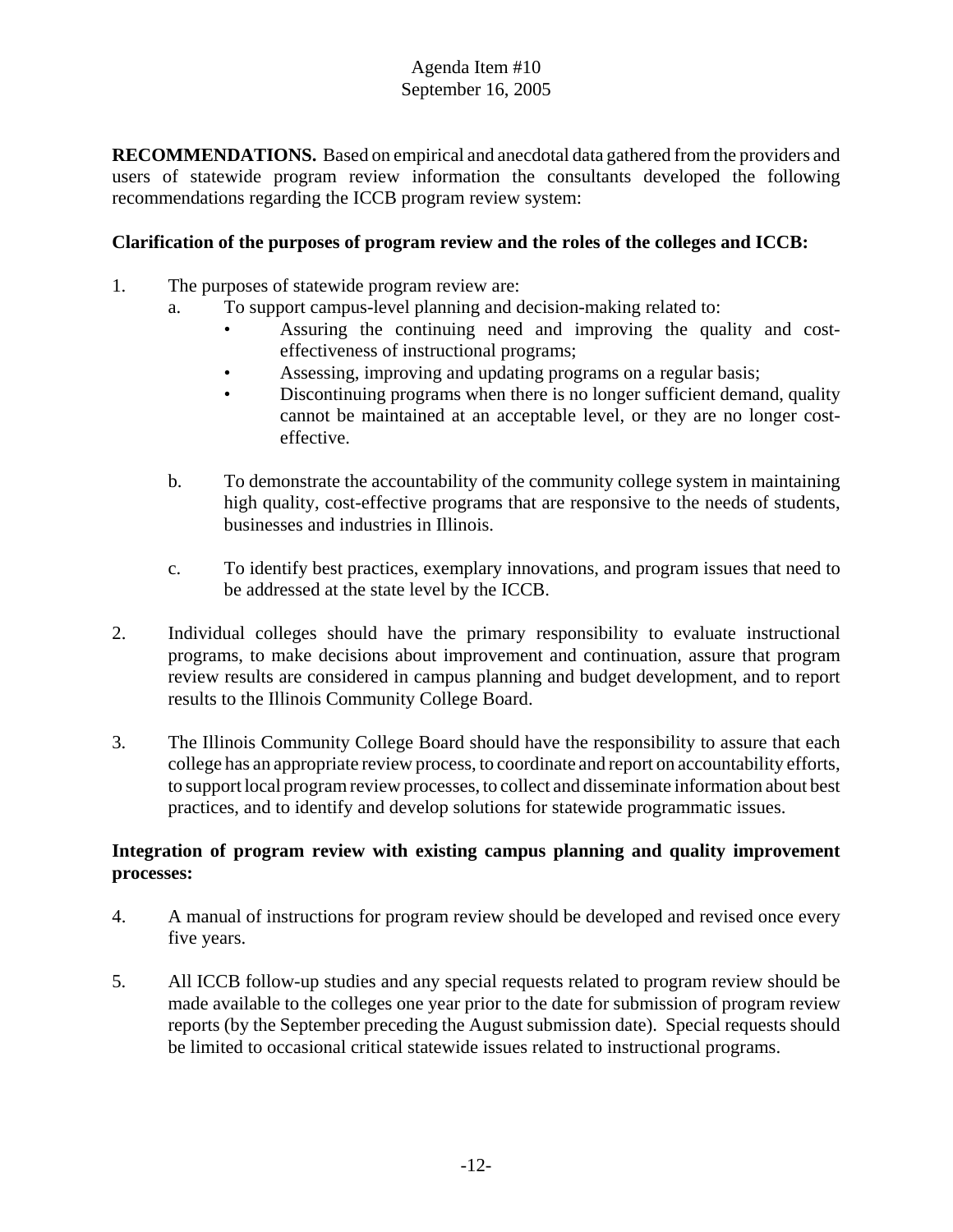- 6. Colleges may use the most recent audited state-level data available from ICCB at the time they begin their annual program review process or at appropriate times in a continuous quality improvement process.
- 7. A five-year program review schedule for programs and instructional areas should be maintained. With prior approval by ICCB staff, colleges may use alternative schedules for justifiable reasons, such as accommodating more frequent program reviews and campus planning cycles or coordinating accreditation evaluations.

# **Development of a Web-based information and reporting system:**

- 8. An on-line information system should be developed to support continuous access to the most recent statewide data available and to allow colleges to obtain data that best meet their needs.
- 9. The on-line information system should provide access to wage and labor databases such as the Occupational Employment Statistics (OES), Illinois occupational supply and demand data, and Clearinghouse information on transfer students.
- 10. A Web-based reporting system should be developed to allow colleges to submit program review reports electronically.
- 11. Unit cost data will continue to be available but colleges may use locally developed cost data. While this makes statewide comparisons difficult, program-level data from the ICCB Unit Cost Study are not useful for review of some programs.

#### **Development of guidelines and schedules for reviews**

- 12. A five-year program review schedule for occupational programs should be maintained. The current schedule should be amended to reflect the transition to the revised Classification of Instructional Programs (CIP 2000).
- 13. Reviews of academic disciplines should occur on a five-year schedule and focus on the quality and learning outcomes of individual courses and clusters of courses. General education and other courses designed for transfer should be examined. Remedial courses should also be included in the reviews as appropriate.

#### **Academic Discipline Reviews**

- Year 1 Written & Oral Communications
- Year 2 Mathematics
- Year 3 Physical & Life Sciences
- Year 4 Humanities & Fine Arts
- Year 5 Social & Behavioral Sciences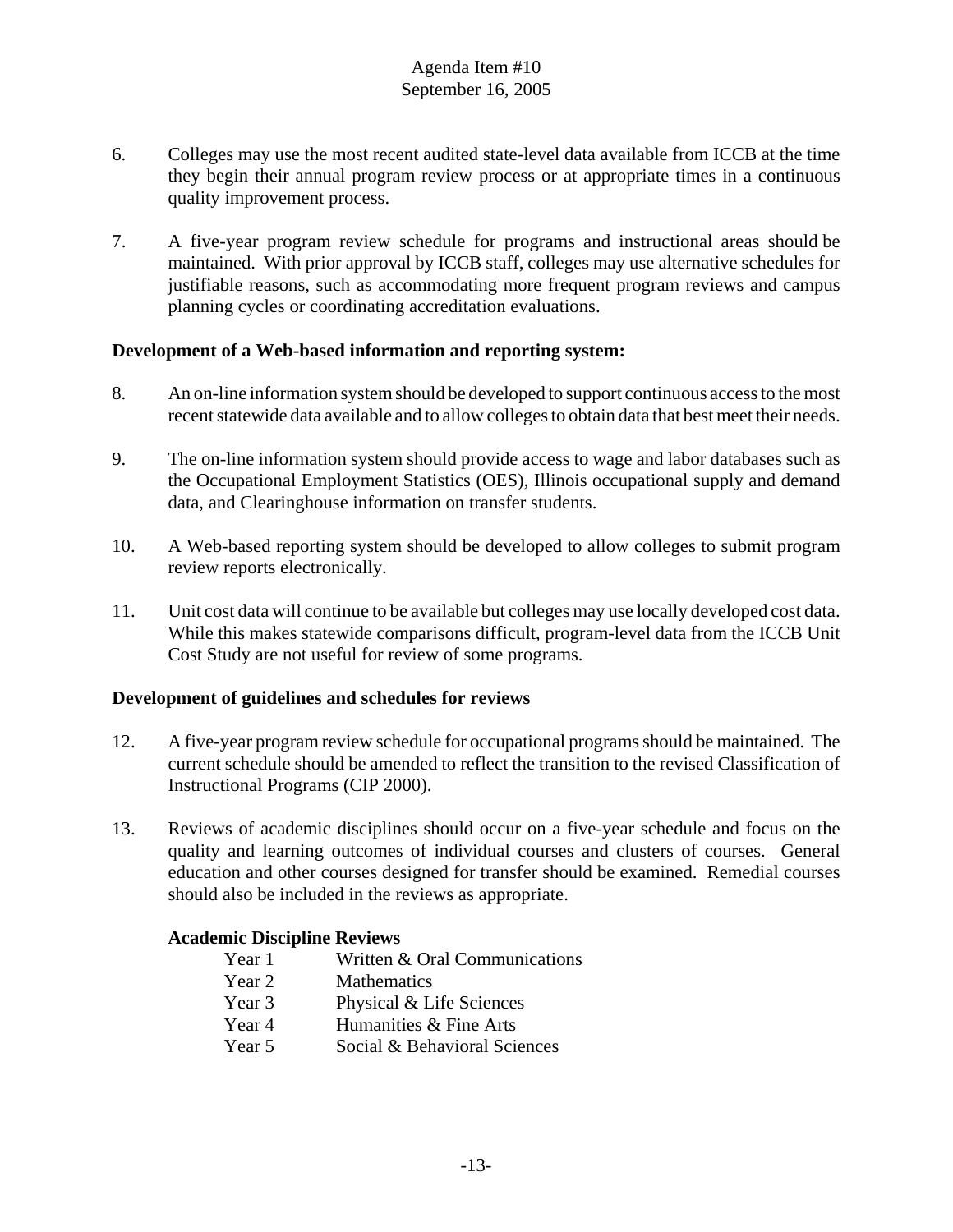14. Cross-disciplinary reviews should occur on a five-year schedule and focus on the collegewide objectives for selected instructional areas and examine the extent to which desired outcomes are being achieved.

#### **Cross-Disciplinary Reviews**

- Year 1 General Education
- Year 2 Adult Education and English as a Second Language
- Year 3 Remedial/Developmental
- Year 4 Vocational Skills
- Year 5 Transfer functions and programs, including the AA, AS, AAT, other specialized transfer degree programs, and the AGS degree program
- 15. Courses designed for transfer in majors, such as business, education and engineering, may be reviewed as appropriate with related occupations programs, academic disciplines, or cross-disciplinary reviews on schedules determined by each college.
- 16. Each college should evaluate student and academic support services, including advising/counseling, financial aid, library, admissions, and registrar functions, at least once during each five-year cycle. Colleges should determine their own schedules within the fiveyear program review cycle for reviews of student and academic support services.
- 17. A brief summary of the review of student services should be provided to the ICCB on a template designed for that purpose.

# **Revision of reporting requirements and sharing best practices**

- 18. Summary program review reports submitted to ICCB should focus on the results of program review, presentation of best practices and exemplary innovations, and identification of programmatic issues that need to be addressed at the state level.
- 19. While colleges should be expected to address need, quality, and cost of all instructional programs in their reviews of individual programs, detailed reports for local use on these reviews need not be submitted to ICCB. Instead, summary review reports should be designed for use in campus-level decision making and should be examined by ICCB staff in the recognition process.
- 20. The program review summaries submitted by colleges to the ICCB should be simplified in substance and format to minimize paperwork for colleges and facilitate analyses by ICCB staff, using templates designed for that purpose. It is recommended that reports should include: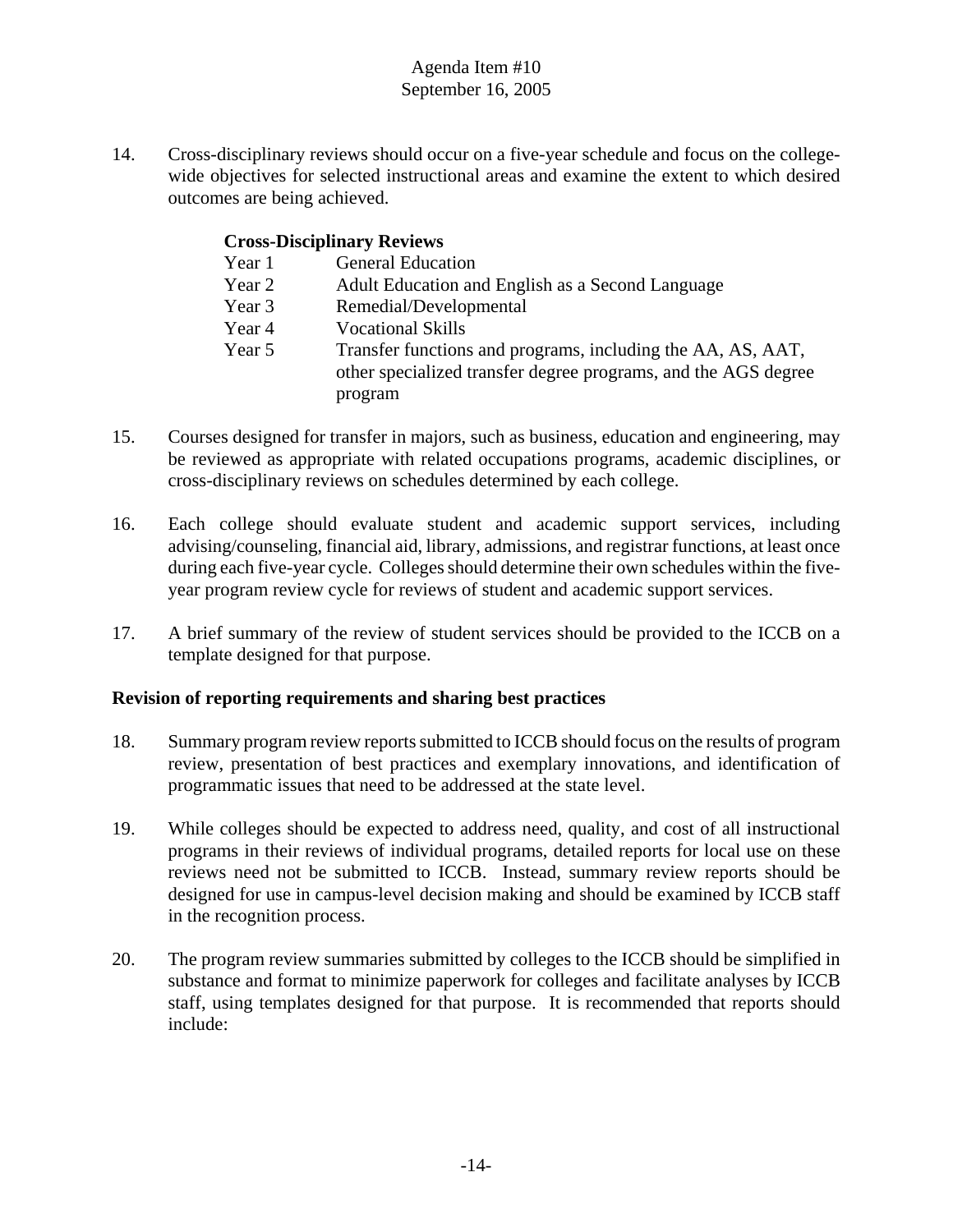- a. A list of all occupational programs included in the reviews for that year with identification of the types of actions taken using a standard set of classifications such as "retained, substantially improved, designated for follow-up, designated inactive, or eliminated."
- b. A list of actions (continued with minor improvements, significantly modified, discontinued, placed on inactive status, scheduled for further review) arising from planning and quality improvement processes related to occupational programs that were not included in the review that year.
- c. A list of the academic disciplines and cross-disciplinary instructional areas reviewed with a brief summary of the actions taken.
- d. Descriptions of innovations or improvements to selected occupational programs, discipline areas, or cross-disciplinary programs that resulted in exemplary improvements in quality, cost-effectiveness, or responsiveness to community needs.
- 21. Whether colleges use the ICCB five-year schedule or review programs more frequently, results of reviews of all occupational programs, academic disciplines, and cross-disciplinary programs conducted during the preceding academic year should be reported. In addition, colleges should report any major changes made to instructional programs during the year as a result of other planning or quality improvement processes.
- 22. ICCB staff should organize workshops so that colleges could share best practices and strategies for incorporating program review in assessment, planning and budget systems.

# **Implementation Schedule**

- 23. Fiscal year 2006 will be a pilot year for the revised ICCB program review system. Colleges may choose to implement some or all of the revised system or to use the current program review system for the program reviews to be submitted in August 2006.
- 24. The following schedule is proposed for implementation by ICCB:

| September 2005   | Report to Illinois Community College Board                  |
|------------------|-------------------------------------------------------------|
| <b>Fall 2005</b> | * Presentations at fall conferences – Introduction/overview |
|                  | * Development and distribution of Program Review Manual     |
| Spring 2006      | * Implementation of Web-based reporting system              |
|                  | * Training sessions                                         |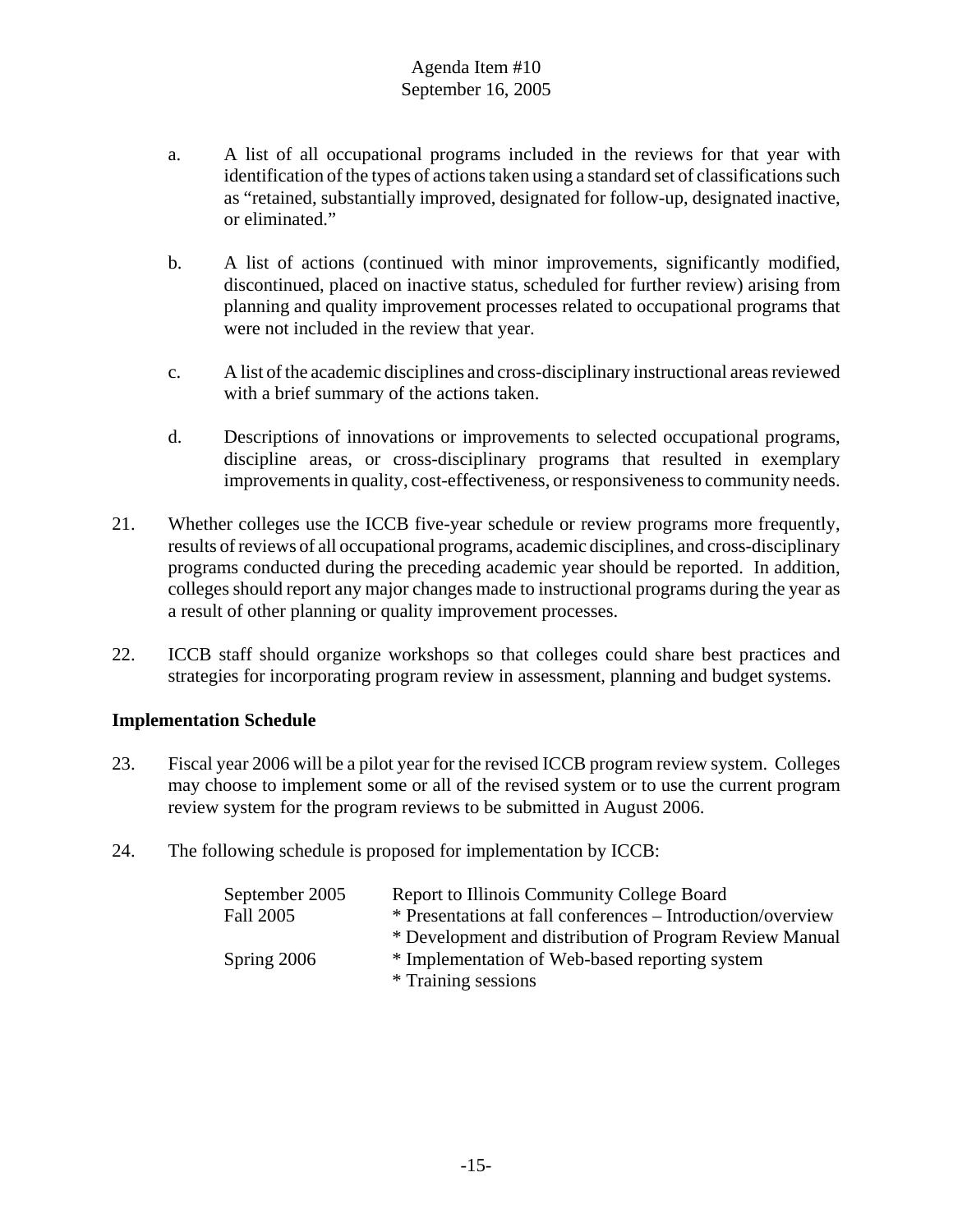**SUMMARY AND CONCLUSIONS.** The ICCB program review system was developed in the 1980s and last revised in 1993. The past 11 years have brought changed – increased emphasis on accountability, changes in approaches to accreditation, and development of performance indicators. Information systems have been developed and improved at college and system levels. Most colleges have developed comprehensive program review processes and coordinated them with systematic procedures for academic planning, budget development, assessment, and other quality improvement processes.

This report described recommended revisions to the state-wide program review system of the Illinois Community College Board. The recommendations are designed to clarify the purposes of the system, enable colleges to integrate program review into on-campus planning and quality improvement processes, improve data systems supporting program review, and streamline reporting requirements.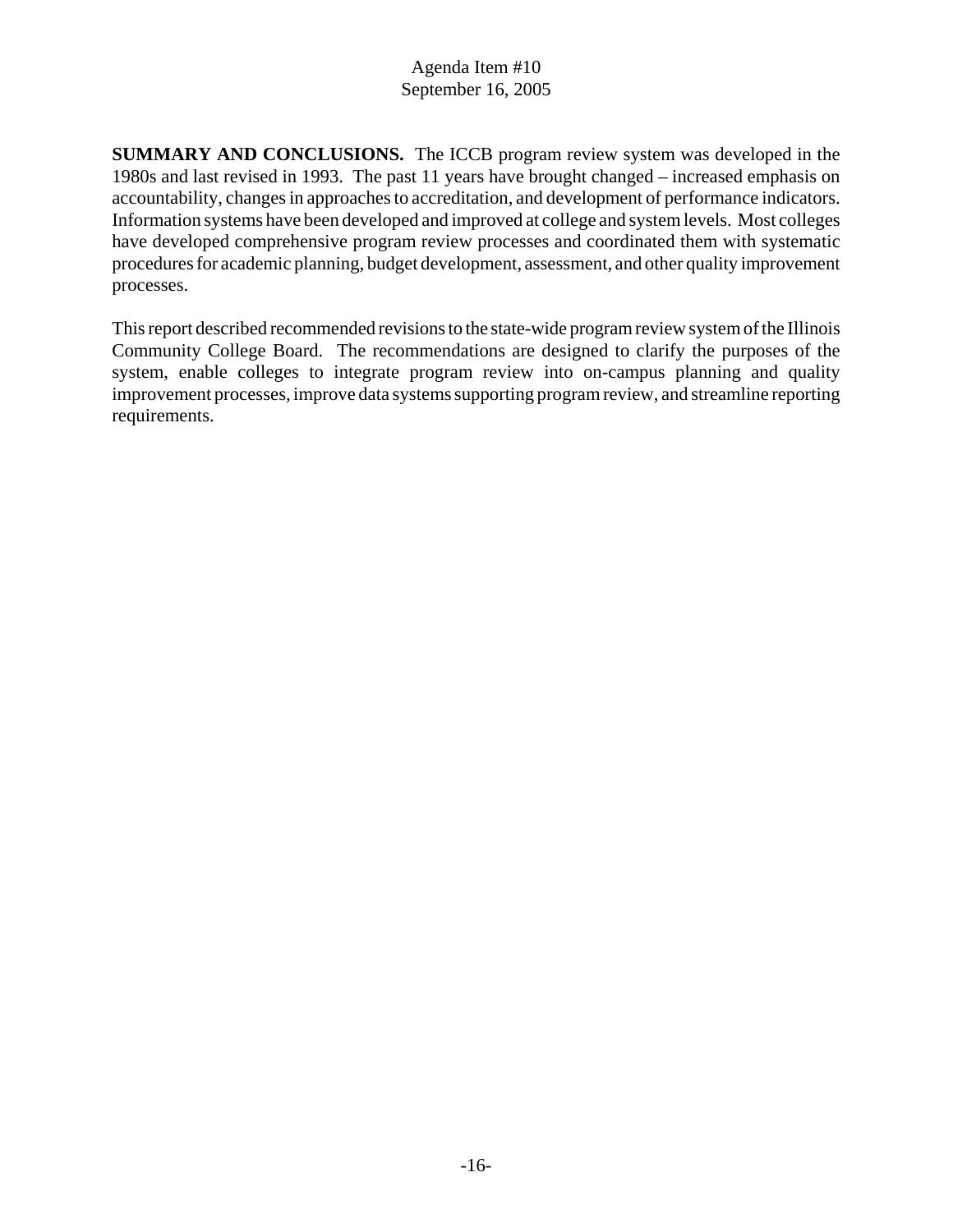Illinois Community College Board

# **BACCALAUREATE ACCESS TASK FORCE UPDATE**

An oral report will be presented to the Board at the Board meeting on September 16.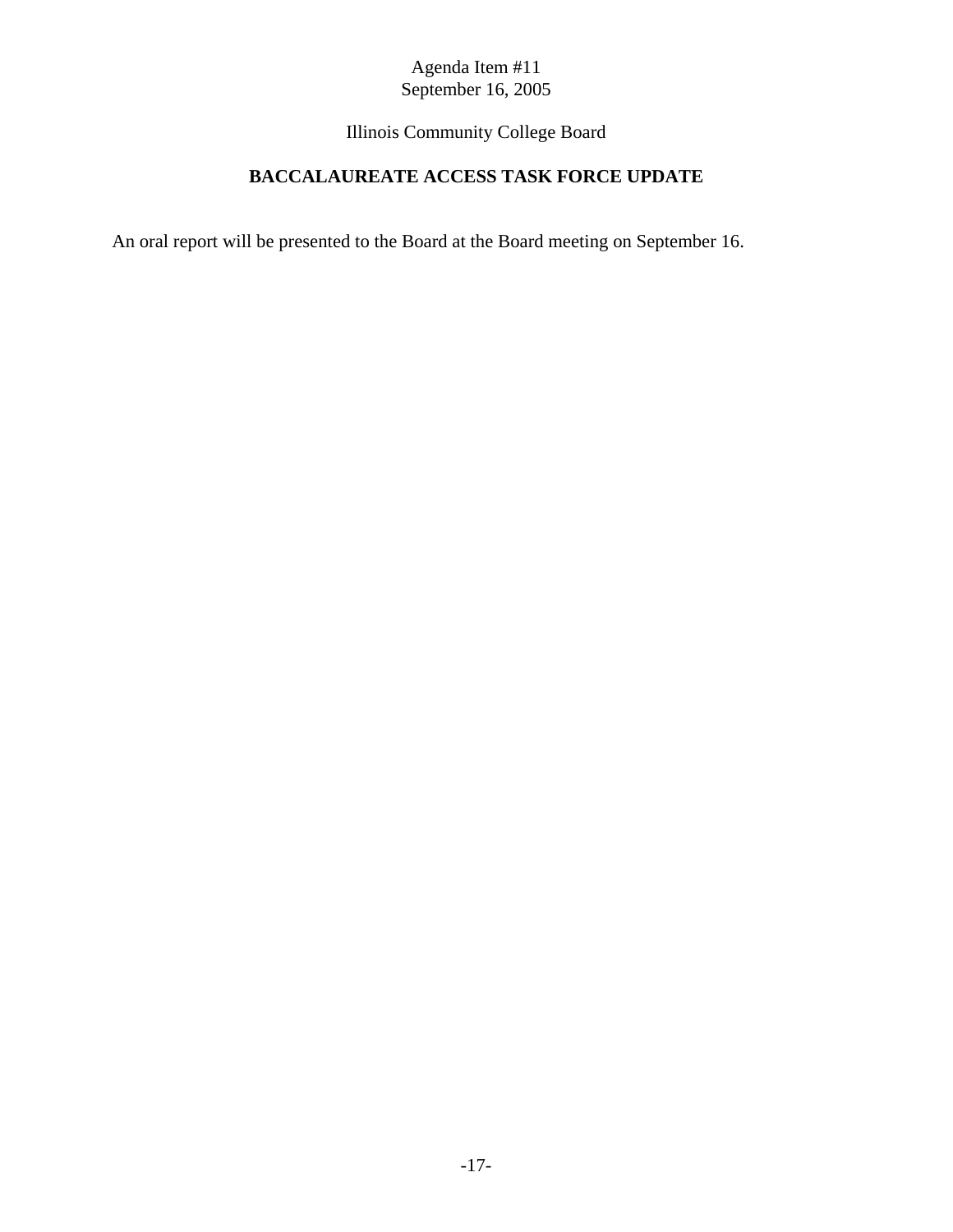# Illinois Community College Board

#### **HOMELAND SECURITY INITIATIVE STATUS REPORT**

In cooperation with the Office of the Governor and the Department of Commerce and Economic Opportunity, the Illinois Community College Board has undertaken efforts to address the educational, training, and business support services required to meet state and national homeland security needs. In order to retain and recruit businesses and industries that provide homeland security products and services, the Illinois Community College Board has identified eight colleges as demonstration sites for innovative strategies in five homeland security priority areas identified by the Office of the Governor. The priority areas are: Bio-Technology and Public Health; Manufacturing; Information Technology; Agro-Security/Food Safety and Security; and First Responder, Security, and Emergency Services.

The colleges which are demonstration sites will serve as models for business partnership and support, educational program development, and technical training. Businesses and industries interested in establishing a presence in Illinois or seeking assistance in homeland security-related business services or training will work with the community colleges to develop customized and innovative programs and services to fit their specified needs. After the demonstration period, other colleges can replicate the demonstration project, seek input and assistance from the demonstration site, or customize the training for their own business partners using the demonstration model as a starting point. The homeland security demonstration sites are as follows:

#### **Harper College**

Harper College is very active in information technology (IT) security. The college currently offers a number of credit and noncredit and courses in the area of computer security and is in the process of expanding its credit offerings in this field. With the entire curriculum in place or under development, Harper College is working to develop a Computer Security Training Center. This will enable organizations, including government, private, and non-profit entities, to receive training in current IT security methods and prepare individuals to sit for related national certification exams.

Harper has developed a TECH Program which focuses on the continuing education of IT professionals. Harper TECH provides instruction in the latest information technologies. Courses and programs are being developed and supervised by affiliated vendors such as Microsoft, Sun Microsystems, Oracle, and CompuForensics.

Through a Homeland Security Demonstration Project, Harper College intends to provide training in IT security (cyber security) to K-12 institutions, higher education institutions, industry, and government. The college will also complete the development of its credit courses and make these available, along with the associate degree and certificates, to other colleges across the state through the Internet Course Exchange system. In addition, the college will continue to ensure the applicability and currency of the program by supporting professional development opportunities for instructors in the program.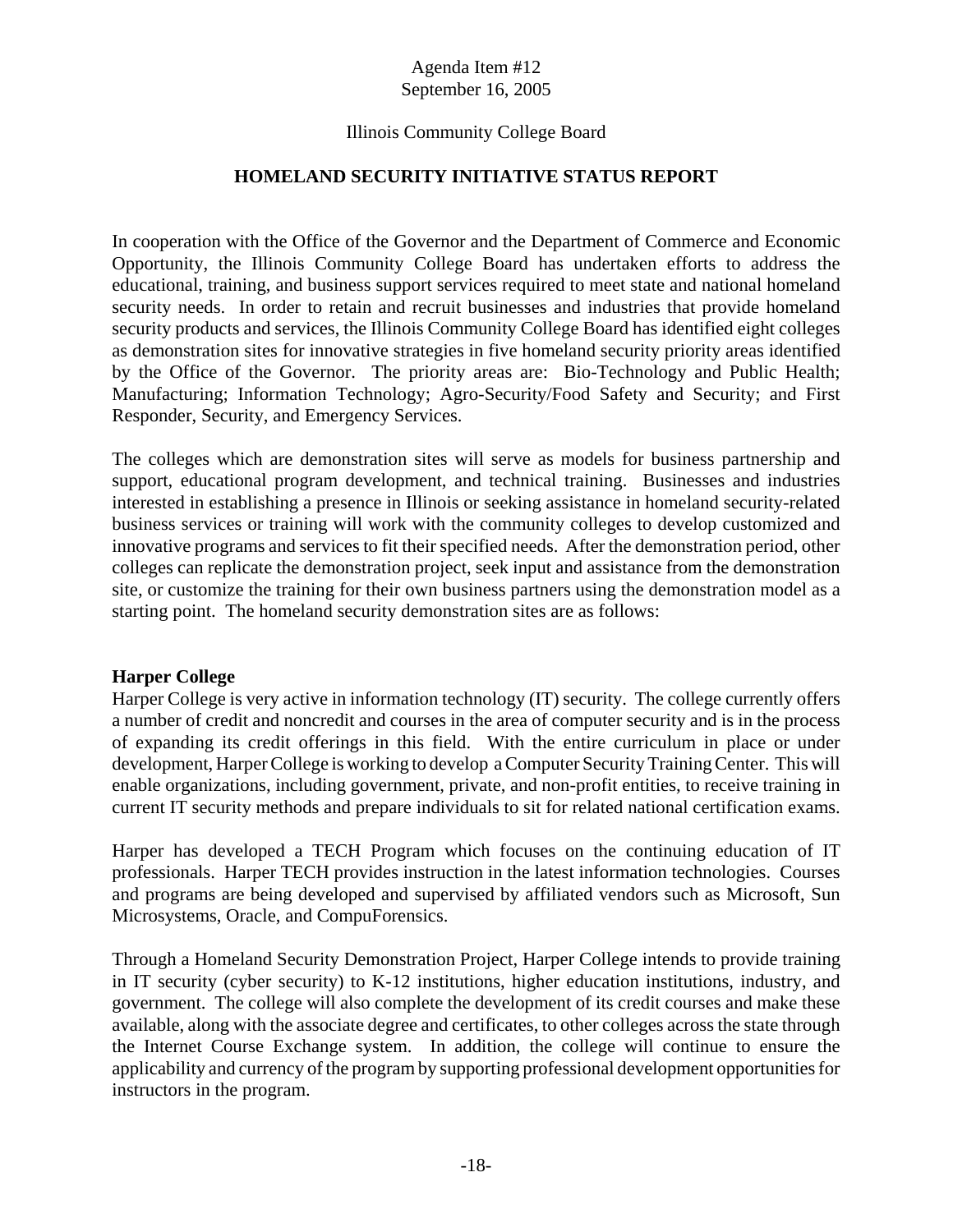# **Illinois Central College**

Working with business partners, Illinois Central College (ICC) developed a table of "worst case scenarios," some related to terrorist activities and others related to natural disasters. They identified 24 potential scenarios for which first responders should be prepared to act. Common "core competencies" needed for effective and efficient first responders were then identified and converted to major categories or skill sets related to homeland security. These were:

- · Emergency Communications
- · Command and Control
- · Crisis Response and Management
- · Crime Scene Management/Preservation (Risk Analysis)
- Disaster Planning and Practice
- · Inter-Agency Roles and Responsibility

The business group also identified 16 additional competencies for which curriculum development teams are evaluating course goals and objectives along with the development of related integrated simulations. These 22 categories will lead ICC to the next step in the process that will be addressed in this project.

The Homeland Security Demonstration project will evaluate current ICC homeland security-related courses utilizing identified core competencies to determine gaps in practice and/or theory. The college will create simulations in which an integrated response is necessary and evaluate first responders' performance related to the core competencies. The college will then identify gaps between performance during simulation and the competencies. The college also plans to upgrade courses and initiate training programs that reflect the core competencies and/or alternative training opportunities.

# **Kankakee Community College**

The Homeland Security Demonstration Project at Kankakee Community College consists of a twophased action plan to train district constituents on the National Incident Management System (NIMS).

Phase One will include classroom instruction to train government and non-government organizations to coordinate services and work together during domestic incidents. This training will provide the purpose, principles, key components, and benefits of NIMS. It also contains activities for participants and organizations to practice planning tasks.

Phase Two will consist of a hands-on simulated incident during which participants will be able to use the skills acquired through phase one NIMS training to mitigate emergency and/or disaster situations. It is anticipated that completers of Phase Two training will be able to serve as liaisons within their companies or organizations and within the community at large.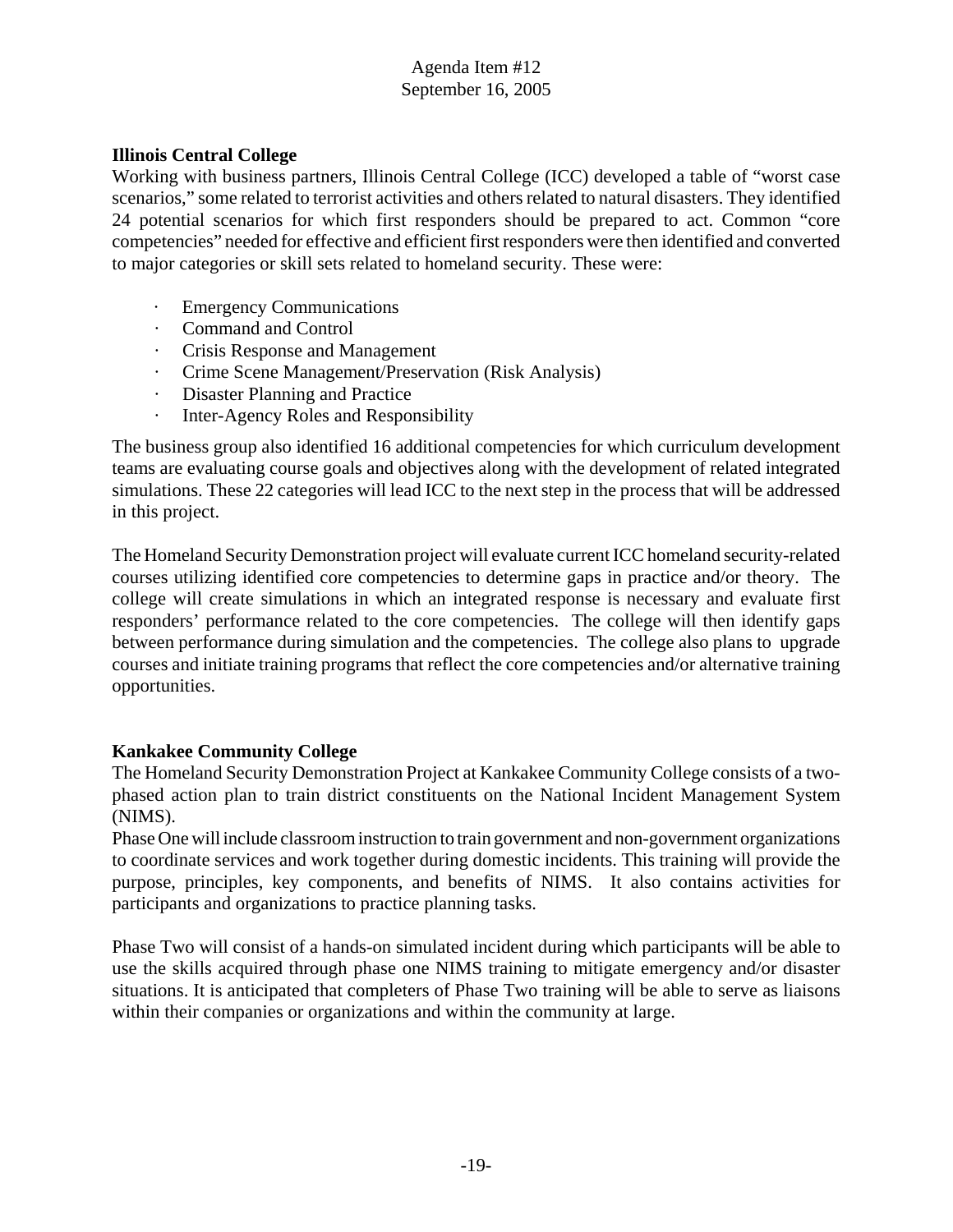#### **College of Lake County**

The College of Lake County's Business and Industry Services and Community Education Departments, in partnership with Michigan State University, are working together on a Homeland Security Demonstration project that will provide training for Lake County businesses entitled "Enhancing Your Business's Emergency Preparedness through Forming Alliances."

Participants will be presented with best practices in creating strong partnerships with public agencies, such as police, fire, EMS, health, and emergency management departments to reduce and/or mitigate the impact of critical incidents, such as fires, accidents, terrorist attacks, and disasters in their organizations. Topics will include emergency preparedness, incident command systems and risk assessment. The training culminates with a simulated disaster scenario in emergency response and recovery.

Trainers with extensive experience in developing public-private partnerships for emergency preparedness around the nation based on the "Critical Incident Protocol: A Public and Private Partnership" program will be partnering with the College of Lake County. The initial training consists of an eight-hour workshop. An additional year-long program is being developed and will incorporate evaluation information from the initial training.

#### **Moraine Valley Community College**

As a Homeland Security Demonstration Project, Moraine Valley Community College plans to establish a Homeland Security Facilitation and Research Center in which community college staff are dedicated to researching and coordinating the investigation and proliferation of homeland security technologies, services, and products. The state will benefit through greater preparedness, and will also benefit economically by serving as a leader in the production and sale of these technologies and services. The center will research these technologies and related services, promote and increase awareness, and act as an agent between the users and developers of homeland security products and services.

The project would be based on two primary goals:

Goal 1: Establish a statewide advisory committee composed of individuals from organizations that use homeland security technologies and related services to increase readiness and to protect their organization. The committee will review the state's current homeland security and economic development status and make recommendations for improvements.

Goal 2: Establish a homeland security product and services panel to bring together companies from within and beyond Illinois to coordinate and promote awareness of new and emerging technologies and services related to homeland security and to recruit new companies to conduct business in Illinois.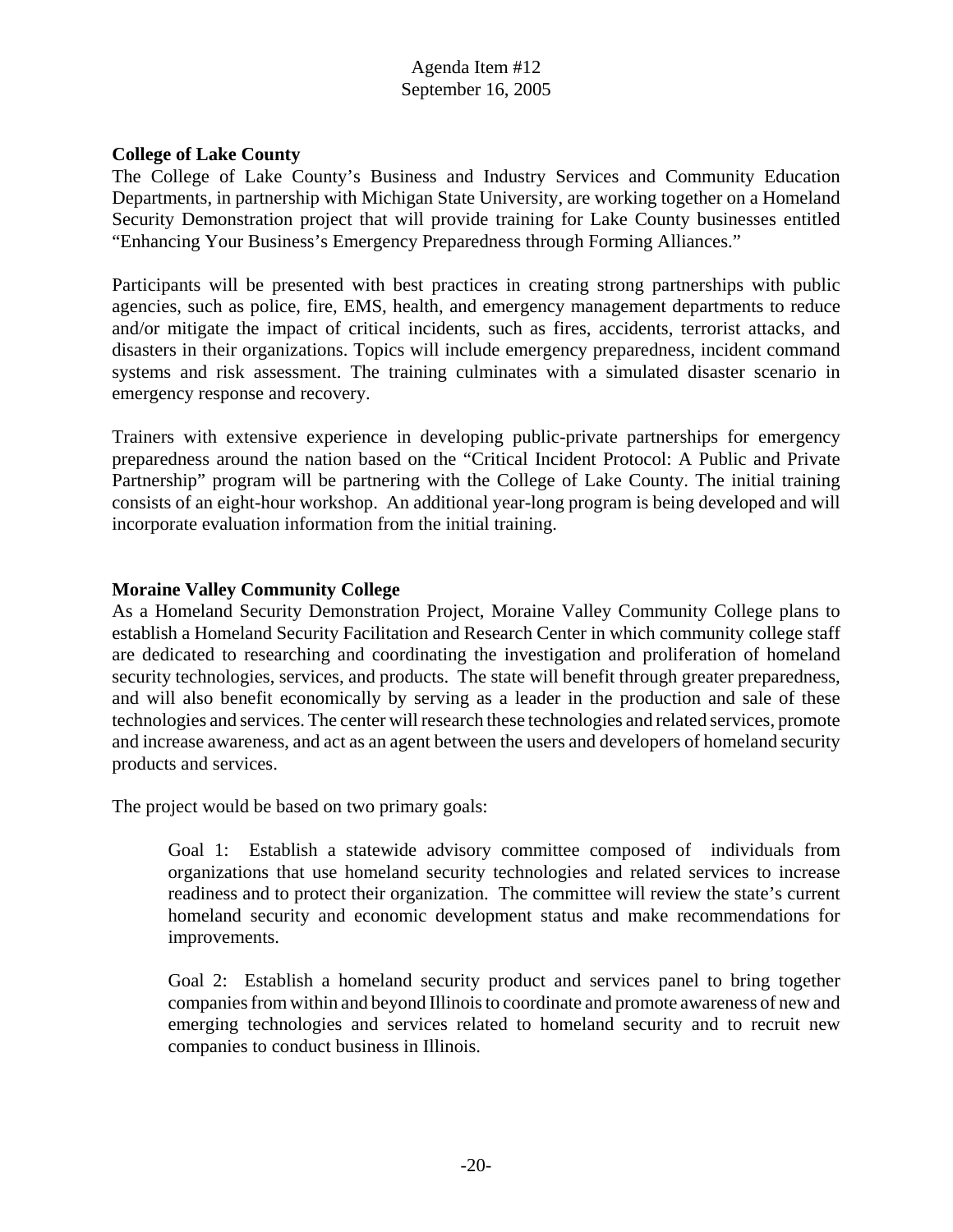# **Richland Community College**

As a strong center of agricultural economic development, Richland Community College proposed a Homeland Security Demonstration Project that addresses Agro-security. Agro-terrorism, agrosecurity and bio-security are priority areas of concern in Illinois, but also a global concern as agriculture is a global industry.

Four basic steps can be built into any homeland security protocol or educational program. They are:

- Monitor (the object, process, storage facility, etc.)
- Observe (any change)
- Identify (the threat)
- Communicate (the findings)

Many similarities in training and education exist, but the skills required for implementation of a "security system" are different for various producers and industries. Training must be detailed and refined by employers to address specific needs and built into specialized education and training modules.

While some individual companies have developed protocols and procedures for themselves or their facilities, a need exists to create a better mechanism for broad-based communication, cooperation, and information sharing among different segments of the agricultural industry. To address this need, development of an Agro-security Information Clearinghouse will be undertaken as part of this project.

The primary activities of this project are:

- The establishment of a statewide educational coalition in Agro-Security, Food Safety and Security, and Biotechnology Resources.
- Conduct an Agro-Security Summit.
- Develop an information clearinghouse on Agro-Security, Food Safety and Security, and Biotechnology Resources.
- House the Illinois Food Systems Policy Council to develop policies around food access and security.

# **Wilbur Wright College**

Wilbur Wright College's Homeland Security Demonstration Project will develop and deliver a training program for the Chicago Transit Authority's (CTA) management and executive team that addresses their organizational needs for Emergency Response Preparedness. This program will respond to the need of the Agency to develop an organizationally specific Incident Commander Certification Program that reflects state-of-the-art understanding of the Incident Command process.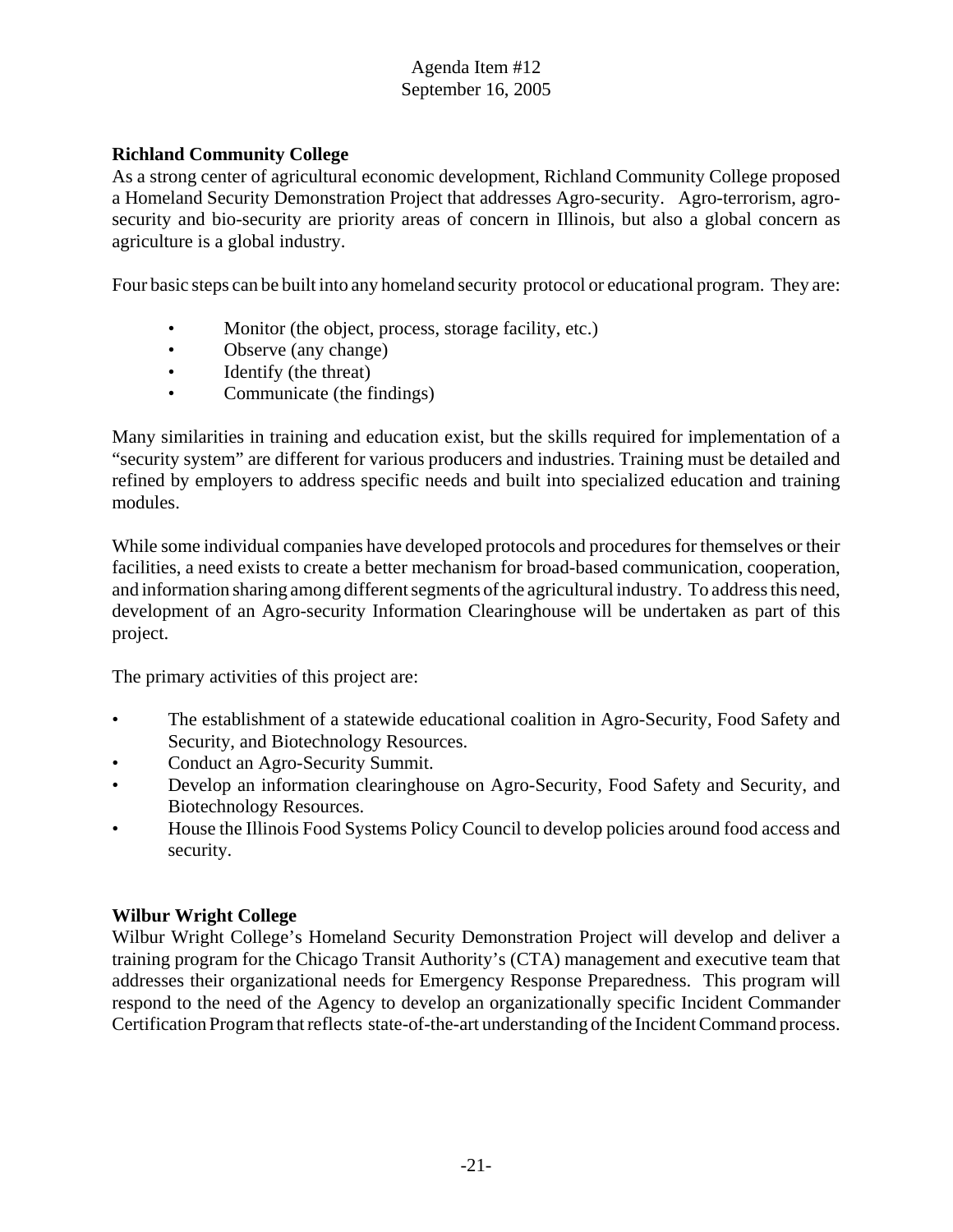The project, developed in cooperation with the CTA, will be made available to other transit authorities throughout the State of Illinois. In an effort to disseminate information and training about emergency response preparedness, the CTA is willing to include management and executive personnel from other local transportation agencies as participants in the training sessions developed for this program.

The Environmental Technology Program at Wilbur Wright College has been under contract to provide health, safety and environmental training to the CTA for the past six years. During this time Wright College has presented hazardous materials management training for hundreds of CTA management and supervisory employees. The General Manager for Training and Instruction and the Senior Manager for System Safety and Environmental Affairs have committed the CTA to work with Wright College to develop this project.

# **Illinois Eastern Community Colleges**

The Illinois Eastern Community Colleges (IECC) Homeland Security Demonstration Project is focused on coal mining. Coal mining is a thriving industry in Illinois and an important fuel resource for the nation. The National Strategy for Homeland Security focuses on six key areas, with two of these areas impacting coal mining in Illinois: protecting critical infrastructure and emergency preparedness and response. Mine sites, both active and abandoned, present very real potential hazards. At risk are water supplies, dams and impoundments, ventilating fans and essential air flow, chemicals used to mine and process coal, and the lives of miners and those living near mining operations.

The IECC Coal Mining Technology Program offers three certificates: Coal Mining Technology Production Management, Coal Mining Maintenance I, and Coal Mining Maintenance II and an associate degree in Coal Mining Technology. The program is also offered through cooperative agreements at the following community colleges: Southwestern Illinois College, John A. Logan College, Kaskaskia College, Lake Land College, Lewis and Clark Community College, Lincoln Land Community College, and Southeastern Illinois College. The Illinois Department of Mines and Minerals, the U.S. Bureau of Mines, Mine Safety and Health Administration (MSHA), United Mine Workers of America, and various coal companies collaborate closely with IECC and Wabash Valley College in the development and maintenance of these programs.

As part of this project, IECC plans to broaden the training and focus of the coal mining programs to expand activities related to homeland security. These activities will include training additional faculty to be OSHA-authorized instructors, upgrade training resources, and support coal companies' efforts in simulated disaster-preparedness exercises.

The IECC will build on existing partnerships with regulating bodies (MSHA and Illinois' Office of Mines and Minerals), labor organizations (the United Mine Workers of America and the Illinois Laborers' and Contractors' Joint Apprenticeship and Training Program), and a host of diverse industries. The IECC also has partnerships with 21 coal mining companies in Illinois and Kentucky.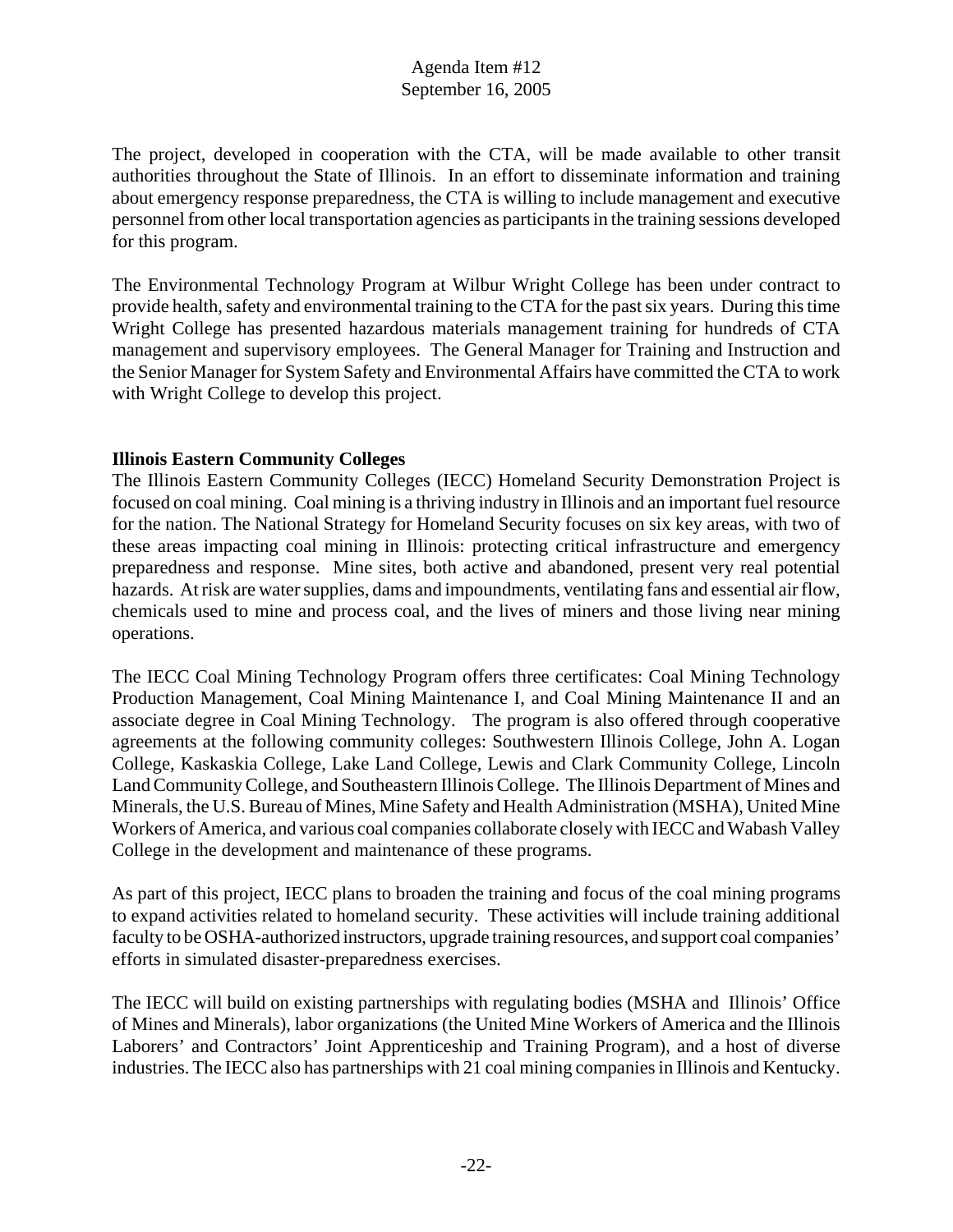**Illinois Community College System Homeland Security and Emergency Response Institute** The ICCB is working with college leaders and agency partners to plan an Illinois Community College System Homeland Security and Emergency Response Institute to be held February 21-22, 2006 in Springfield at the Crowne Plaza Hotel.

Conference sessions and speakers are being solicited from the community college system, disaster relief and emergency response agencies, security agencies, business partners and national experts. The goal of the Institute will be to create awareness of campus security issues; identify the connection between homeland security, emergency response and workforce and economic development; and to promote the development and coordination of homeland security and emergency response instruction focusing on innovations to satisfy unmet needs. The planning committee hopes the conference will begin a comprehensive dialogue on campuses to think about community colleges' role in meeting regional and statewide needs in homeland security and disaster preparedness and management.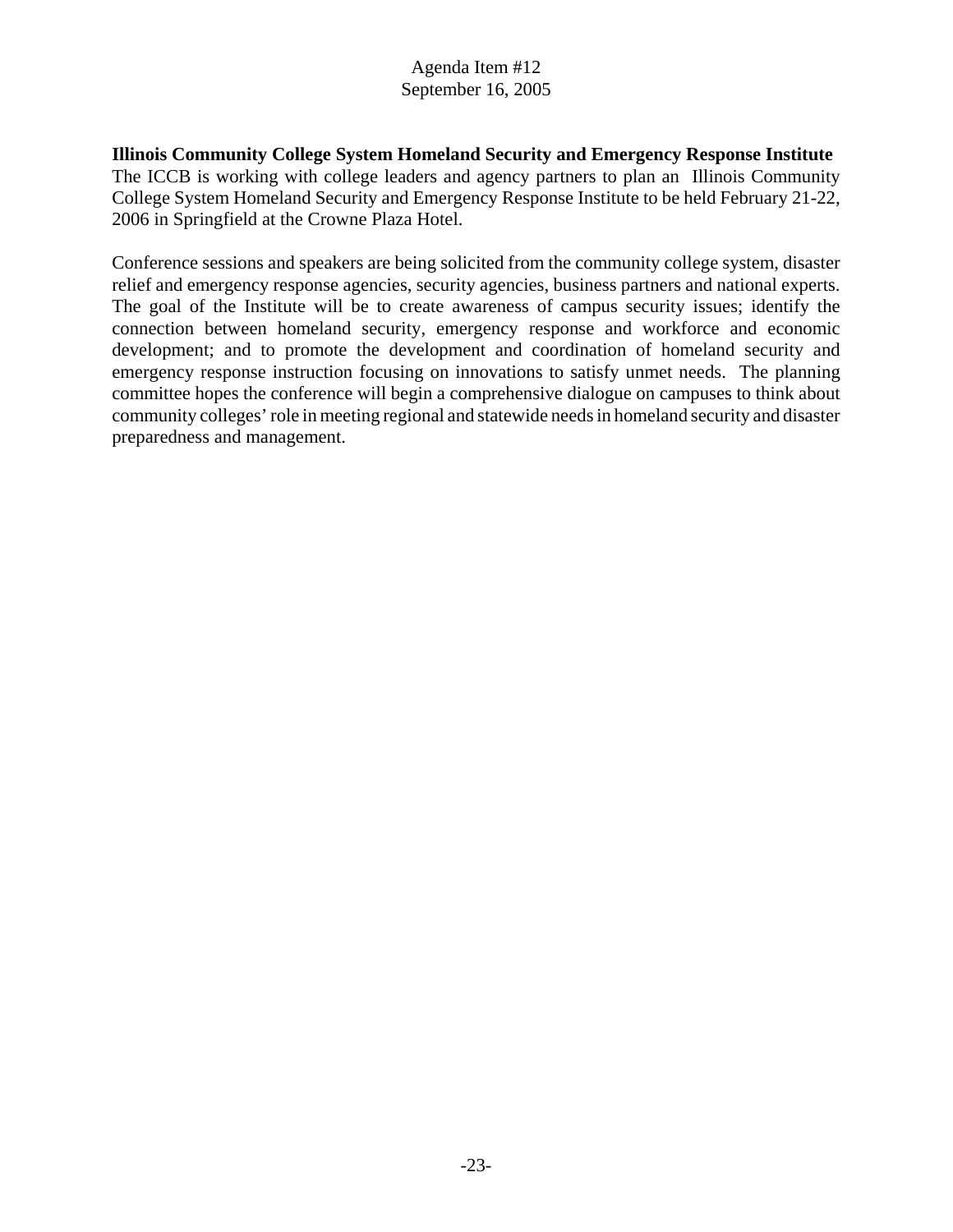# Illinois Community College Board

#### **GED TESTING ADMINISTRATION**

On May 31, 2005, a bill transferring state administration of the GED Testing Program from the Illinois State Board of Education (ISBE) to the Illinois Community College Board was passed by the Illinois General Assembly. Effective July 6, 2005, administration of the Illinois GED Testing Program was implemented at the ICCB.

A team of ICCB staff will work during the next six months to implement a smooth transition. Jennifer Foster will serve as Interim State Director of the GED Testing Program until a permanent Director is selected. Sarah Hawker, Vice President for Adult Education and Workforce Development; David Baker, Associate Director for Adult Education- Staff Development/ Training and Marketing; and Roz Petrilli, a consultant and former State Director of the GED Testing Program at ISBE will work together to structure and implement administration of the program within the agency and with external constituents.

Adult Education staff have developed a transition work plan outlining the tasks required for effective transfer of the program and have met with staff of the ISBE to obtain all information and records related to GED testing. Staff will continue to work with Regional Offices of Education, the Cook County GED Testing Center, and the American Council on Education/GED Testing Service to ensure a successful transfer of the program.

A GED Administration Transition Advisory Committee has been established consisting of representatives of the Regional Offices of Education (ROE), who are the local test administrators, and other key stakeholders in the program. The Committee is working with the ICCB to identify and address transition and program issues. They met for the first time on August 31, 2005, to discuss issues surrounding GED test administration, such as expanding access to testing opportunities, the cost of operating the program across the state, and the requirement that Illinois GED test takers pass a State constitution test. Rosella Wamser, Superintendent of the St. Clair County Regional Office of Education and a member of the Transition Committee, will join the statewide Adult Education Advisory Committee to represent GED and transition issues. The next meeting of the Transition Advisory Committee will be held on Thursday, October 6, 2005, at the ICCB in Springfield.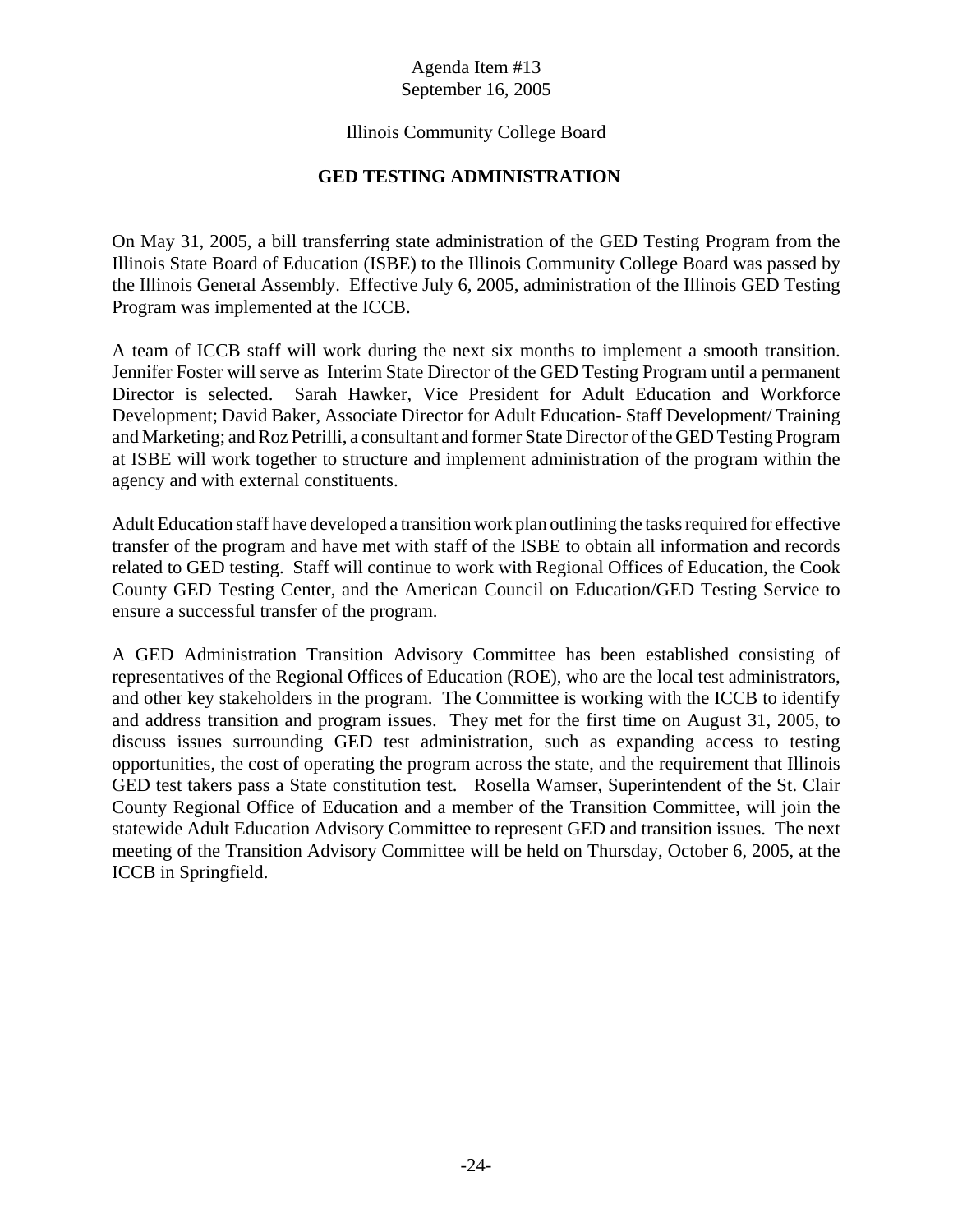# Illinois Community College Board

# **WORKFORCE INVESTMENT ACT INNOVATION GRANTS FISCAL YEAR 2005**

Under the Workforce Investment Act, Adult Education and Family Literacy and the postsecondary portion of Carl Perkins Career and Technical Education (both administered by ICCB) can qualify the state to receive incentive funds from the U. S. Department of Labor by meeting or exceeding federal performance targets. For 3 years, full incentive funding has been received by Illinois. The ICCB, collaborating with the Department of Commerce and Economic Opportunity, the Illinois State Board of Education, and the Illinois Department of Employment Security, designated these funds for community colleges and other program providers to design and pilot test innovative education strategies to meet Illinois' workforce needs.

The Illinois Community College Board chose to focus on meeting the healthcare shortages across the state, mostly in the nursing profession, by providing grants to community colleges to develop pilot initiatives. The grants gave colleges the opportunity to address capacity, pipeline, technology, and public-private venture issues in healthcare education. Community colleges were able to be creative and flexible in developing their pilot initiatives. Three regions of the state were the focus of the funds: the Northeast, Central, and Southeastern. The grant period ended June 30, 2005. This year-end report summarizes the innovations that were pilot tested and their results.

The collaborative nature of the initiatives brought colleges together to address four major healthcare shortage issues:

- On-line Hybrid Associate Degree Nursing Programs
- Fast-Track Nursing Programs
- Rural Hospital Healthcare Programs
- Healthcare Bridge Programs

# **Online Hybrid Associate Degree Nursing Programs**

Harry S. Truman College, Triton College, and Kankakee Community College came together to develop on-line nursing curricula which will increase the pipeline and expand capacity by allowing more non-traditional students to have access to nursing programs. The colleges were also able to purchase state-of-the-art technology to create and share the on-line curricula, develop web links, create videos, and develop an on-line library. Although not in the original scope of work, Triton was able to pilot-test with 28 students to get early feedback to make refinements to their courses. Triton paid tuition and fees for the students. Faculty were very pleased with the initiative and plan to continue the development of additional courses.

The colleges received a total of \$226,995.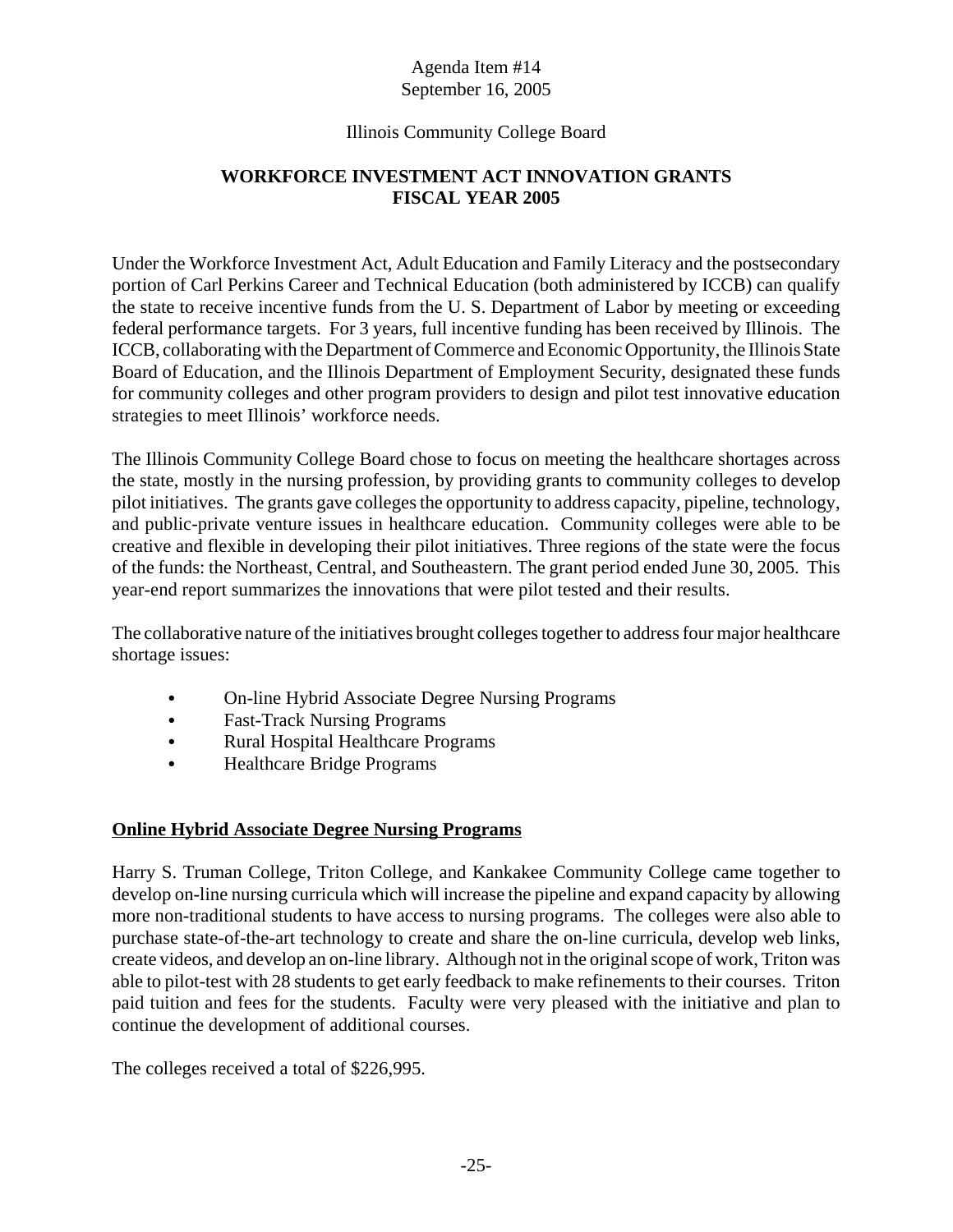#### **Fast-Track Nursing Programs**

The College of DuPage, Joliet Junior College, and South Suburban College collaborated to develop coordinated pilots designed to expand nursing programs. Each of the three colleges approached the accelerated nursing program issue using different strategies. The College of DuPage worked on accelerating the program by developing a summer session. Additionally, College of DuPage partnered with five hospitals and three additional clinical sites and recruited 18 masters prepared hospital nurses as faculty members for the expanded program. As a result, DuPage admitted an additional 24 students into its nursing program.

Joliet Junior College developed an evening program. Joliet planned to enroll 20 students in the LPN/RN evening program, but has enrolled 23 students. Joliet was also able to purchase software to help students better prepare for the National Council Licensure Examination (NCLEX). During the grant, Joliet used the software with over 300 students. Results will be available as students graduate and take the NCLEX.

South Suburban also worked on an accelerated program to eventually include a weekend format and has created an online orientation manual, marketing materials, and assessment/screening tools.

The colleges received a total of \$243,500.

# **Rural Healthcare Programs**

Two colleges, Lincoln Land Community College and Illinois Eastern Community Colleges, piloted models designed to address rural healthcare needs, specifically adult education such as ESL and GED. Both initiatives are continuing.

Lincoln Land Community College developed two projects–one in Beardstown and one in Hillsboro. The Beardstown initiative focused on the large Hispanic community, although Lincoln Land is now also working with the French speaking African community. The pilot is designed to provide ESL and GED instruction integrated with workforce training in healthcare occumpations such as Certified Nursing Assistant. The pilot was planned to serve 62 and has served 106 participants. Additionally, 184 students are continuing some combination of ABE/GED/ESL. The Beardstown initiative has received additional funding to expand and continue.

The Hillsboro initiative was designed to develop a Healthcare Training initiative focusing on expanding access to training programs in the Nursing Career Ladder and Emergency Medical Services. The Certified Nursing Assistant (CNA) program enrolled 79 students with a plan of 72; Licensed Practical Nursing (LPN) program enrolled 10 students with a plan of 10; and the Emergency Medical Training (EMT) program enrolled 15 students with a plan of 28.

Lincoln Land received \$300,000.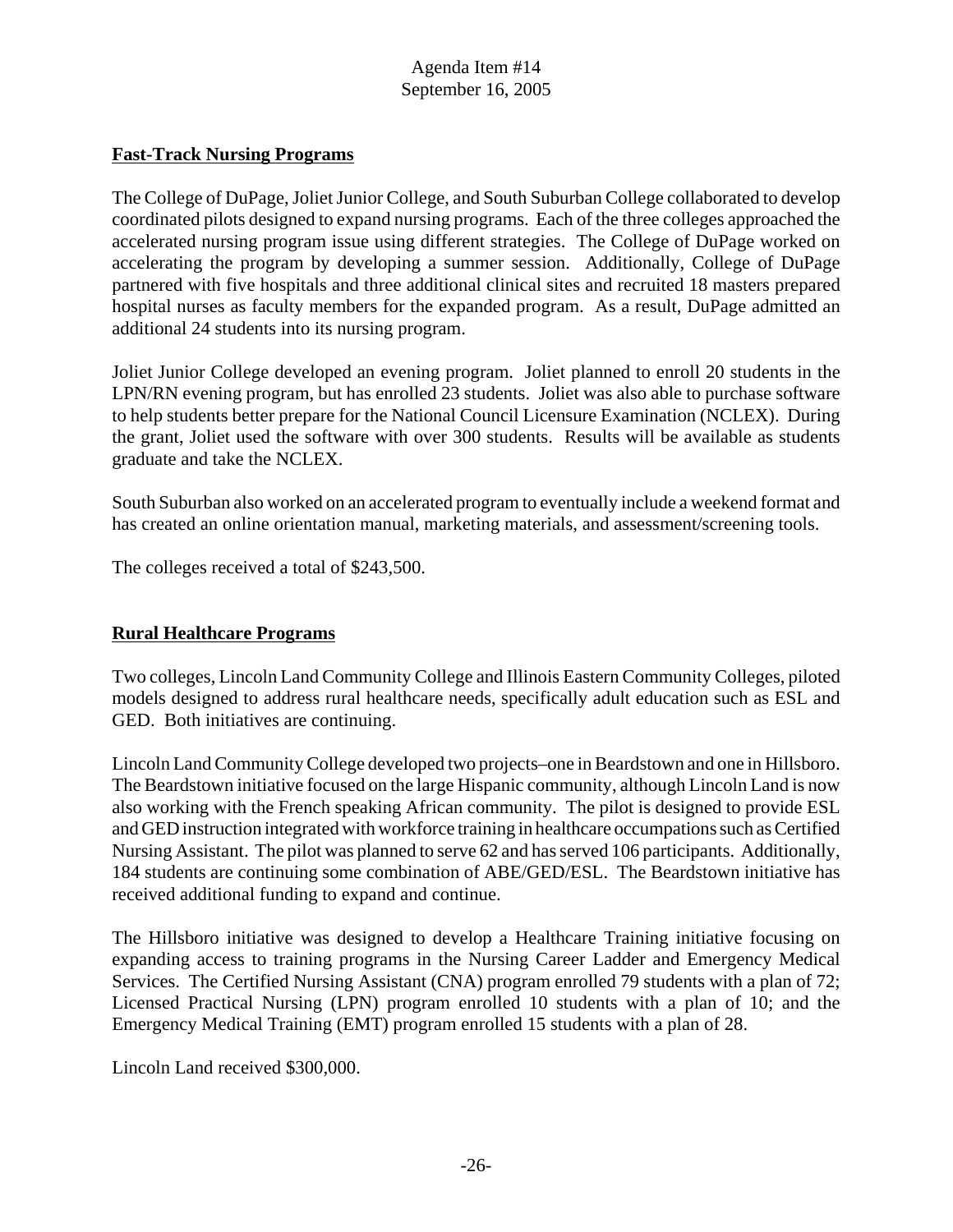Illinois Eastern Community Colleges designed their initiative to prepare incumbent workers in healthcare fields to move from CNA to LPN and from LPN to Registered Nurse (RN) and to prepare healthcare workers for licensure at the next level. One entire program will be offered on-site at a hospital allowing greater flexibility for incumbent workers. Illinois Eastern planned to enroll 50 incumbent healthcare workers. The need was much greater than they anticipated and they have enrolled 168 healthcare workers in five rural healthcare facilities.

The Illinois Eastern Community Colleges received \$250,000 and the pilot is still in progress.

# **Healthcare Bridge Programs**

Seven community colleges developed various bridge models linking adult education services such as ESL and ABE with various occupational trainings. The colleges were Harper College, Waubonsee Community College, Prairie State College, McHenry County College, Oakton Community College, City Colleges of Chicago, and College of Lake County.

- Harper College created two new initiatives, Bridge to Success and the Nursing Student Retention Program which were designed to improve the retention rate of nursing students–41 students were enrolled.
- Waubonsee developed intensive ESL sessions in medical terminology leading to training in Basic Nursing Assistant or Healthcare Interpreter–38 students were enrolled.
- Prairie State focused on the retention rate of students by developing a program designed to provide special services to support students who may be at high risk of non-completion–12 students were enrolled and 11 students received scholarships through the grant.
- McHenry County College focused on building a career pathway for immigrant and low-income populations to develop foundational skills necessary for successful healthcare employment; providing a significant amount of support, guidance and practical knowledge–26 students were enrolled.
- Oakton Community College worked with potential nursing students, pre-nursing and graduates of foreign nursing schools to provide competency in English enabling them to successfully complete a nursing program and attain licensure–76 students were enrolled.
- City Colleges of Chicago trained over 40 adult education instructors to incorporate healthcare vocabulary and awareness into their adult education curricula.
- College of Lake County built a three phase bridge program to enhance opportunities for those entering Allied Health–a total of 57 students were enrolled.
	- $\rightarrow$  phase 1 is recruiting, advising and assessing potential students,
	- $\rightarrow$  phase 2 is preparing and assisting students for success in course work and certification exams, and
	- $\rightarrow$  phase 3 is securing employment and developing career paths leading to other healthcare occupations.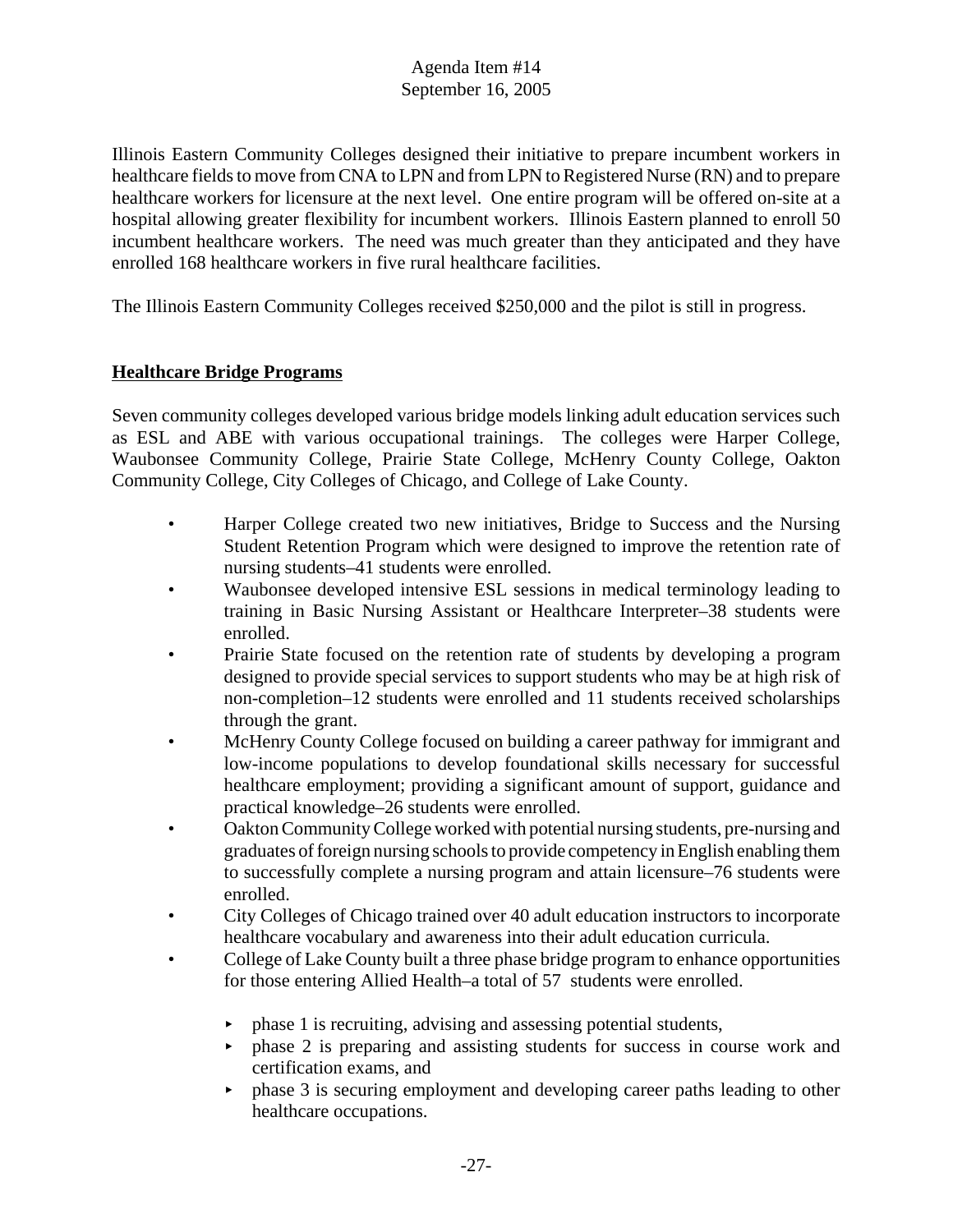The colleges received a total of \$474,500.

# **Overall Outcomes**

There have been several additional positive outcomes as a result of the grants:

- 1. Community college internal department collaboration and cooperation;
- 2. Continued collaboration among community colleges across district boundaries;
- 3. Enhanced faculty development;
- 4. Leveraging of college funds, resources, and in-kind contributions to expand the grant and to sustain initiatives after the grant ended;
- 5. Programs and initiatives can be shared among colleges;
- 6. New state-of-the-art equipment became available that allows colleges to continue course development.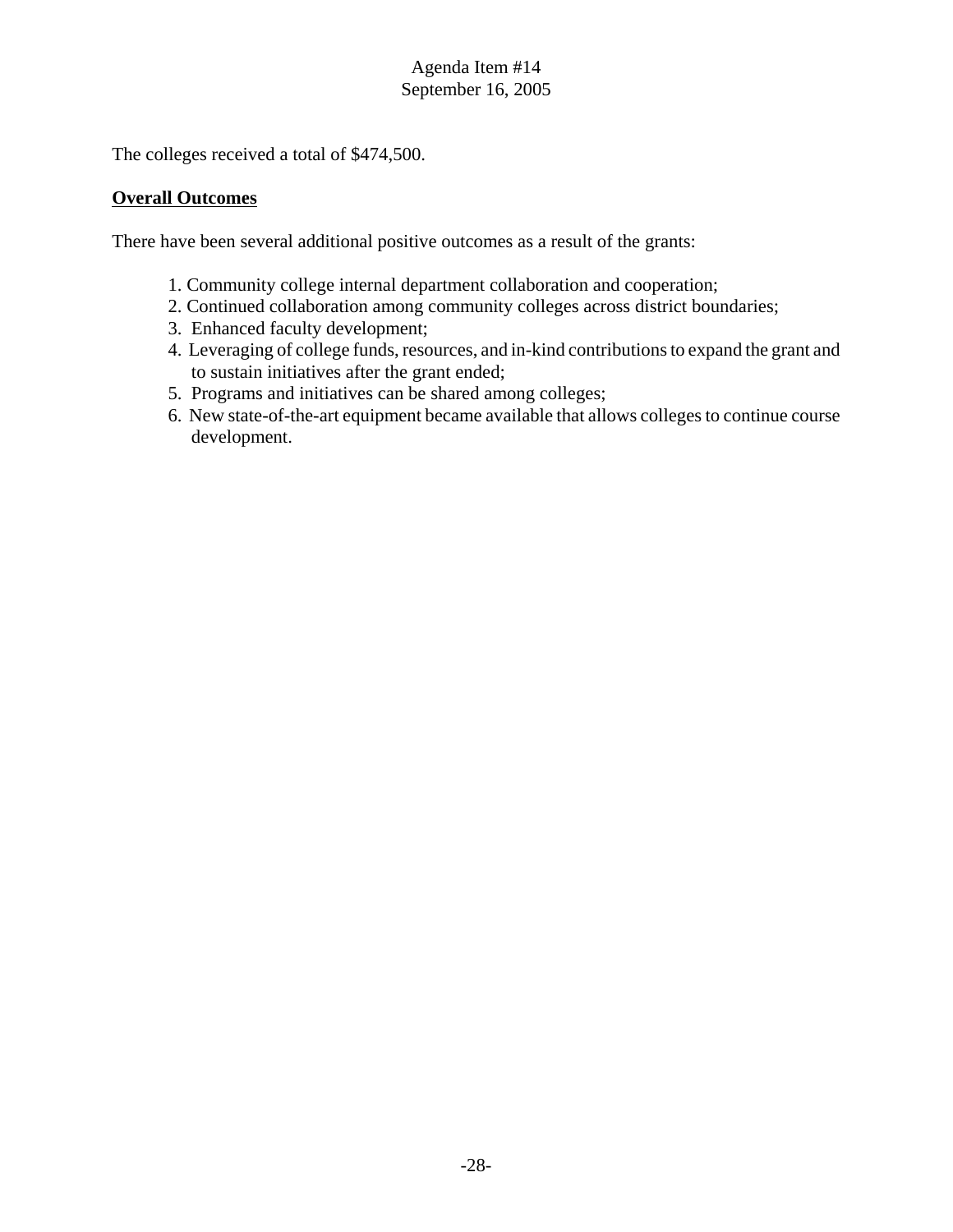# Illinois Community College Board

# **LlONGITUDINAL STUDY OF THE CLASS OF 2002 ILLINOIS HIGH SCHOOL GRADUATES PRESENTATION BY DR. JENNIFER PRESLEY, DIRECTOR OF THE ILLINOIS EDUCATION RESEARCH COUNCIL**

An oral report will be presented to the Board at its meeting on September 16.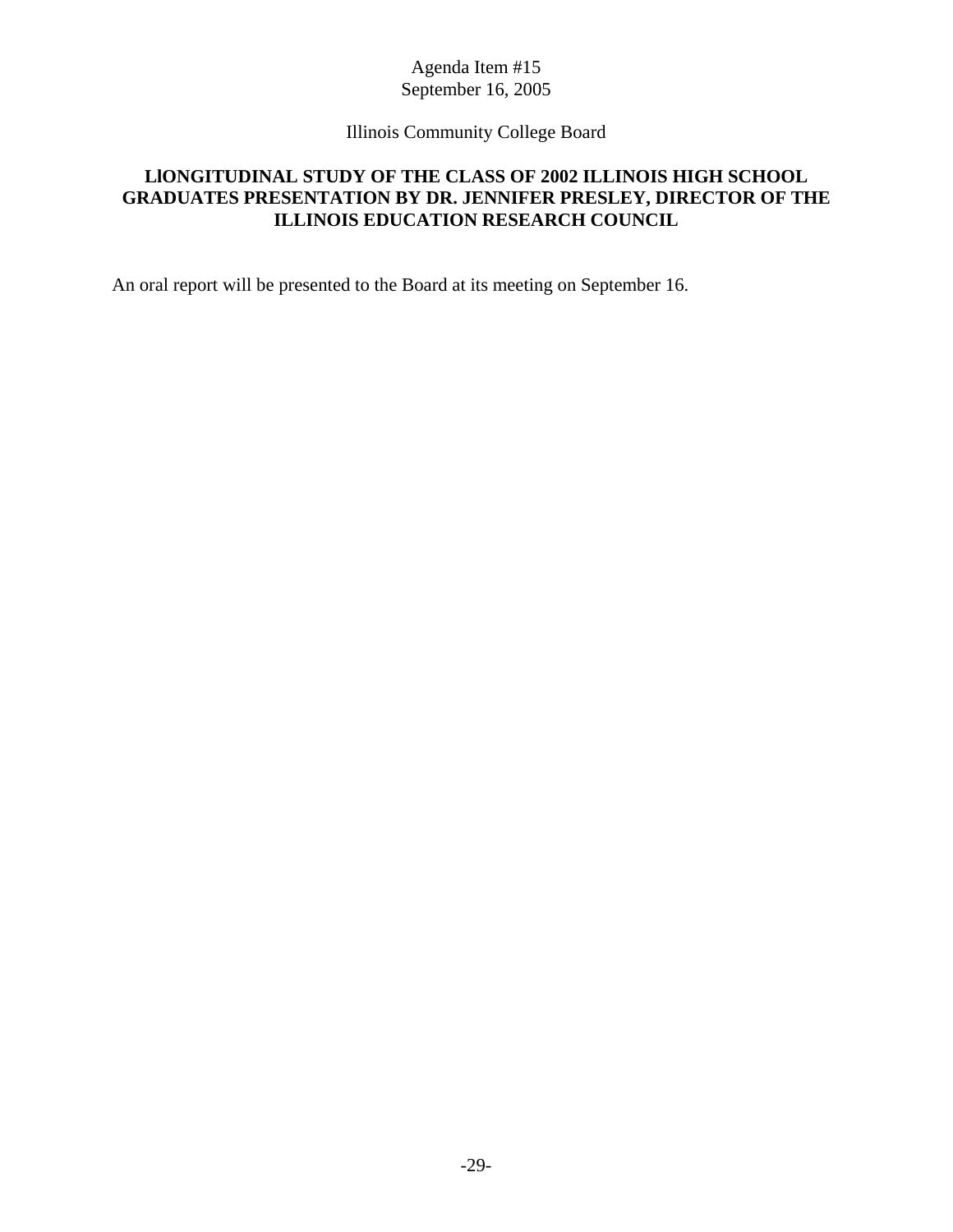#### UNAPPROVED

Minutes of the 359th Meeting of the Illinois Community College Board Business Session June 17, 2005 Hyatt Regency McCormick Place 2233 South Martin Luther King Drive Chicago, Illinois

#### Item #1 - Roll Call and Declaration of Quorum

Chairman Alongi called the meeting to order at 9:15 a.m. Roll call was taken with the following members present: Guy Alongi, Christopher Denton, Suzanne Morris, Judith Rake, Roberto Rivera, John Aurand, Marjorie Cole, John Donahue, and Marikay Hegarty. Rudolph Papa and Laurna Godwin were absent.

# Item #2 - Announcements and Remarks by Guy H. Alongi, Chair

Chairman Alongi welcomed the three new board members, John Donahue and John Aurand were appointed on Wednesday, April 20, 2005. Roberto Rivera was appointed on Friday, April 22 and joined the Board at its last meeting on April 22, 2005.

Chairman Alongi sent out a warm thank you on behalf of the board to all the staff members for a great job and all the hard work they have been doing for the ICCB.

Today will be Don Wilske's last meeting. He has served the ICCB for nearly eight years as Chief Financial Officer.

Rudy Papa could not join the meeting today due to the passing of his brother. If anyone would like to send cards, contact Ann Chandler who has all the information.

Chairman Alongi introduced Elliot Regenstein, the Deputy Governor for Education Reform, who joined the meeting.

Item #3 - Acknowledgments

Item #3.1 - Resolution Honoring the Retirement of Virginia McMillan

Judy Rake read and presented a resolution to Virginia McMillan, the former Executive Vice President, who officially retired on April 30, 2005. Virginia was unable to attend the April meeting due to family illness.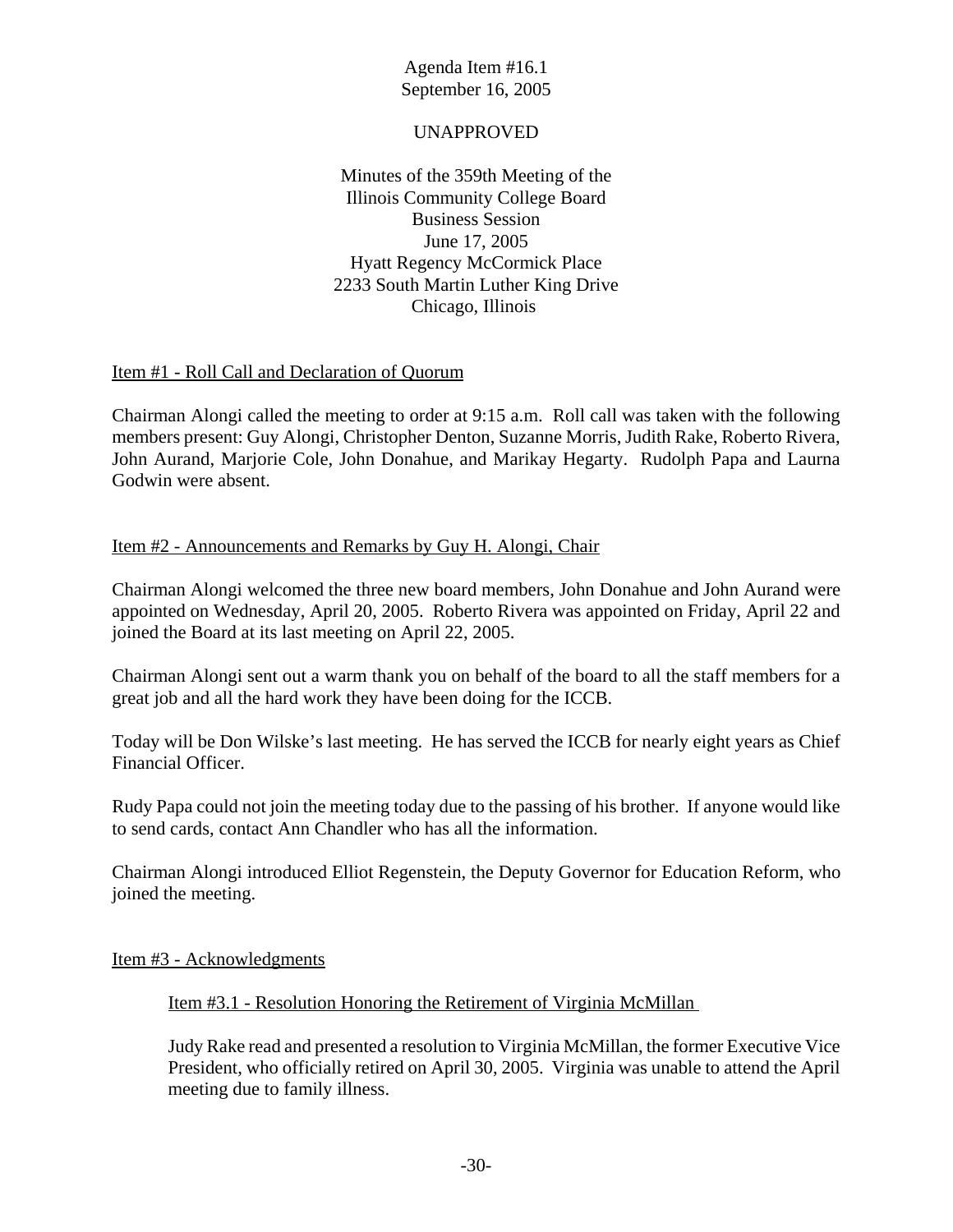#### **Illinois Community College Board Resolution in Honor of VIRGINIA McMILLAN**

**WHEREAS, Virginia McMillan began working for the Illinois Community College Board in 1983; and**

**WHEREAS, during Ms. McMillan's career with the Illinois Community College Board she advanced to Executive Vice President, displaying leadership, organizational skill, and professional demeanor; and** 

**WHEREAS, Ms. McMillan served the Illinois Community College Board supervising many agency functions, including Program Approval and Review, Instructional Technology, and Policy Studies; and**

**WHEREAS, Ms. McMillan represented the Illinois Community College Board on a variety of professional boards, commission, and organizations, including being responsible for state-level community college planning initiatives, coordinating the development of the Illinois Community College System strategic plans VISION 2000 and PROMISE FOR TOMORROW, serving as a member of Advisory Board to the National Center for Educational Statistics, the Governor's Advisory Council on Teacher Quality, the Project Director for the Role of Community Colleges in Teacher Preparation, the Illinois Consortia for Preparing Tomorrow's Teachers to Use Technology, and the Education Commission of the States' Aligned Plan initiatives, and numerous other community college-related activities.; and** 

**WHEREAS, Ms. McMillan has served both the members of the Illinois Community College Board and the entire Illinois Community College System, with the utmost professionalism and attention to detail and duty; and**

**WHEREAS, Ms. McMillan has chosen to retire from her duties at the Illinois Community College Board after more than 22 years of faithful and excellent service;**

**THEREFORE, we, the members of the Illinois Community College Board, do hereby honor Virginia McMillan in appreciation of her service and express our sincere best wishes for her future undertakings.**

**Illinois Community College Board June 17, 2005**

**Guy H. Alongi, Chairperson Suzanne Morris, Vice Chairperson John Aurand, Jr. Marjorie P. Cole John Donahue Laurna Godwin Marikay Hegarty Rudolph J. Papa Judith Rake Roberto Rivera Christopher Denton, Student Member Geoffrey S. Obrzut, President/CEO**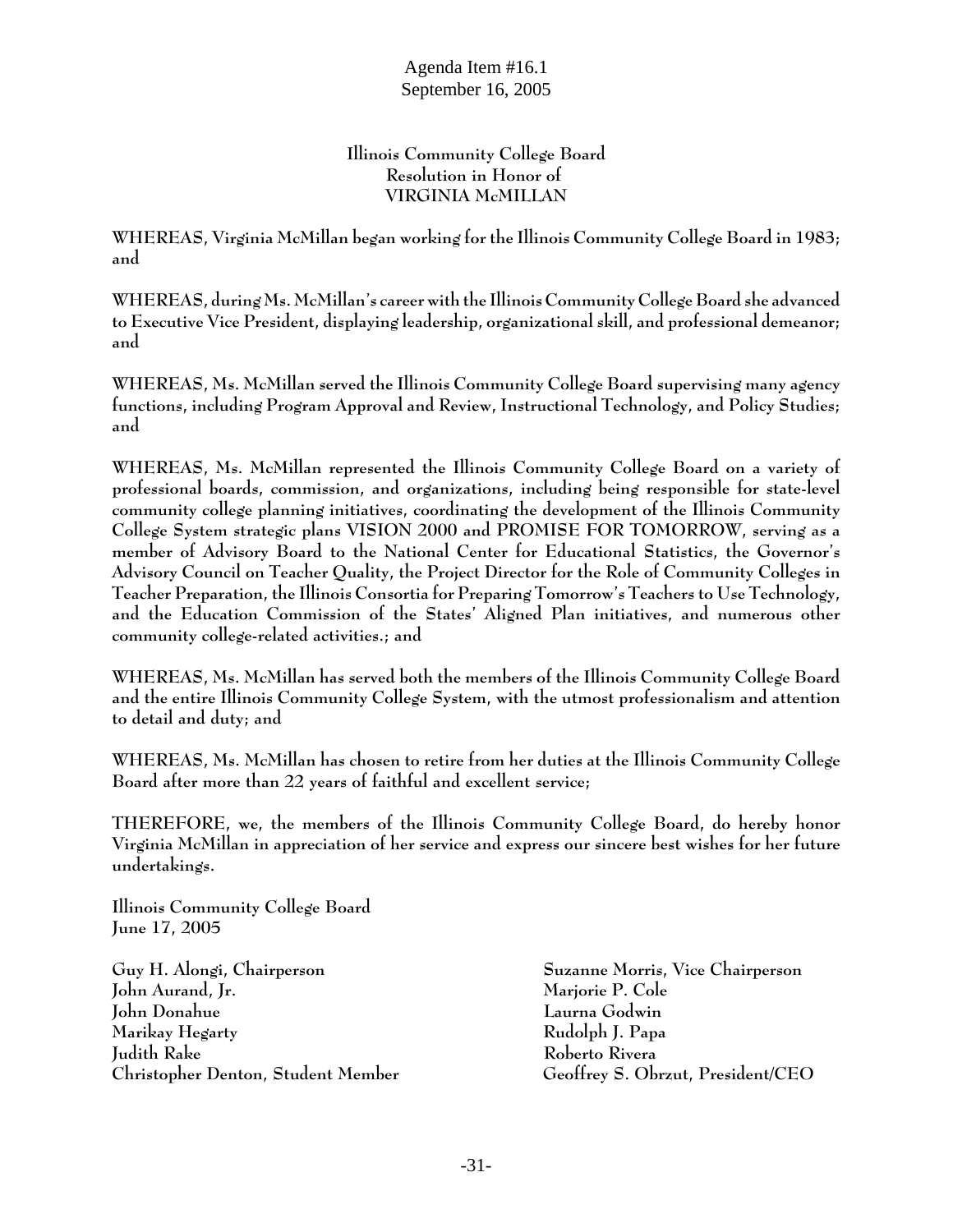#### Item #3.2 - Resolution Honoring the Retirement of Don Wilske

Judy Rake read and presented a resolution to Don Wilske, Chief Financial Officer, who will officially retire on August 31, 2005.

#### **Illinois Community College Board Resolution in Honor of DONALD L. WILSKE**

**WHEREAS, Donald Wilske began working for the Illinois Community College Board in 1997; and**

**WHEREAS, Donald Wilske quickly assumed a leadership role in the Illinois Community College System with the experience he gained from his twenty-six years of combined employment at Black Hawk College and the Illinois Community College Board; and**

**WHEREAS, Mr. Wilske served as the Illinois Community College Board's first Chief Financial Officer; and** 

**WHEREAS, Mr. Wilske served on the Executive committees of both the National Association of College and University Business Officers and the Central Association of College and University Business Officers; and**

**WHEREAS, Mr. Wilske represented the Illinois Community College Board on a variety of professional boards, commission, and organizations, including chairing the Metropolitan Community College Financial Emergency Task Force; and** 

**WHEREAS, Mr . Wilske spent numerous hours staffing over 50 System Funding Task Force meetings and over 30 Equalization Funding Task Force meetings; and**

**WHEREAS, Mr Wilske has chosen to retire from the Illinois Community College Board after nearly eight years of faithful and excellent service;**

**THEREFORE, we, the members of the Illinois Community College Board, do hereby honor Donald L. Wilske in appreciation of his service and express our sincere best wishes for his future undertakings.**

**Illinois Community College Board June 17, 2005**

**Guy H. Alongi, Chairperson Suzanne Morris, Vice Chairperson John Aurand, Jr. Marjorie P. Cole John Donahue Laurna Godwin Marikay Hegarty Rudolph J. Papa Judith Rake Roberto Rivera Christopher Denton, Student Member Geoffrey S. Obrzut, President/CEO**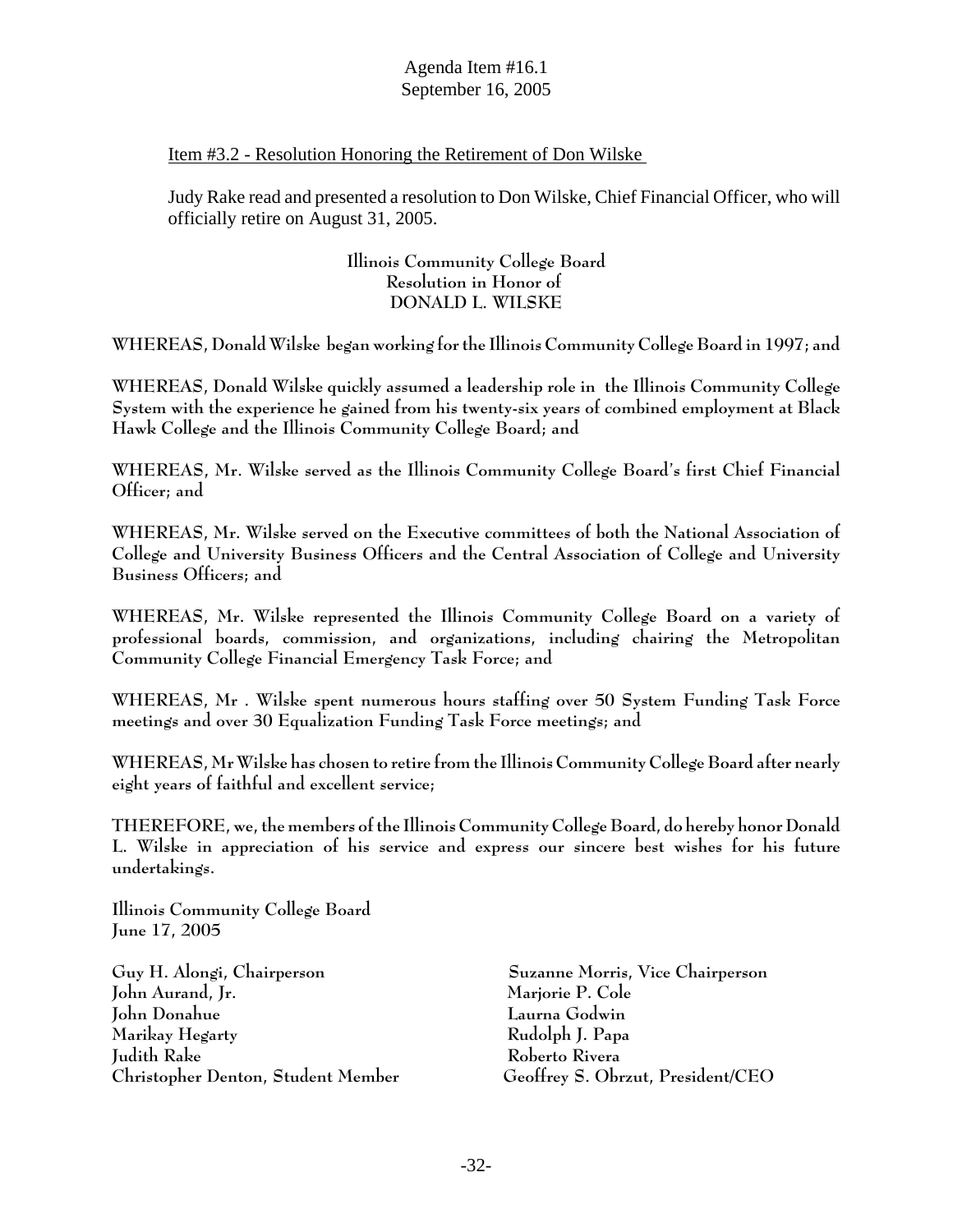#### Item #3.3 - Recognition of GED Bill Sponsor Senator Ed Maloney

Randy Barnette, Vice President for External Affairs, read and presented a certificate to Senator Ed Maloney who sponsored SB 463, the transfer of GED from the Illinois State Board of Education to the Illinois Community College Board. This bill was a priority of the system and Senator Maloney helped make it a reality.

#### Item #3.4 - Certificates Presented to Phi Theta Kappa Student(s)

Geoff Obrzut presented certificates on behalf of the ICCB to the five Phi Theta Kappa students who were part of the first, second, and third teams of the USA Today All-USA Community and Junior College Academic Teams. Caraleigh Holverson from Triton College and Marsela Jorgolli from College of DuPage were part of the first team. Alison Howard from Oakton Community College and Wravenna Phipps from Black Hawk College were part of the second team. Deidre Merriman from Harry S Truman College was part of the third team. Caraleigh Holverson was present to receive her award.

#### Item #3.5 - Recognition of Christopher Denton, Student Member

Suzanne Morris presented Christopher Denton with a certificate for his services representing the students on the Illinois Community College Board. Christopher's term expires on June 30, and this will be his last meeting. Christopher is graduating from Danville Area Community College and will be attending Western Illinois University this fall to major in Accounting with plans to complete an MBA. Congratulations were extended on his upcoming marriage in March 2006.

# Item #4 - Committee Reports

# Item #4.1 - Adult Education & Family Literacy Committee

Judy Rake thanked Senator Maloney for his help with the passing of the GED bill. The committee discussed a variety of other legislative issues, including the GED Illinois online program. It is now allowed for the ICCB to sell this product to other agencies as long as the money is put back in to further develop the program. They discussed the advisory council. There are vacancies and those have to be filled.

#### Item #4.2 - Budget and Finance Committee

Marikay Hegarty reported that the ICCB is level funded this year. Since 2001, there has been an almost 15 percent decrease in agency funding, and there continues to be several staff vacancies that are not filled yet. A need also exists to fund the new GED online program; however, there is less money to work with.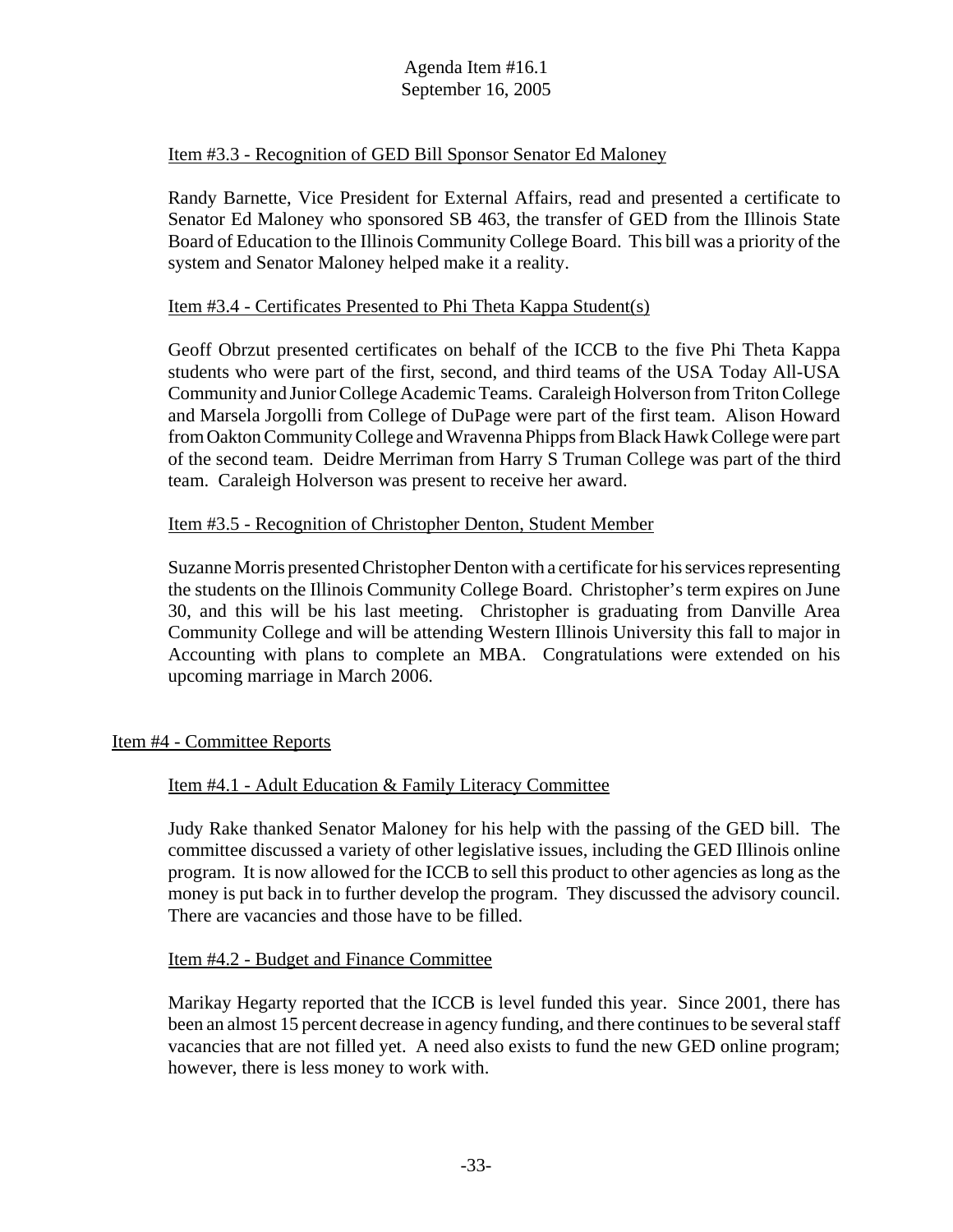#### Item #5 - President/CEO Report

Geoff Obrzut welcomed the three new Board members and reported that their "initiation" was last evening, Thursday, June 16. The three-hour orientation went very well. Everyone is very pleased that they have joined the Board.

Mr. Obrzut thanked Christopher Denton for his contribution to the Board and for a job well done this past year. Jenna Altadonna, a sophomore from Kaskaskia College, was introduced as the new student member for fiscal year 2006. Her term begins June 30, 2005, and will expire on June 30, 2006. The ICCB is happy to have her on board.

Geoff Obrzut announced that today is Jon Astroth's last meeting as president of the Presidents Council.

Overall, we are very pleased the agency received level funding. There was a concern half way through the session that the ICCB might receive a 5-10 percent budget reduction. Fortunately, that did not occur.

The Homeland Security Committee has met several times. Planning is currently underway for a conference scheduled for early next year.

The Baccalaureate Access Task Force's next meeting will be held Monday, June 27, 2005. Virginia McMillan has agreed to continue as Chair of the Task Force.

Geoff Obrzut noted that Randy Barnette, Vice President for External Affairs, will be presenting a report later in the meeting on  $40<sup>th</sup>$  Anniversary activities of the ICCB.

Virginia McMillan has also agreed to continue her work with the Strategic Planning Committee. The charge of this Committee is to update the Strategic Plan, and a report will be presented to the Board at a future meeting.

Geoff Obrzut reported that Lieutenant Governor Pat Quinn is scheduled to be the luncheon speaker today. The topic of his address will be how campuses can be more environmentally friendly.

Geoff Obrzut thanked Virginia McMillan and Don Wilske for their hard work and dedication to the ICCB. He noted that they will certainly be missed.

Geoff Obrzut reported that there have been some changes with the presidents of the community colleges: Tom Hines from Spoon River College, Richard Behrendt from Sauk Valley Community College, Gretchen Naff from the College of Lake County, and Jack Daniels from Lincoln Land Community College have retired.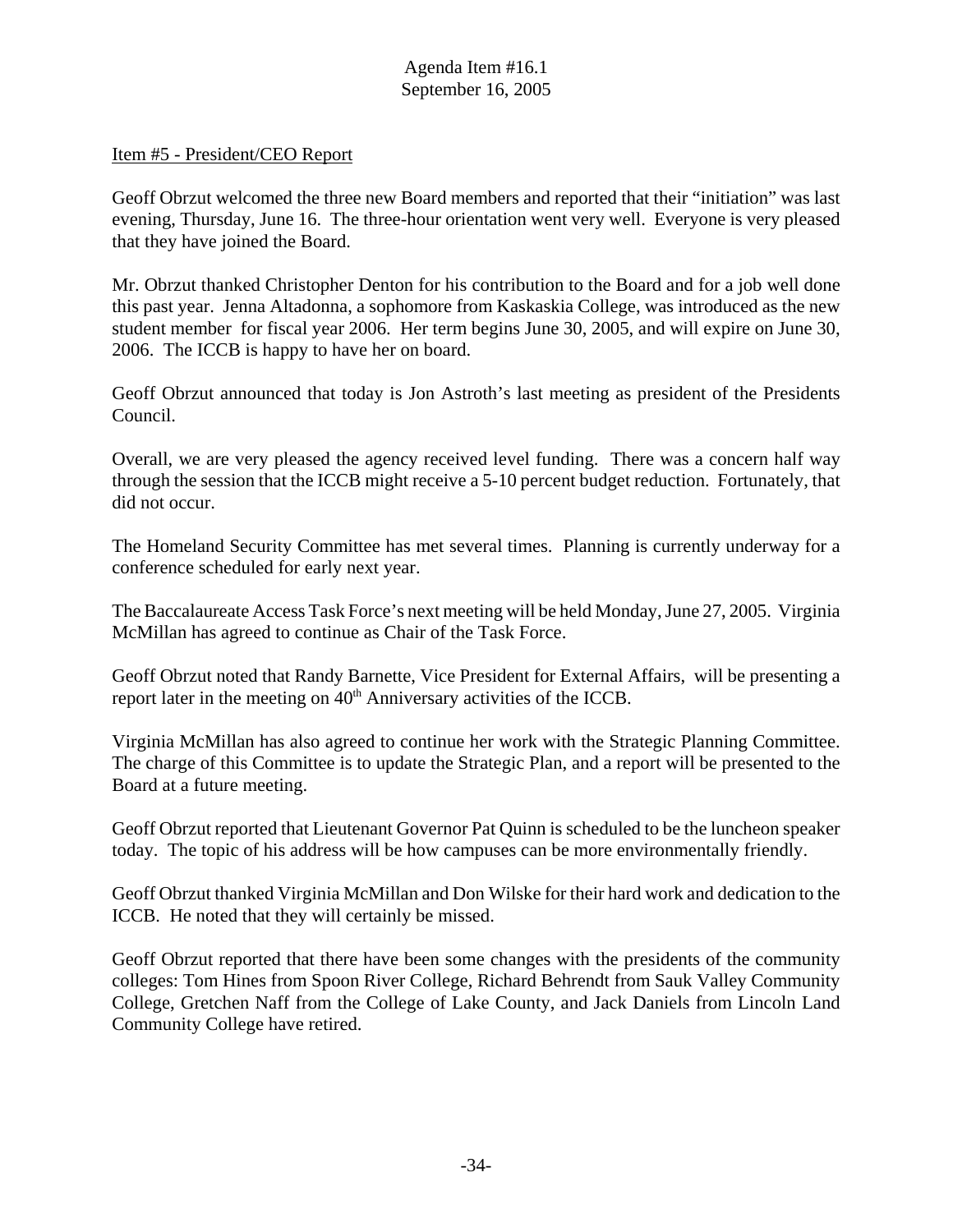#### Item #6 - Advisory Organizations

#### Item #6.1 - Adult Education and Family Literary Advisory Council

Jennifer Foster reported for Rhonda Serafin, was unable to attend. The Council's last meeting for this fiscal year was June 9, 2005. The Council's next meeting will be in September 2005, which will be Rhonda's last meeting as Chair of the Council.

#### Item #6.3 - Student Advisory Committee

The new members for fiscal year 2006 were introduced to the Board. The SAC member's term begins on July 1, 2005, and will expire on June 20, 2006. Christopher Denton was again acknowledged for his services to the Board over the past year.

#### Item #6.5 - Presidents Council

Jon Astroth reported that the Council's retreat was held Thursday, June 16, 2005. The Council expressed its support for the  $40<sup>th</sup>$  Anniversary PR campaign. Jon noted that Kankakee Community College is active in the Homeland Security area, and that the Council will most likely consider this important topic at a future meeting. Dr. Astroth also announced that Alice Jacobs, President at Danville Area Community College, will be his successor as president of the Presidents Council for 2005-2006.

#### Item #7 - Homeland Security

#### Item #7.1 - Presentation by Rebecca Miller, Intelligence Analyst, FBI

Rebecca Miller, Intelligence Specialist for the FBI (and former ICCB staff member), gave a short slide show presentation highlighting particular points that students, faculty, and administrators should be aware of when dealing with terrorism. Rebecca noted that most colleges and universities involved in animal or environmental research are targets. Other topics discussed included Domestic and International Terrorism, tattoos to look for that might stand for white supremacy groups, and the types of terrorist groups (Al-Queda, Hamas, A.L.F., E.L.F., and other Islamic Extremists). Rebecca plans to provide a more indepth presentation on terrorism at the Homeland Security Conference scheduled for early next year.

#### Item #7.2 - Update Report on Homeland Security Initiative

Sarah Hawker, Vice President for Workforce Development and Adult Education, updated the Board on the current status of the Homeland Security Committee. The Committee members are scheduled to meet with spokespersons from the Governor's Office and the Illinois Board of Higher Education. The Governor's Office has identified five priority areas for a statewide comprehensive homeland security economic development initiative.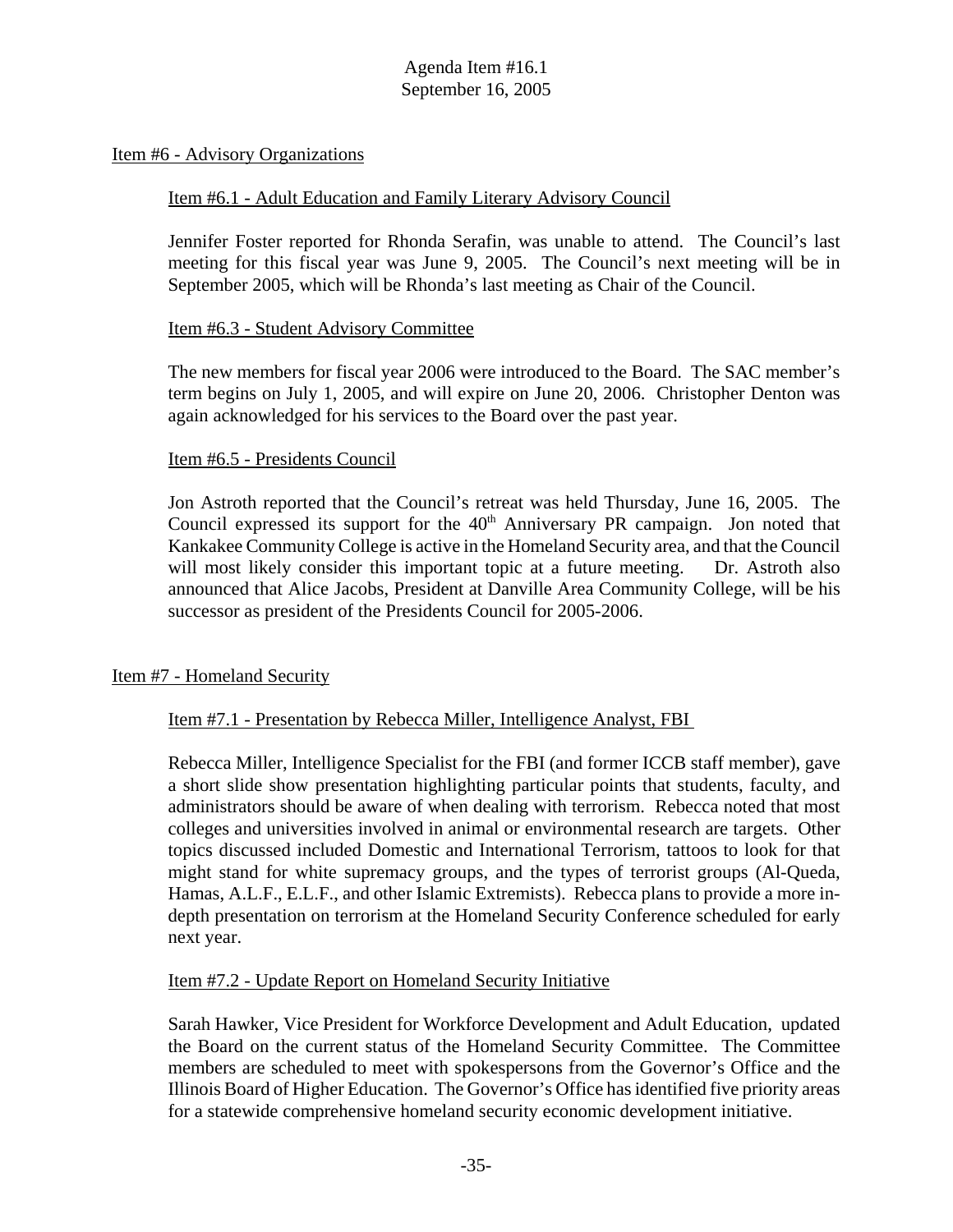Priority areas include Bio-Technology and Public Health; Manufacturing; Information Technology; Agro-Security/Food Safety and Security; and First Responder, Security, and Emergency Services. Currently, Illinois community colleges are actively engaged with programs and services in all five priority areas.

Community colleges already provide an array of courses and programs in emergency and disaster management. Many community colleges are connecting their various offerings into more comprehensive homeland security programs. For example, a college with a Criminal Justice or Public Safety program is now establishing the vital link with the Allied Health and Information Technology programs.

In order to retain and recruit business and industry that supports the need for homeland security products and services to Illinois, the Illinois Community College Board has identified five colleges as demonstration sites for each of the five focus areas described above. Having already addressed one or more of the focus areas regarding homeland security, these colleges will serve as models for business partnership and support, program development, and technical training in their specified areas.

Businesses and industries interested in establishing a presence in Illinois or seeking assistance in homeland security-related business services or training will work with the community colleges to develop customized and innovative programs and services to fit their specified needs. The five demonstration sites are as follows: Bio-Technology/Public Health and Manufacturing (Wilbur Wright College), Information Technology (William Rainey Harper College), Agro-Security/Food Safety and Security (Richland Community College), First Responder and Security (Illinois Central College), and Emergency and Disaster Services (Kankakee Community College).

#### Item #8 - Legislative Report

Randy Barnette,Vice President for External Affairs, introduced and thanked Bridget Dougherty, legislative liaison, and ICCB staff members Ellen Andres, Steve Morse, and Sarah Hawker for their hard work and assistance during this year's session.

The biggest piece of legislation passed for the ICCB SB 463, the transfer of the GED program from the Illinois State Board of Education to the ICCB. A heartfelt thank you was extended to Elliot Regenstein, Deputy Governor for Education Reform, who helped out tremendously.

HB 2515 also passed which requires the IBHE to develop an internet based system to assist students, advisors, and faculty in obtaining consistent and accurate information about courses and their applicabilty toward degree completion. The bill was amended to include language requiring this only if an appropriation is made also. The ICCB will follow-up with IBHE since no money was appropriated. ICCB likes the idea of the bill.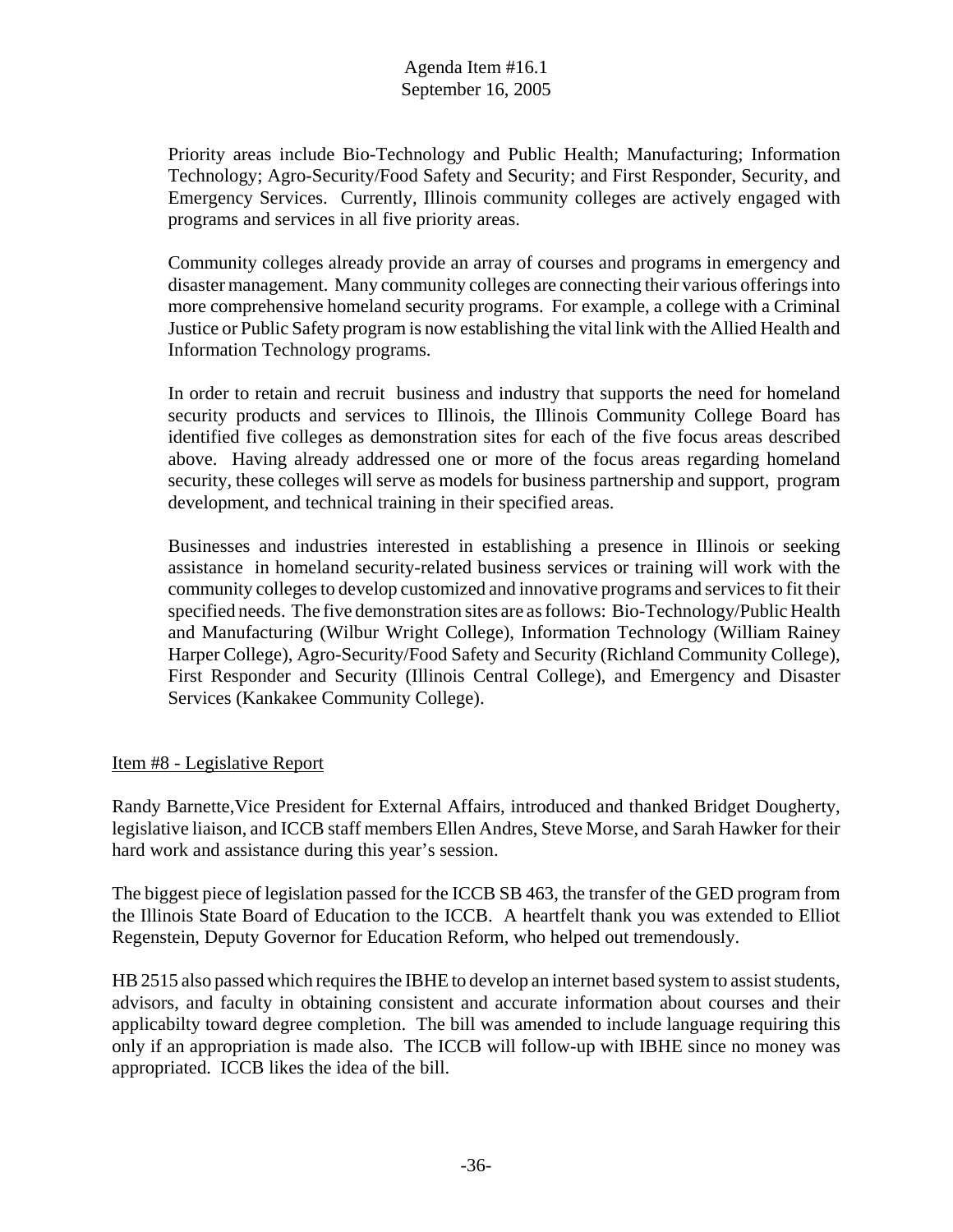Randy also reported on the current status of  $40<sup>th</sup>$  Anniversary of the Illinois Community College System activities. The ICCB was founded in July 15, 1965, and a program is currently being developed to honor this event. The Governor has been invited to attend the event and present a proclamation to the Illinois Community College System. Other ideas include a fifteen minute infomercial and having billboards donated. Randy will keep the Board posted as events are scheduled.

# Item #9 - Budget Report

Don Wilske reported that overall the ICCB fared well with level funding this year. The only downfall was that the equalization solution did not receive funding.

#### Item #10 - Illinois Community College System Programs and Services for Underrepresented Groups

Scott Parke, Senior Director for Policy Studies made a presentation in underrepresented groups in the community colleges.

Based on his report, Suzanne Morris made a motion, which was seconded by Roberto Rivera, to approve the following recommendations:

- 1. The Illinois Community College Board and colleges should make the pursuit of additional funding to provide services and support to underrepresented groups a priority.
- 2. Steps to assist additional minority and other underrepresented students in their efforts to arrive college ready and enroll full-time would benefit all students. Better secondary academic preparation can position students for more timely degree or certificate completion for those individuals interested in pursuing formal awards. Similarly, better secondary preparation provides individuals seeking workplace skills the opportunity to reach their goals at an accelerated pace.
- 3. The Illinois Community College Board and partners should collaboratively pursue with the Department of Human Services' Division of Rehabilitation Services (DHS DRS) additional funding to provide the assistive technology and auxiliary services necessary for individuals with disabilities to more fully participate in higher education opportunities.
- 4. State and local discussions aimed at dedicating additional resources to support Students with Disabilities in the Community College System should continue. A return to funding levels by the DHS DRS similar to what was available two years ago would be a positive step. Earlier funding levels represented a more balanced partnership between the colleges and DHS DRS collaborators and Students with Disabilities benefitted.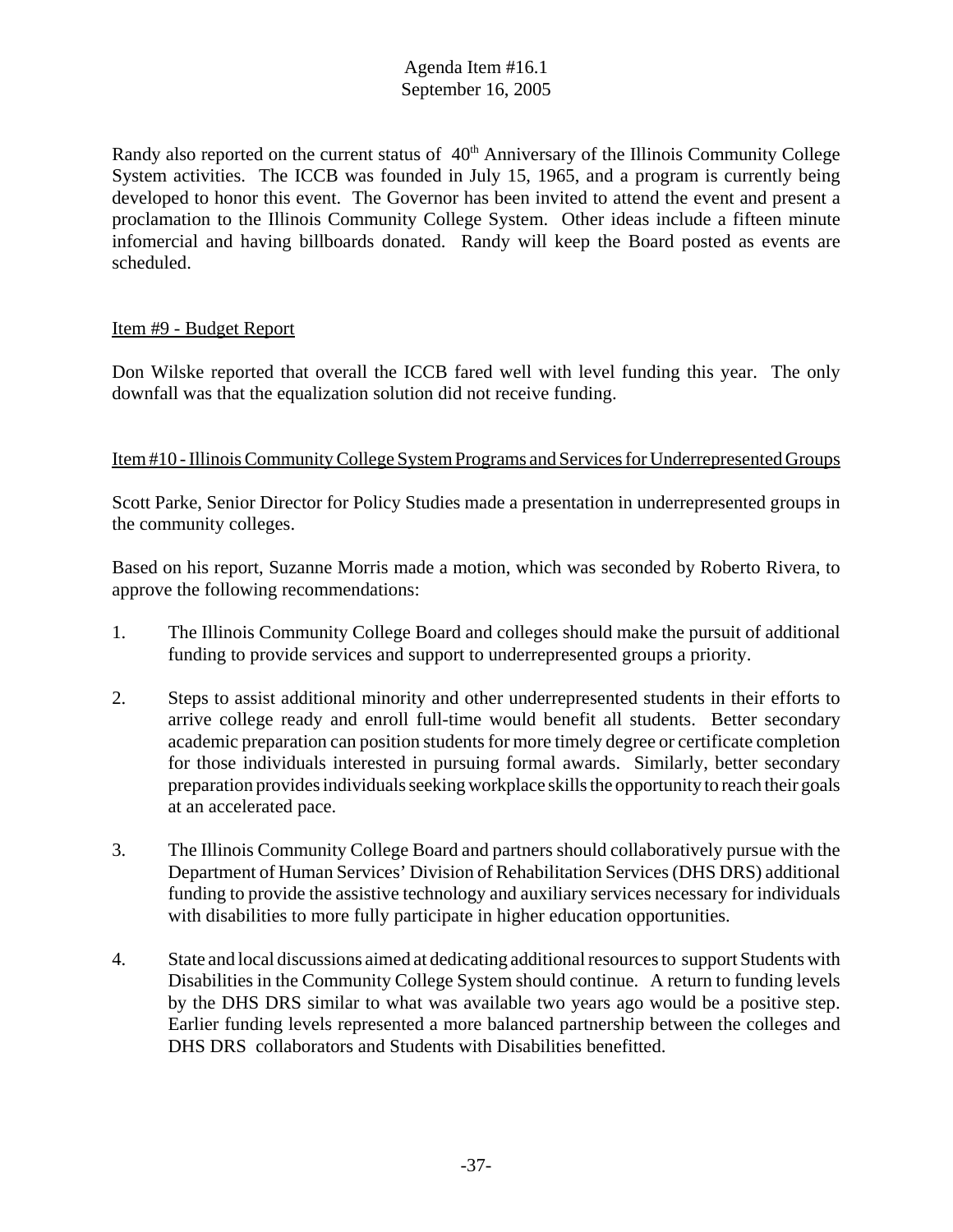- 5. College officials are encouraged to fully cooperate with additional information requests about the types of disabilities which individuals possess who are enrolled in community colleges.
- 6. College officials are asked to develop action plans and continue efforts to improve underrepresented student performance on outcome measures at the local level including Graduation Rates, Combined Outcome Rates (graduation, transfer, and persistence), and Fall to Fall Adjusted Retention Rates.
- 7. The colleges and the Illinois Community College Board should continue collaborating with partners in the delivery of high skills, high demand education and training programs. As a part of these initiatives, an emphasis should be placed on expanding access and revitalizing support systems that promote student success particularly for those individuals from traditionally Underrepresented Groups who can benefit.

The motion was approved by unanimous voice vote. Student advisory vote: Yes

#### Item #11 - Baccalaureate Access Task Force Update

Geoff Obrzut reported that the next meeting of the Task Force will be held on Monday, June 27, at Lincoln Land Community College. A report on Task Force activities will be provided at the September 16 Board meeting.

#### Item #12 - Consent Agenda

Marjorie Cole made a motion, which was seconded by John Aurand, to approve the following items.

#### Item #12.1 - Minutes of the April 22, 2005 Meeting

John Donahue made a motion, which was seconded by Roberto Rivera, to approve the amended minutes of the April 22, 2005 meeting.. The minutes were amended to reflect that a second vote was taken after executive session to ensure that a quorum was present.

#### Item #12.2 - New Units of Instruction

The Illinois Community College Board hereby approves the following new units of instruction for the community colleges listed below:

#### **PERMANENT PROGRAM APPROVAL**

Highland Community College Web Design A.A.S. degree (60 semester credit hours)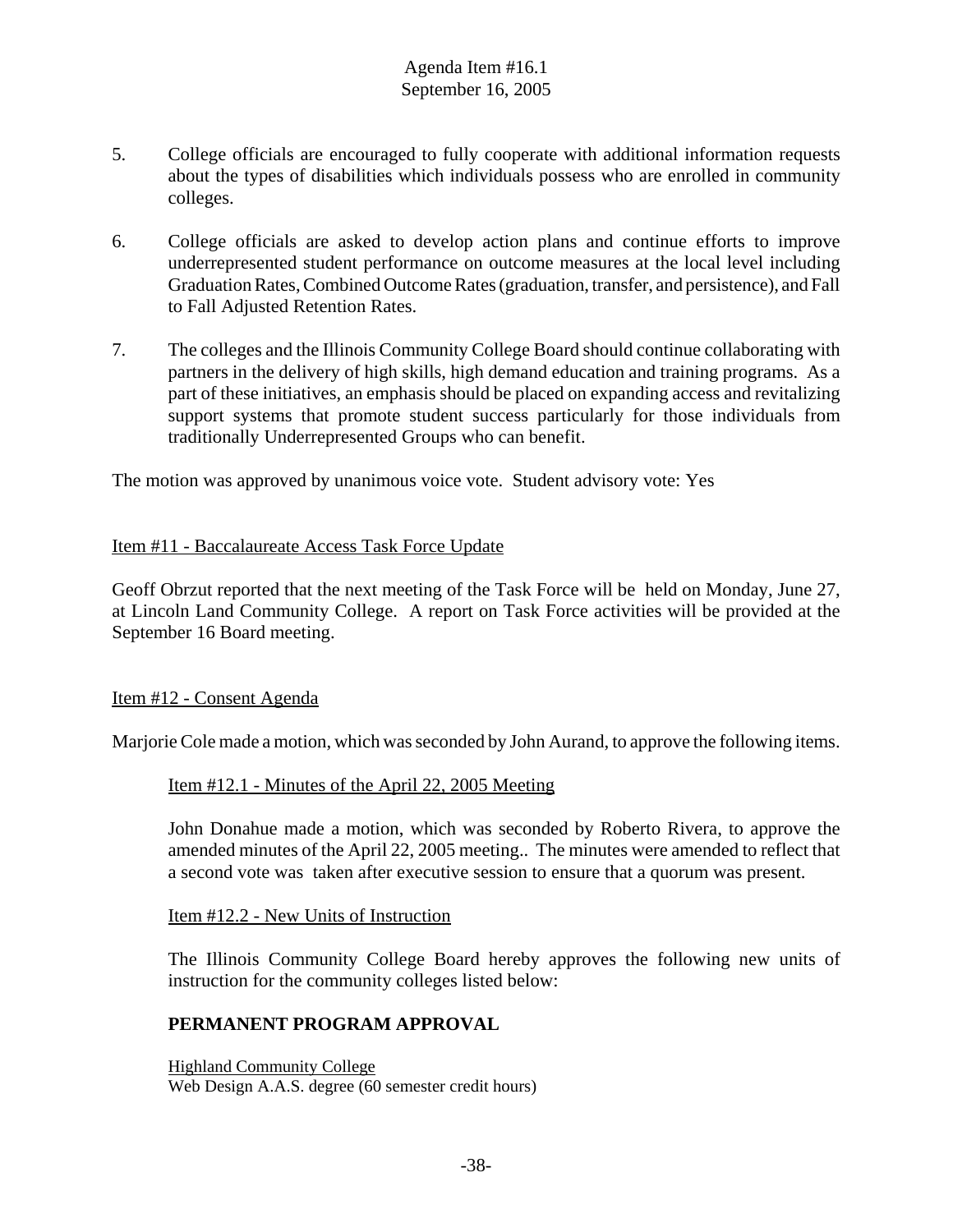Illinois Central College Developmental Disabilities Certificate (35 semester credit hours)

Kaskaskia College Associate of Arts in Teaching: Secondary Mathematics (60-64 semester credit hours)

Waubonsee Community College Welding Technology A.A.S. degree (64 semester credit hours) Advanced Welding Certificate (37 semester credit hours)

#### Item #12.3 - Extension of Courses and Curricula Out-of-State

It is hereby recommended that the following motion be adopted:

The Illinois Community College hereby approves the out-of-state extension of the Tower Construction and Maintenance Certificate curriculum for Kankakee Community College to be offered upon request at various locations.

Item #12.4 - Authorization to Enter Into Fiscal Year 2006 Contracts

The Illinois Community College Board hereby approves the following fiscal year 2006 contractual agreements except for the Human Resources Contract. This position will expire and be reconstructed:

| position will explic and be reconstructed.                       | FY 2006 Estimated                                            |                    |
|------------------------------------------------------------------|--------------------------------------------------------------|--------------------|
| Vendor                                                           | <b>Purpose of Contract</b>                                   | <b>Annual Cost</b> |
| Illinois Community College System<br><b>Foundation - Renewal</b> | Rental of Office Space                                       | \$261,600          |
| <b>Lincoln Land Community College-</b><br>renewal                | Rental of Office Space                                       | \$54,590           |
| Dougherty, Bridget - renewal                                     | <b>State Legislative Services</b>                            | \$45,000           |
| Kerber, Eck & Braeckel                                           | <b>Annual GAAP Statements</b>                                | \$24,500           |
| Virginia McMillan                                                | <b>Baccalaureate Task Force</b><br><b>Strategic Planning</b> | \$25,000           |
| Sorling Law Offices                                              | <b>Legal Services</b>                                        | \$25,000**         |
| Career and Technical Education<br><b>Terry Clark</b>             | <b>Liaison Services</b>                                      | \$45,000*          |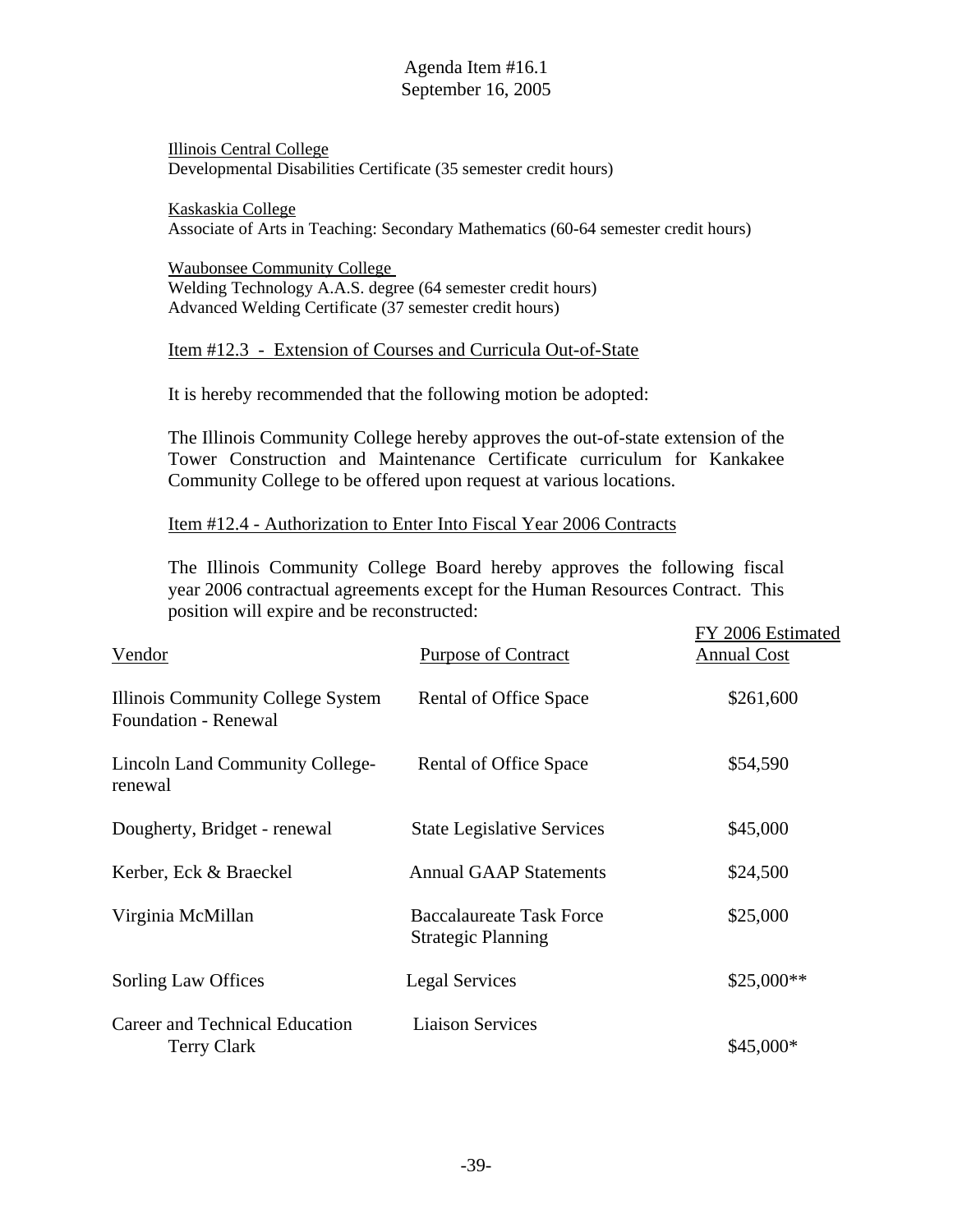| Bernie Ferreri<br>Sue Petrilli<br>Dan Segebarth |                                         | \$36,000*<br>\$32,800*<br>$$36,000*$ |
|-------------------------------------------------|-----------------------------------------|--------------------------------------|
| Sarah Aughenbaugh                               | <del>Human Resources Contract</del>     | <del>\$37,000*</del>                 |
| <b>Valdez and Associates</b>                    | <b>Grant Writing Minority Retention</b> | \$25,000                             |
| Roz Petrilli                                    | <b>GED Testing Consultant</b>           | $$20,000*$                           |
|                                                 |                                         |                                      |

\* Billed daily, annual cost is estimated but will not exceed a set maximum \*\* Billed hourly, estimated annual cost

#### Item #12.5 - Authorization to Enter Into Interagency Contracts and Agreements

The Illinois Community College Board hereby authorizes its President/CEO, in concurrence with the ICCB Chair, to enter into interagency contracts/agreements, as needed for fiscal year 2006.

#### Item# 12.6 - Authorization to Transfer Funds Among Line Items

The Illinois Community College Board hereby authorizes its President/CEO to transfer funds among fiscal year 2006 appropriated operating line items, as needed.

#### Item #12.7 - Authorization to Set Salary Levels and Ranges

The Illinois Community College Board hereby authorizes its President/CEO, in concurrence with the ICCB Chair, to set fiscal year 2006 staff salary levels and to adjust salary ranges, as necessary.

#### Item #12.8 - Review of Executive Session Minutes

The Illinois Community College Board hereby determines that minutes of its executive sessions held on June 14, 2002, September 20, 2002, October 18, 2002, January 17, 2003, May 15, 2003, November 13-14, 2003, November 18, 2003, December 8, 2003, June 18, 2004, September 17, 2004, and April 22, 2005, are to remain confidential. All other executive session minutes have been made available for public inspection.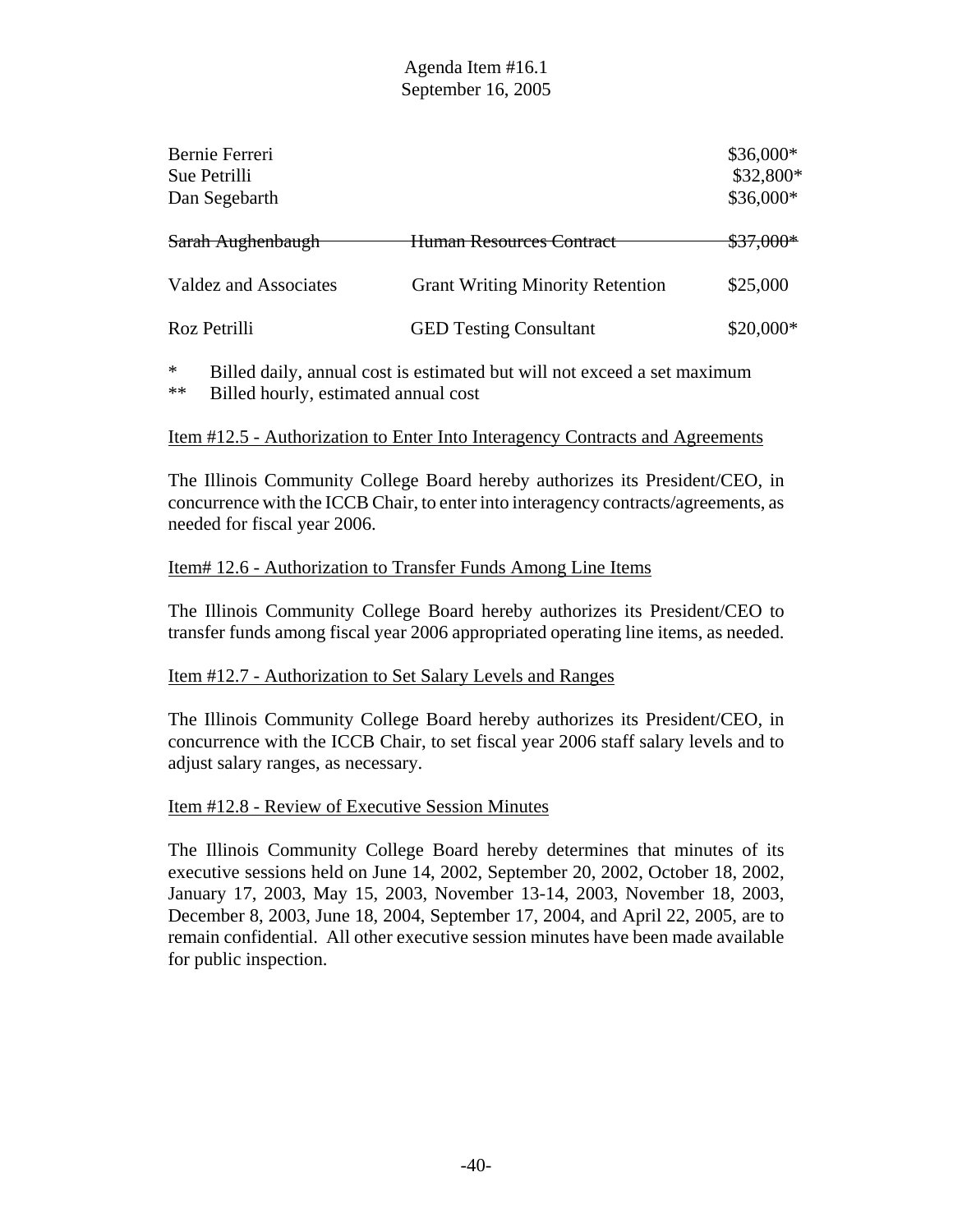#### Item #12.9 - Illinois Community College Board Recognition of Community Colleges

The Illinois Community College Board hereby grants a status of "recognition continued" to the College of Lake County, Heartland Community College, Lewis and Clark Community College, Oakton Community College, Southeastern Illinois College, Spoon River College, and John Wood Community College.

#### Item #12.10 - Cooperative Agreement for Instruction

The Illinois Community College Board hereby approves the cooperative agreement for instruction between Illinois Eastern Community Colleges and John A. Logan College.

The motion was approved by unanimous voice vote. Student advisory vote: Yes.

#### Item #13 - Information Items

#### Item #13.1 - Fiscal Year 2005 Financial Statements

Financial Statements were provided for the Board's information and review.

#### Item #13.2 - Update of ICCB Program Review Process

Information was provided to the Board for its review.

#### Item #14 - Other Business

Suzanne Morris made a motion, seconded by Judith Rake, to approve Geoff Obrzut's new contract beginning January 16, 2006. Mr. Obrzut's contract will be extended for two years; the contract will expire on January 16, 2008; and his salary will increase from \$140,000 to \$155,000.

The motion was approved by unanimous voice vote. Student advisory vote: Yes.

#### Item #15 - Executive Session

At 11:15 a.m., Roberto Rivera made a motion, which was seconded by Judith Rake, to go into Executive Session. The motion was approved by unanimous voice vote. Student advisory vote: Yes.

\* \* \* \* \* \*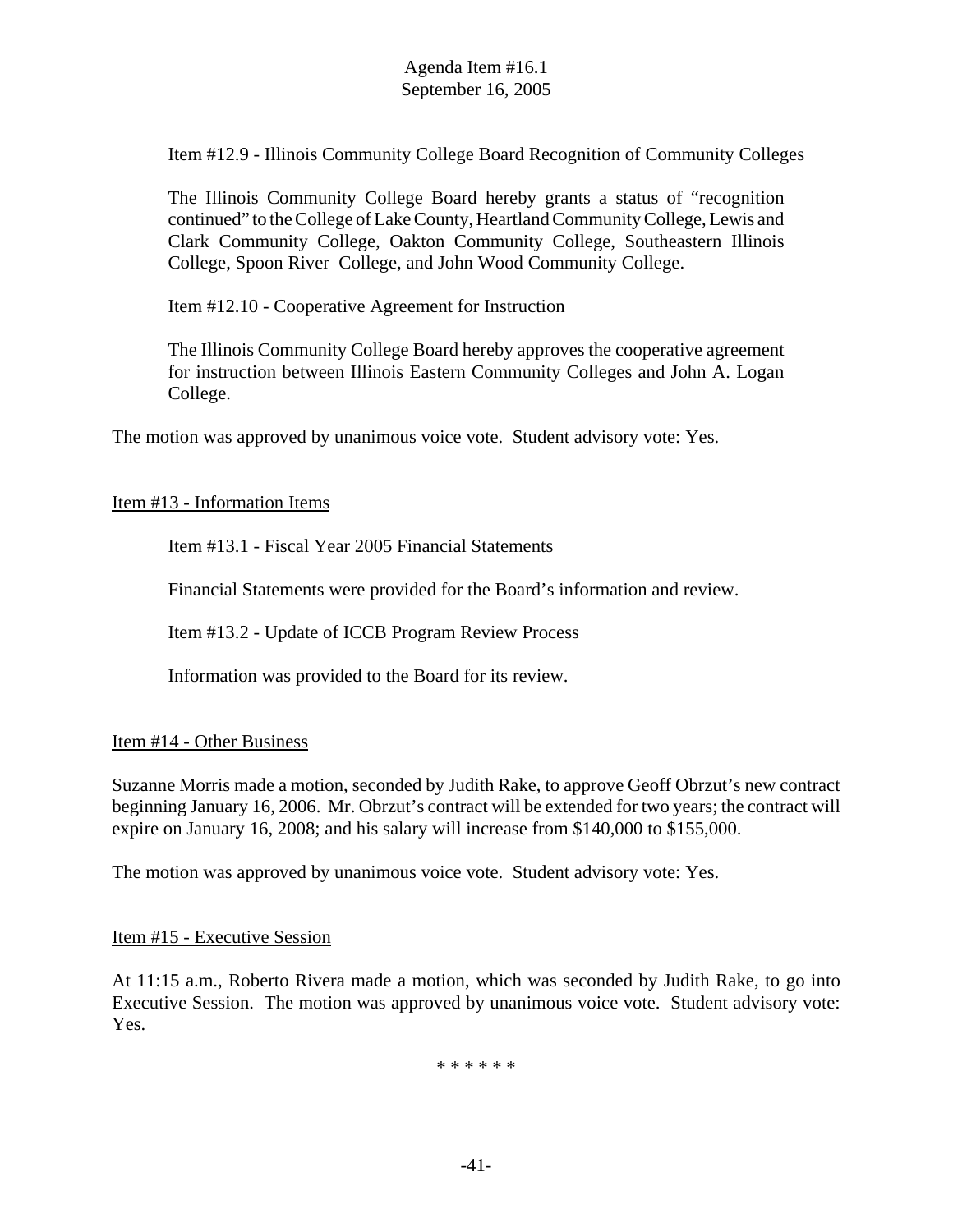At 11:45 a.m., Marjorie Cole made a motion, which was seconded by John Aurand, to adjourn the Executive Session meeting and return to the regular board meeting. The motion was approved by unanimous voice vote. Student advisory vote: Yes.

Item # 16 - Adjournment

At 12:30 p.m., John Donahue made a motion, seconded by Roberto Rivera, to adjourn the meeting. The motion was approved by unanimous voice vote. Student advisory vote: Yes.

 $\overline{a}$ 

Guy H. Alongi Geoffrey S. Obrzut Chairman President/CEO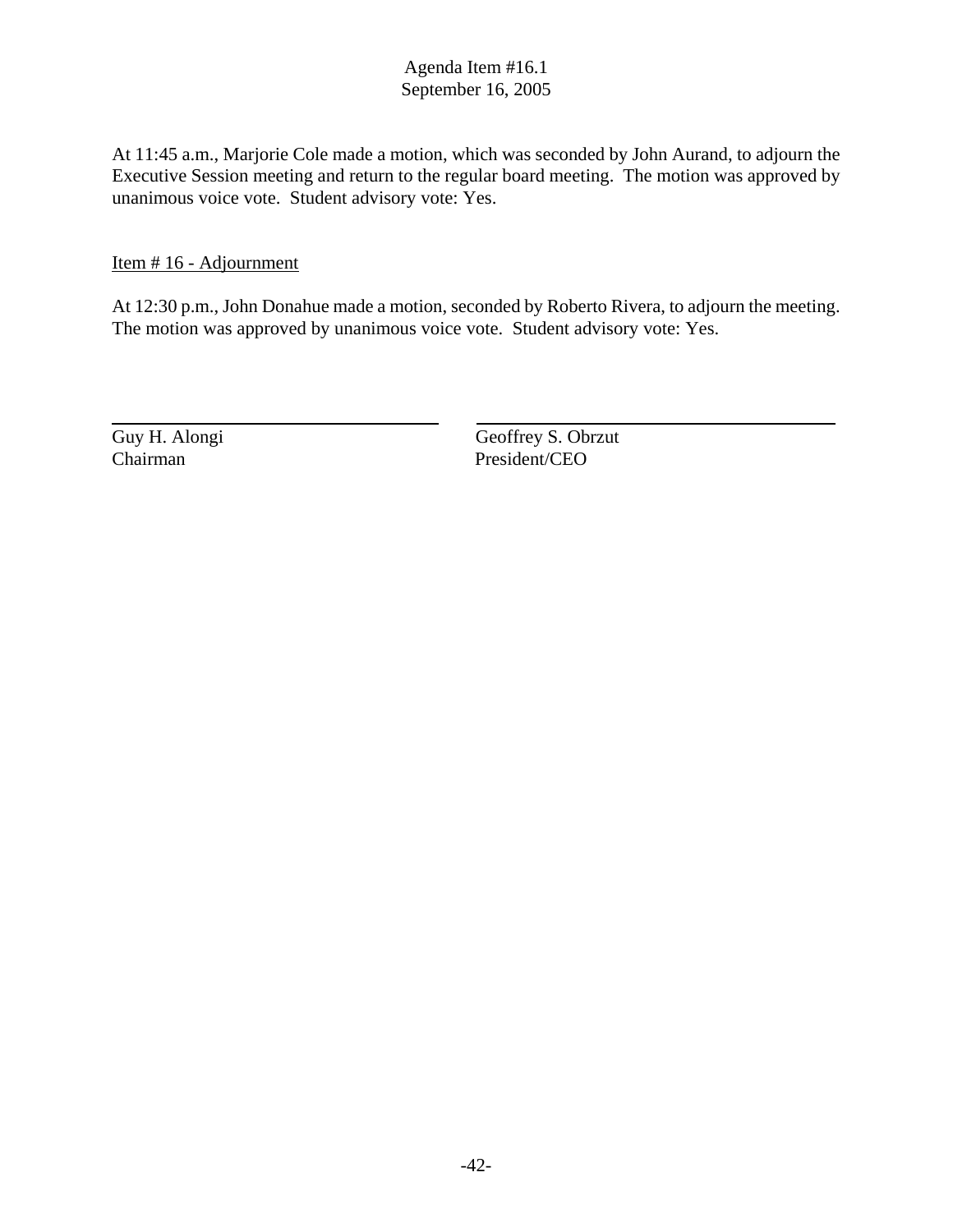# **Revised**

#### Agenda Item #16.2 September 16, 2005

#### Illinois Community College Board

# **NEW UNITS OF INSTRUCTION**

The Illinois Community College Board is requested to approve new units of instruction for the following community colleges:

# **RECOMMENDED ACTION:**

It is recommended that the following motion be adopted:

 The Illinois Community College Board hereby approves the following new units of instruction for the community colleges listed below:

# **PERMANENT PROGRAM APPROVAL**

# **BACKGROUND**

Black Hawk College

- < Associate of Arts in Teaching (A.A.T.) Secondary Mathematics
- $\blacktriangleright$  Massage Therapy & Bodywork Certificate (40 semester credit hours)

#### College of DuPage

Mecomtronics A.A.S. degree (68 semester credit hours)

#### Joliet Junior College

- < Health Information Management Technology A.A.S. (68 semester credit hours)
- < Radiology Technology A.A.S. degree (68 semester credit hours)

#### Kishwaukee College

< Aviation Flight A.A.S. degree (62 semester credit hours)

#### Lewis & Clark Community College

- < Paralegal Certificate (39 semester credit hours)
- Paralegal A.A.S. degree (66 semester credit hours)

#### Lincoln Trail College

< Building Trades Certificate (36 semester credit hours)

#### Prairie State College

< Associate of Arts in Teaching (A.A.T.) - Secondary Mathematics

#### Southwestern Illinois College

< Aviation Management (65 semester credit hours)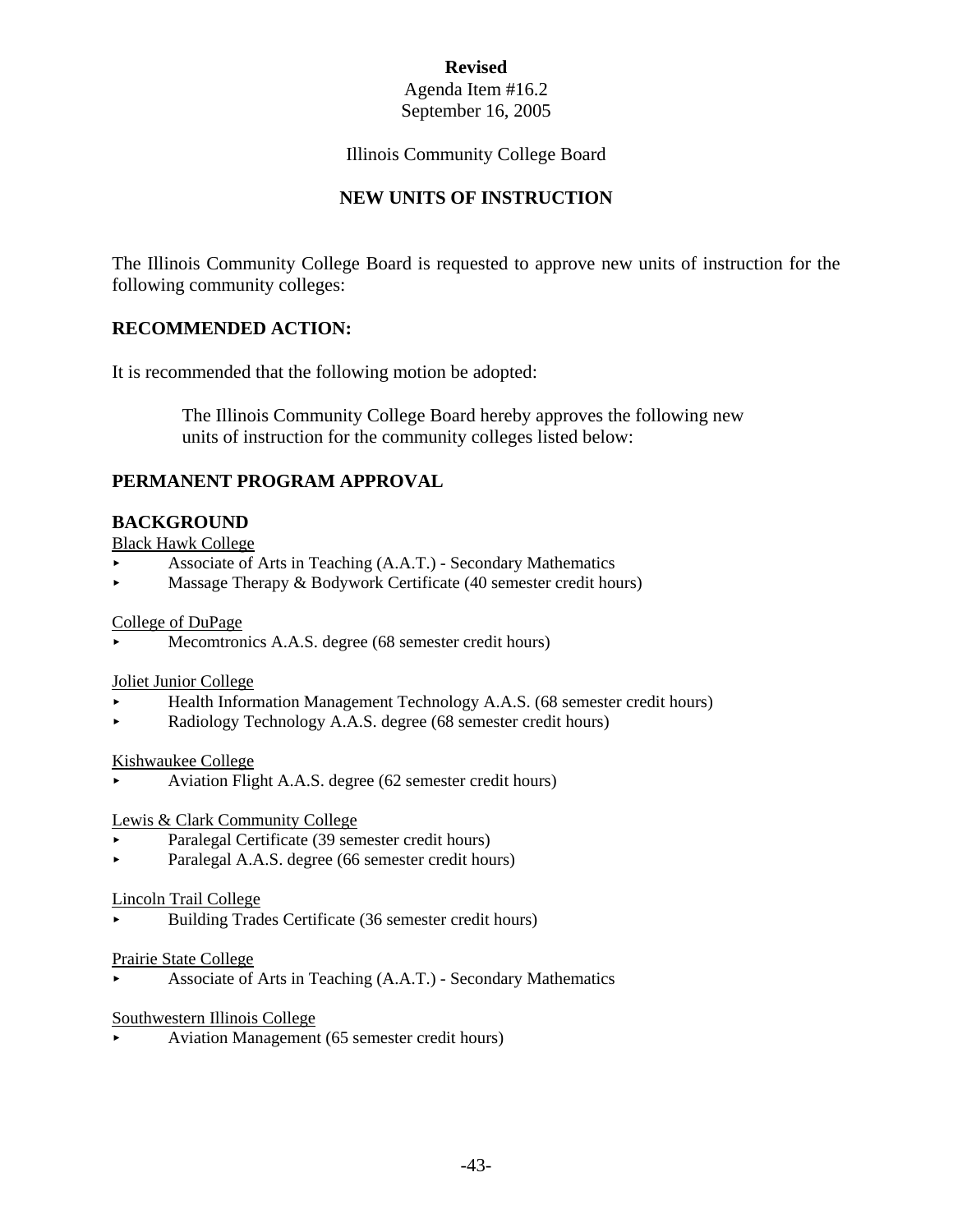#### Spoon River College

- < Associate of Arts in Teaching (A.A.T.) Secondary Mathematics
- Associate of Arts in Teaching (A.A.T.) Secondary Science

#### Triton College

Associate of Arts in Teaching (A.A.T.) - Secondary Science

#### Waubonsee Community College

- < Associate of Arts in Teaching (A.A.T.) Secondary Mathematics
- < Exercise Science Certificate (30.5 semester credit hours)

#### **BACKGROUND**

**Black Hawk College** has submitted a proposal to offer the Associate of Arts in Teaching (A.A.T.) Secondary Mathematics Statewide Model Curriculum. The 60-64 semester credit hour model curriculum consists of 37-41 semester credit hours of general education coursework, 3-9 semester credit hours of professional education coursework and 9-15 semester credit hours in major content area coursework. This proposal meets the model guidelines endorsed by the Illinois Community College Board and the Illinois Board of Higher Education.

**Black Hawk College** is also seeking approval to offer a 40 semester credit hour certificate program in "Massage Therapy and Bodywork". This program will prepare individuals for employment as massage therapists. The curriculum consists of coursework in introductory and advanced massage therapy theory, anatomy and physiology, kinesiology, pathology, CPR and first aid, massage therapy practices, and introductory and advanced massage therapy techniques. Students will complete 600 contact hours of massage therapy practice during the program. The proposed curriculum meets the requirements for approval by the Illinois Department of Financial and Professional Regulation and will prepare students for required certification through the National Certification Board for Therapeutic Massage and Bodywork (NCBTMB) and for licensure in the State of Illinois and neighboring Iowa. Assessment of student learning objectives will be achieved through evaluation of the student's performance in a comprehensive final practical exam. Labor market information provided by the college supports the interest in and need for a formalized massage therapy program within the college's district. The college anticipates an enrollment of 27 full-time students the first year, increasing to 30 full-time students by the third year. The program will require one (1) existing full-time and one (1) existing part-time faculty the first year. No new costs will be incurred for implementation during the first three years for this program.

The **College of DuPage** is seeking permanent approval to offer a 68 semester credit hour Associate of Applied Science (A.A.S.) degree program in "MECOMTRONICS". The program was approved on a temporary basis in May 2001 for a period of three years. This program is an integration of curriculum in the areas of mechanical and electronics technology, computer hardware and software, and telecommunications. The program prepares individuals for employment as technicians in industrial environments that utilize skill sets in mechanical and electronics technology, computer maintenance and telecommunications. The curriculum consists of 27 semester credit hours of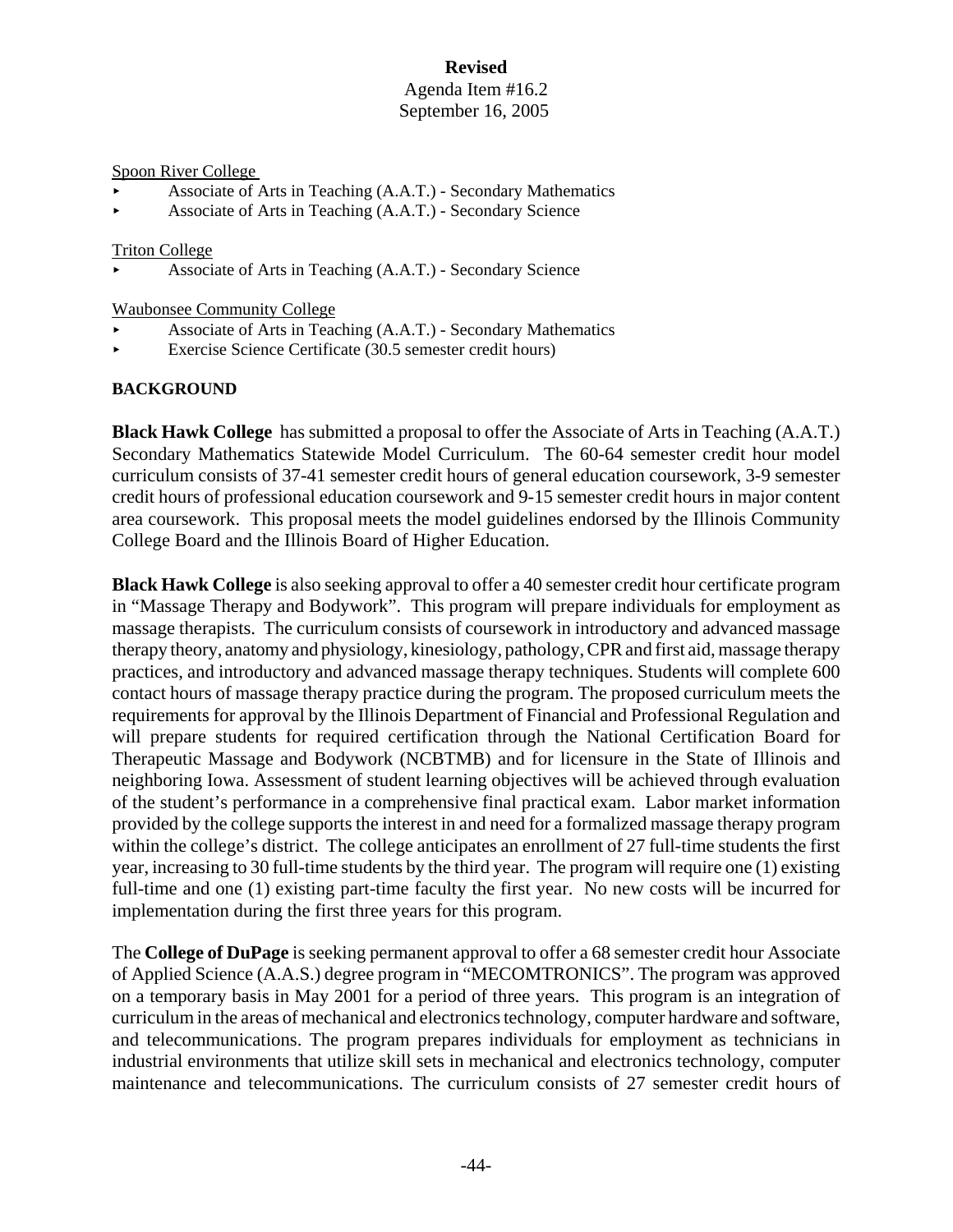required general education coursework, and 41 semester credit hours of required career and technical education coursework. The career and technical component includes studies in semiconductor electronics, communication electronics, electronic instruments, measurements and controls, wireless fundamentals and systems, industrial controls, digital fundamentals, statistical process control, programmable logic control, automated manufacturing, introductory networking, computer maintenance, technical mechanics and physics of mecomtronics, in addition to a required workbased learning experience. Assessment of student learning objectives is accomplished through a portfolio evaluation reviewed by program faculty and advisory committee members, as well as an evaluation of the student's performance during their work-based learning experience.

Labor market information provided by the college indicates a strong local need for such an integrated mixture of career and technical areas. The college's Technology Advisory Committee and those program advisory committees for each of the separate programs involved in the development of this curriculum have identified a unique need for students with an associate's degree education in such a cross-disciplinary field. Industry partners of the college include Fermi National Accelerator Laboratory, Global Wireless, and Caterpillar. The program has met its benchmarks for enrollments, completions, placements and student satisfaction. Fourteen (14) students enrolled in this curriculum during the first year, seven (7) completed the program within two years, and five (5) additional completed the program within another year. Ten of the twelve graduates have been placed with local employers, for an average placement rate of 86%.

No new faculty were required and no new costs were incurred for the implementation of this program. The college plans to begin a focused marketing and recruiting campaign for the MECOMTRONICS program, which will include allowing dual credit coursework with local high schools. *Permanent approval of this program is recommended based on program outcomes.* 

**Joliet Junior College** is seeking approval to offer a 68 semester credit hour Associate of Applied Science (A.A.S.) degree program in "Health Information Management Technology". This program will prepare individuals for employment as health information technicians. The curriculum includes 16 semester credit hours of required general education coursework, 46 semester credit hours of required career and technical education coursework, and six (6) semester credit hours of required work-based learning in health information management. The career and technical component consists of courses in medical terminology, introductory and advanced medical records technology, medical transcription, ICD-9-CM Coding and CPT Coding, clinical classification systems, current healthcare applications, healthcare reimbursement, quality management in healthcare, principles of diseases, and health information pharmacology. The curriculum was developed according to competencies established for entry-level employment as a Registered Health Information Technician (RHIT) by the American Health Information Management Association (AHIMA) and will prepare graduates for the optional national RHIT credentialing exam. The college will assess achievement of student learning objectives through a professional simulation during the work-based learning experience, as well as through an RHIT pre-test. Program accreditation through the Commission on Accreditation of Allied Health Education Programs (CAAHEP) is required for graduates to sit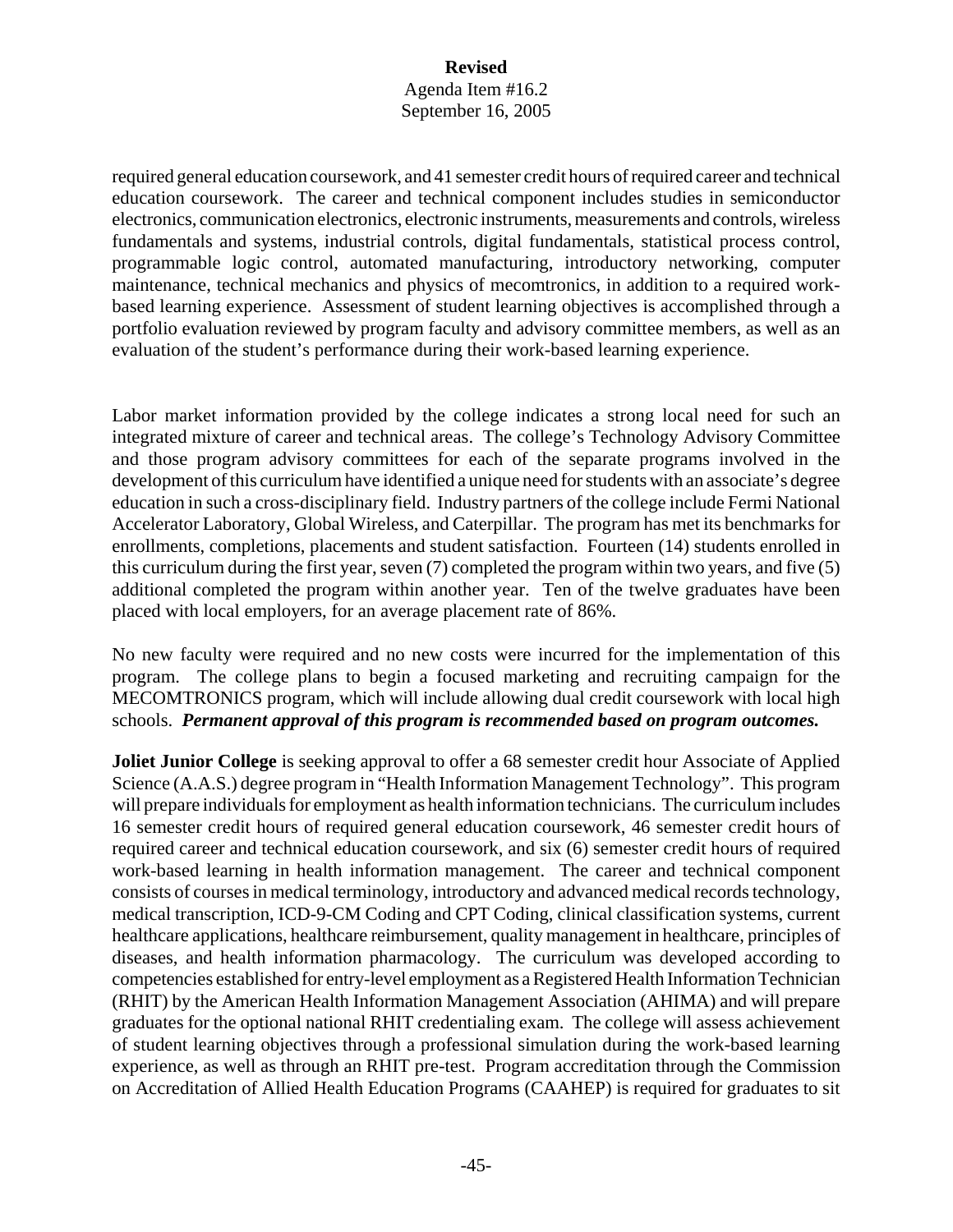for AHIMA exams. Because the college utilized AHIMA competency standards for curriculum development, they can apply for CAAHEP accreditation immediately after receiving the appropriate state level approvals.

Labor market information provided by the college supports the need for and interest in a degree program in health information management technology. Locally and statewide the demand for "medical records and health information technicians" is expected to increase much faster than the average for all occupations through 2012, according to the Illinois Department of Employment Security (IDES). The college anticipates an enrollment of 20 full-time and 40 part-time students the first year. The program will require one (1) new full-time and five (5) existing part-time faculty the first year. Costs for implementing this program will be approximately \$52,500 the first year, \$750 the second year, and \$10,750 the third year. Higher first year costs reflect the hiring of a full-time program coordinator, while third year costs reflect upgrades to equipment.

**Joliet Junior College** is also seeking approval to offer a 68 semester credit hour Associate of Applied Science (A.A.S.) degree program in "Radiology Technology". This program will prepare individuals for entry-level employment as radiologic technologists in a variety of health care settings including hospitals and offices of physicians. This program was developed according to standards outlined for registration through the American Society of Radiologic Technologists (ASRT). The curriculum consists of 23 semester credit hours of required general education coursework, and 45 semester credit hours of required career and technical education coursework. The career and technical component of the program includes medical terminology, radiologic science and health care, fundamentals of radiology, radiographic physics, introductory through advanced level radiography applications, and a required radiography practicum. Assessment of student learning objectives will be achieved through observation during the required clinical experiences.

Graduates will be prepared for the registration/certification examination offered by the American Registry of Radiologic Technologists (ARRT). In Illinois, registration/certification is required for licensure by the Illinois Department of Nuclear Safety (IDNS). Program accreditation through the Commission on Accreditation of Allied Health Education Programs (CAAHEP) - JRCERT is optional. The college plans to seek accreditation for this program once all state approvals have been received and one class of students has graduated the program.

Labor market information provided by the college supports the interest in and need for a radiology technology program within the college's district. According to the Illinois Department of Employment Security, "radiology technicians" is considered one of the State's Top Ten Occupations for associate degree level training. Employment in this occupation is expected to increase faster than average both statewide and within the college's district through 2012. The college anticipates an enrollment of 10 full-time students the first year, increasing to 20 full-time students by the third year. The program will require one (1) new full- and one (1) new part-time faculty the first year. Costs of implementing this program will be approximately \$41,900 the first year, \$44,500 the second year, and \$45,700 the third year.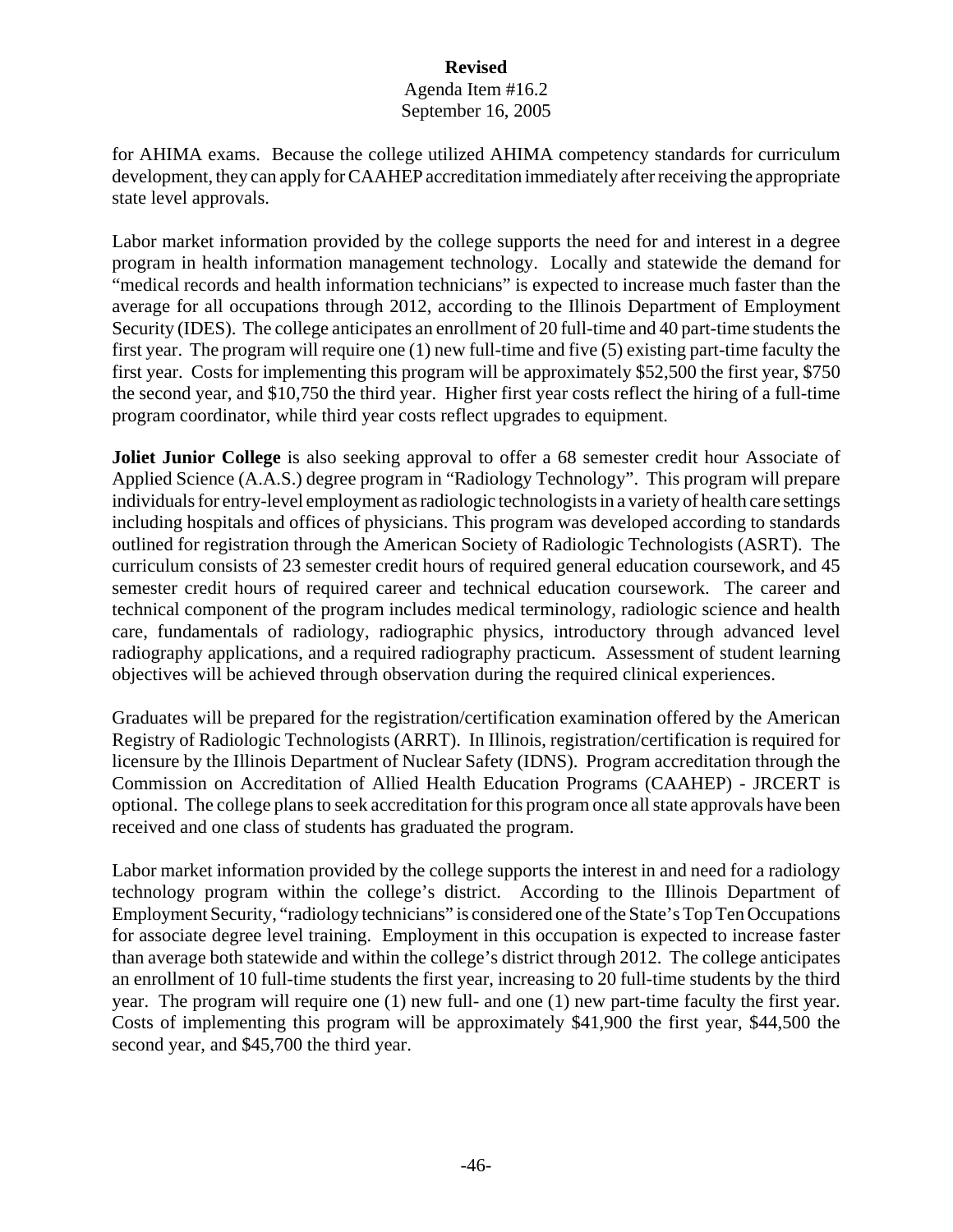**Kishwaukee College** is seeking approval to offer a 62 semester credit hour Associate of Applied Science (A.A.S.) degree program in "Aviation Flight". This program will prepare individuals for piloting commercial aircraft. The curriculum was developed according to the requirements outlined by the Federal Aviation Administration's (FAA) Federal Aviation Regulations (FARs) for licensure as a commercial aircraft pilot. The curriculum consists of 15 semester credit hours of required general education coursework, 41 semester credit hours of required career and technical coursework, and six (6) semester credit hours of related career and technical electives. This includes integrated practical flight instruction. General education and pilot ground instruction will be offered through the college, while basic flight hours will be offered through one of four approved flight training sites within the district. The program will prepare individuals for the FAA's commercial pilot license examination, as well as the private pilot and instrument ratings, both required for licensure as a commercial pilot. Assessment of student learning objectives will be accomplished through observation of the student's performance by college faculty during their practical flight hours.

Labor market information provided by the college supports the interest in a formalized two-year educational program for commercial pilots in the college's district and surrounding metropolitan areas. The college anticipates an enrollment of two (2) part-time and three (3) full-time students the first year, increasing to 10 part-time and 10 full-time by the third year. The program will require one (1) new and four (4) existing full-time faculty, and five (5) new part-time faculty the first year. Costs of implementing this program will be approximately \$30,644 the first year, \$28,830 the second year, and \$29,600 the third year.

**Lewis & Clark Community College** is seeking approval to offer a 39 semester credit hour "Paralegal" certificate and a 66 semester credit hour A.A.S. degree program. The certificate program will prepare individuals for entry-level employment as legal assistants, provide existing legal office staff with formalized training and an educational ladder, and offer cross-training to individuals working as office assistants in related fields, such as health care. The degree program will prepare individuals for employment as "paralegals" and will provide advancement opportunities for those currently working in the field.

The certificate curriculum consists of nine (9) semester credit hours of general education requirements and 30 semester credit hours of career and technical education requirements. The career and technical component of this program includes coursework in legal terminology, introductory paralegal practice, legal research and writing, legal procedures, court procedures, criminal law, tort law, litigation and business and legal environments. The degree curriculum consists of 21 semester credit hours of required genera education, and 45 semester credit hours of required career and technical coursework. Career and technical coursework mirrors that of the certificate program and includes additional coursework in word processing, spreadsheet and database software applications, office management and a paralegal work-based learning experience. Both curricula were developed according to the competencies identified by the American Association for Paralegal Education. Assessment of student learning objectives will be evaluated using a portfolio of the student's educational achievements and through observation during the work-based learning assignment.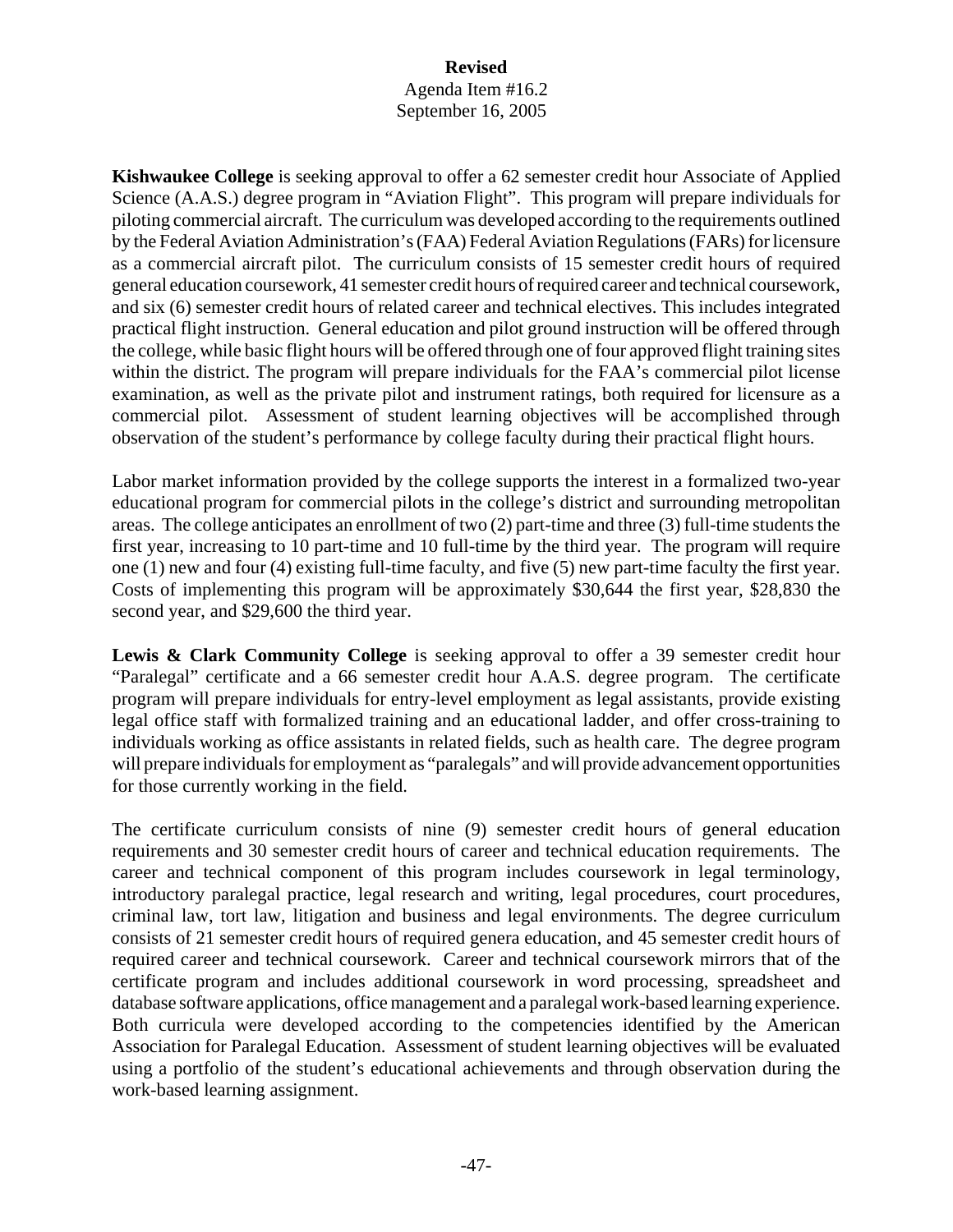# **Revised**

#### Agenda Item #16.2 September 16, 2005

Labor market information provided by the college supports a strong interest in and need for both an entry-level training program and an educational ladder in this field. The college anticipates enrollment in the certificate program of four (4) full-time and four (4) part-time students the first year, increasing to eight (8) full-time and 10 part-time students by the third year. Enrollment in the degree program is projected at 15 full-time and five (5) part-time students the first year, increasing to 25 full-time and eight (8) part-time by the third year. The program will require one (1) new parttime faculty, three (3) existing full-time, and four (4) existing part-time faculty the first year. The cost of implementing this program will be approximately \$6,800 the first year, and \$17,000 per year the second and third years.

**Lincoln Trail College**, one of the Illinois Eastern Community Colleges, is seeking approval to offer a 36 semester credit hour "Building Trades" Certificate program. This program will prepare individuals for entry-level employment in building trades and general construction. The curriculum consists of coursework in introductory construction, basic and intermediate carpentry, basic and intermediate painting and finishing, basic masonry and concrete finishing, residential wiring, construction blueprint reading, technical mathematics, and a required internship in construction. Labor market information provided by the college supports the interest in and need for a formalized training program in general construction within the college's district as well as statewide. The college anticipates an enrollment of five (5) full-time and 10 part-time students the first year, increasing to 10 full-time and 18 part-time students by the third year. The program will require one (1) new part-time faculty member the first year. The cost of implementing this program will be approximately \$28,200 the first year, \$259,700 the second year, and \$51,700 the third year. Higher second year costs reflect the purchase of shop tools, equipment, training simulators, and related lab supplies.

**Prairie State College** has submitted a proposal to offer the Associate of Arts in Teaching (A.A.T.) Secondary Mathematics Statewide Model Curriculum. The 60-64 semester credit hour model curriculum consists of 37-41 semester credit hours of general education coursework, 3-9 semester credit hours of professional education coursework and 9-15 semester credit hours in major content area coursework. This proposal meets the model guidelines endorsed by the Illinois Community College Board and the Illinois Board of Higher Education.

**Southwestern Illinois College** is seeking approval to offer a 65 semester credit hour Associate of Applied Science (A.A.S.) degree program in "Aviation Management". This program will prepare individuals for employment and advancement opportunities in the professional field of aviation, including the services of flight operations, air traffic control, and government regulations. This program is of particular interest to existing aviation professionals within the college's district and among the military workforce at Scott Air Force Base. The curriculum consists of 29 semester credit hours of general education and 36 semester credit hours of career and technical education requirements. The career and technical component of the program consists of coursework in aviation history, aviation meteorology, Federal Aviation Administration regulations, civil aviation, flight theory, introductory and advanced aviation management, airport planning and management, air traffic control systems, aircraft systems and components and a required aviation internship.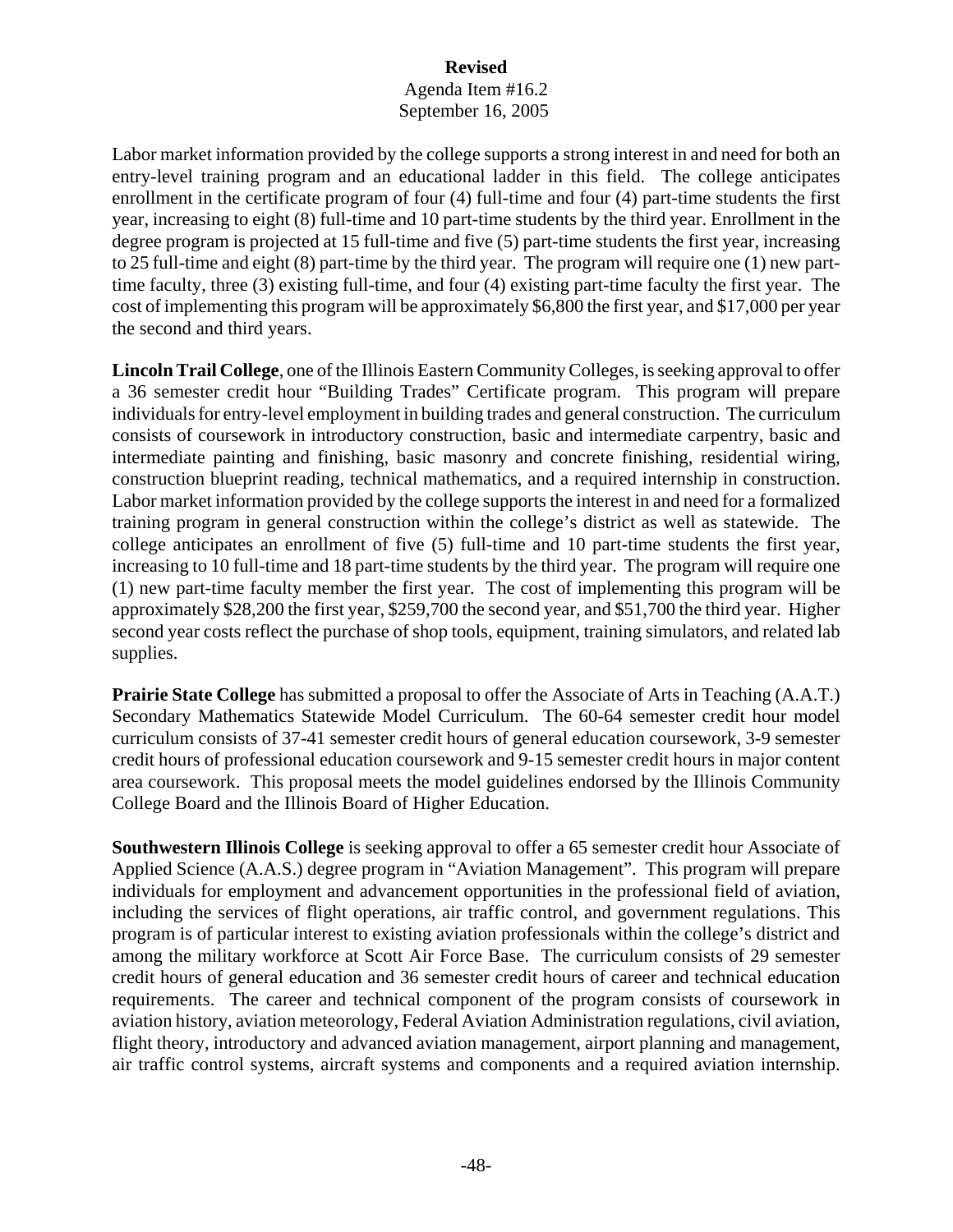Assessment of student learning objectives will be accomplished through evaluation of a portfolio, containing artifacts of the student's educational achievements, and observation during their internship assignment.

Labor market information provided by the college supports the need for and interest in a two-year degree program in aviation management. Currently, the college offers related programs in aviation flight and maintenance technology. This program was also developed for smooth articulation into Southern Illinois University at Carbondale's (SIU-C) capstone Bachelor of Science degree program in Aviation Management. The college anticipates an enrollment of eight (8) full-time and eight (8) part-time students the first year, increasing to 12 full-time and 14 part-time students by the third year. The program will require one (1) new part-time and two (2) existing full-time faculty the first year. Costs of implementing this program will be approximately \$5,000 the first year, \$5,200 the second year, and \$5,500 the third year.

**Spoon River College** has submitted two Associate of Arts in Teaching (A.A.T.) degree proposals. The first is a proposal to offer the A.A.T. - Secondary Mathematics Statewide Model Curriculum. The 60-64 semester credit hour model curriculum consists of 37-41 semester credit hours of general education coursework, 3-9 semester credit hours of professional education coursework and 9-15 semester credit hours in major content area coursework. The college also has submitted a proposal to offer the A.A.T. - Secondary Science. This, too, is patterned after a Statewide Model Curriculum. The 60-64 semester credit hour curriculum consists of 35-38 semester hours of general education coursework, 18-23 credit hours of courses in the major content area, and requires 3 semester credits in professional education coursework. Both proposals meet the model guidelines endorsed by the Illinois Community College Board and the Illinois Board of Higher Education.

**Triton College** has submitted a proposal to offer the Associate of Arts in Teaching (A.A.T.) Secondary Science Statewide Model Curriculum. The 60-64 semester credit hour model curriculum consists of 35-38 semester hours of general education coursework, 18-23 credit hours of courses in the major content area, and requires 3 semester credits in professional education coursework. This proposal meets the model guidelines endorsed by the Illinois Community College Board and the Illinois Board of Higher Education.

**Waubonsee Community College** has submitted a proposal to offer the Associate of Arts in Teaching (A.A.T.) Secondary Mathematics Statewide Model Curriculum. The 60-64 semester credit hour model curriculum consists of 37-41 semester credit hours of general education coursework, 3-9 semester credit hours of professional education coursework and 9-15 semester credit hours in major content area coursework. This proposal meets the model guidelines endorsed by the Illinois Community College Board and the Illinois Board of Higher Education.

**Waubonsee Community College** is also seeking approval to offer a 30.5 semester credit hour certificate program in "Exercise Science". This curriculum will prepare individuals for entry-level employment as personal trainers, group fitness instructors and planners, and general recreation workers in fitness training facilities. The curriculum consists of coursework in nutrition, human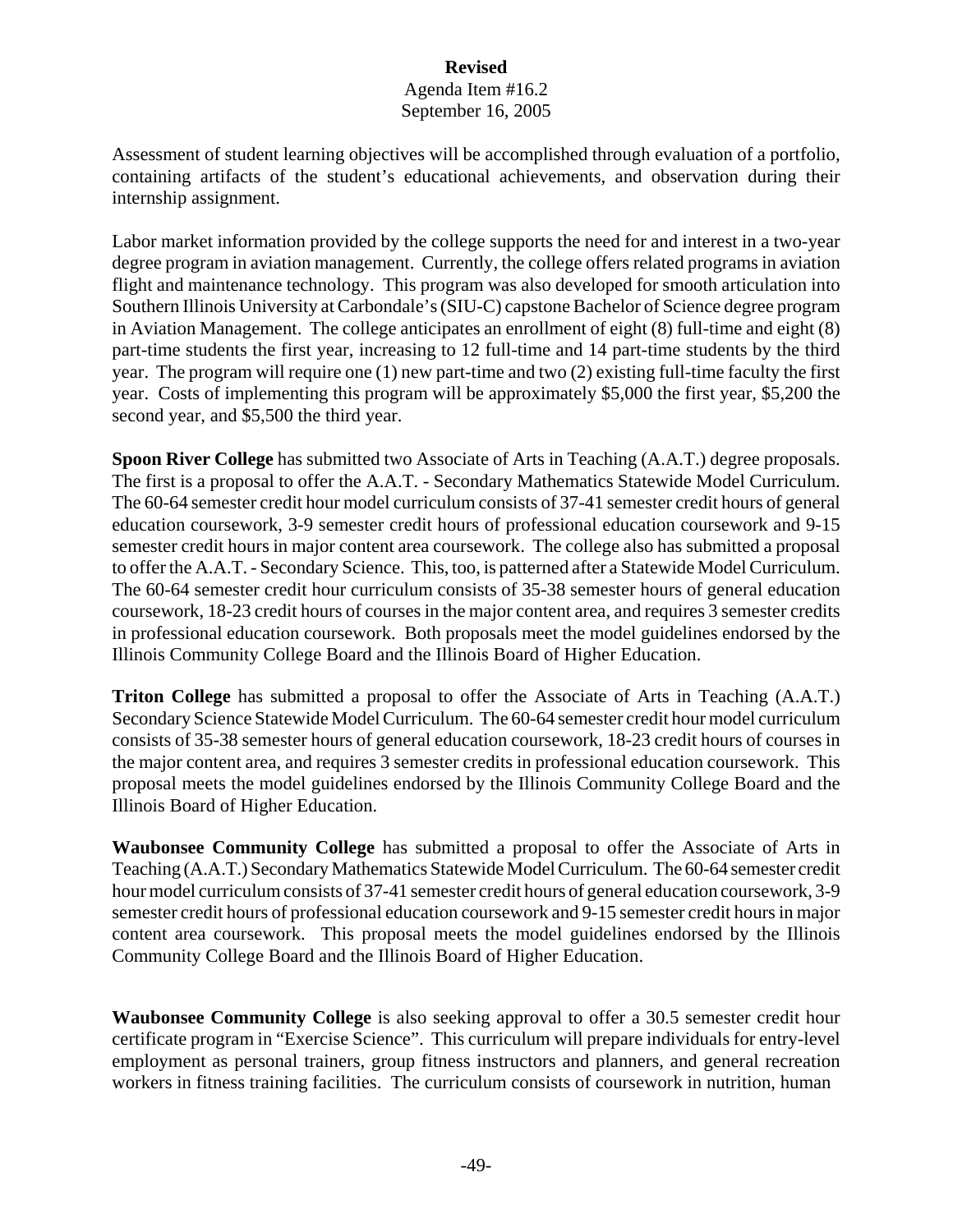structure and function, psychology, personal wellness, fitness training, principles of resistance training, exercise for special populations, fitness assessment and exercise programming, first aid and emergency care, small business creation and management, and an exercise science internship. Completion of this program will prepare students for the Certified Personal Trainer (CPT) certification exam offered by the American College of Sports Medicine (ACSM). Labor market information provided by the college supports the interest in and need for a formalized training program for entry-level fitness trainers. According to the Illinois Department of Employment Security, employment demand for "fitness trainers" is expected to increase much faster than the average for all occupations both statewide and within the college's district through 2012. The college anticipates an enrollment of three (3) full-time and eight (8) part-time students the first year, increasing to eight (8) full-time and 10 part-time students by the third year. The program will require one (1) existing full-time and two (2) new part-time instructors the first year. Costs of implementing this program will be approximately \$8,000 the first year, and \$10,500 each year during the second and third years.

#### **TEMPORARY PROGRAM APPROVAL**

Truman College

< Bioinformatics Certificate (32 semester credit hours)

#### **BACKGROUND**

**Harry S. Truman College**, one of the City Colleges of Chicago, is seeking temporary approval for a period of three years to offer a 32 semester credit hour certificate program in "Bioinformatics". Bioinformatics is a cross-disciplinary field that uses research, development and application of information technology for expanding the use of biological, pharmaceutical, medical, behavioral, bio-hazard and other health data for research and analysis purposes. This program will prepare existing professionals in the fields of computer information systems, biology and other related sciences for employment in this new and emerging field. Employment is currently found with major educational institutions, research companies and hospitals, government and private business. The curriculum consists of coursework in advanced biology, biotechnology, molecular biology, molecular genetics, bioinformatics theory, special topics in bioinformatics, a capstone symposium in bioinformatics, and a required internship. The college anticipates an enrollment of 25 students for the first semester cohort, with an 80% completion rate by the end of the three year period. Labor market information provided by the college supports the strong interest in and need for a program that cross-trains existing professionals in bioinformatics. Temporary approval is being requested due to the new and emerging nature of this career field, and will also provide the college with time to analyze its continued viability at the end of the three year period. *Permanent approval of this program will be recommended after a period of three years, based on program outcomes.* 

# **INFORMATION ITEM - BASIC CERTIFICATE APPROVAL**

Following is a list of basic certificates that have been approved on behalf of the Illinois Community College Board by the President/CEO since the last Board meeting: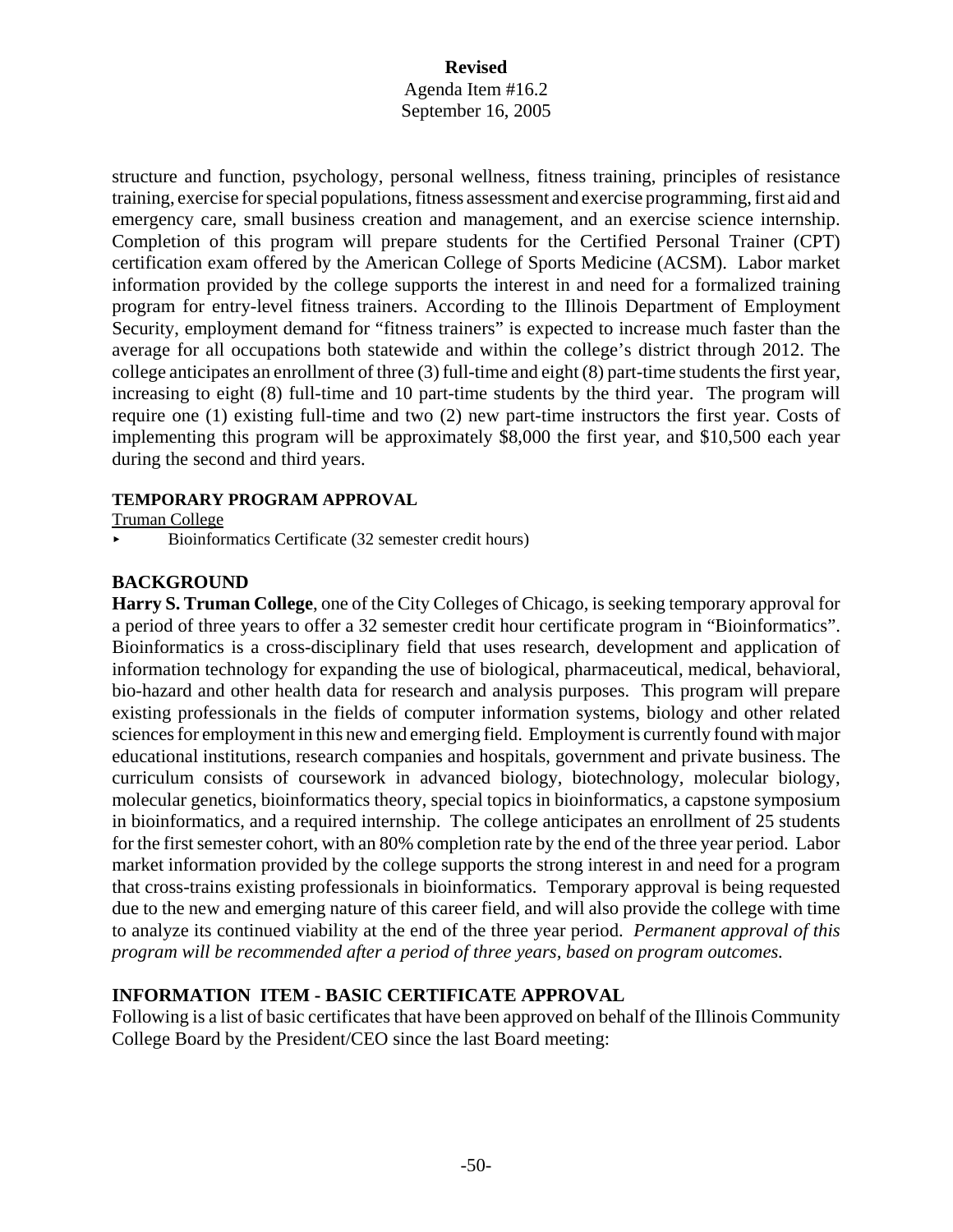# **Revised**

#### Agenda Item #16.2 September 16, 2005

#### **Permanent Program Approval**

Illinois Central College

< Automotive Fundamentals Certificate (24 semester credit hours)

#### Kishwaukee College

- < Medical Billing and Coding Certificate (21 semester credit hours)
- **Private Pilot Training Certificate (17 semester credit hours)**

#### Olney Central College

• Phlebotomy Certificate (10 semester credit hours)

#### Shawnee Community College

• Computer Forensics  $\&$  Investigations Certificate (27 semester credit hours)

#### Triton College

< Home Technology Integrator Certificate (12 semester credit hours)

#### John Wood Community College

< Geriatric Care Specialist Certificate (16 semester credit hours)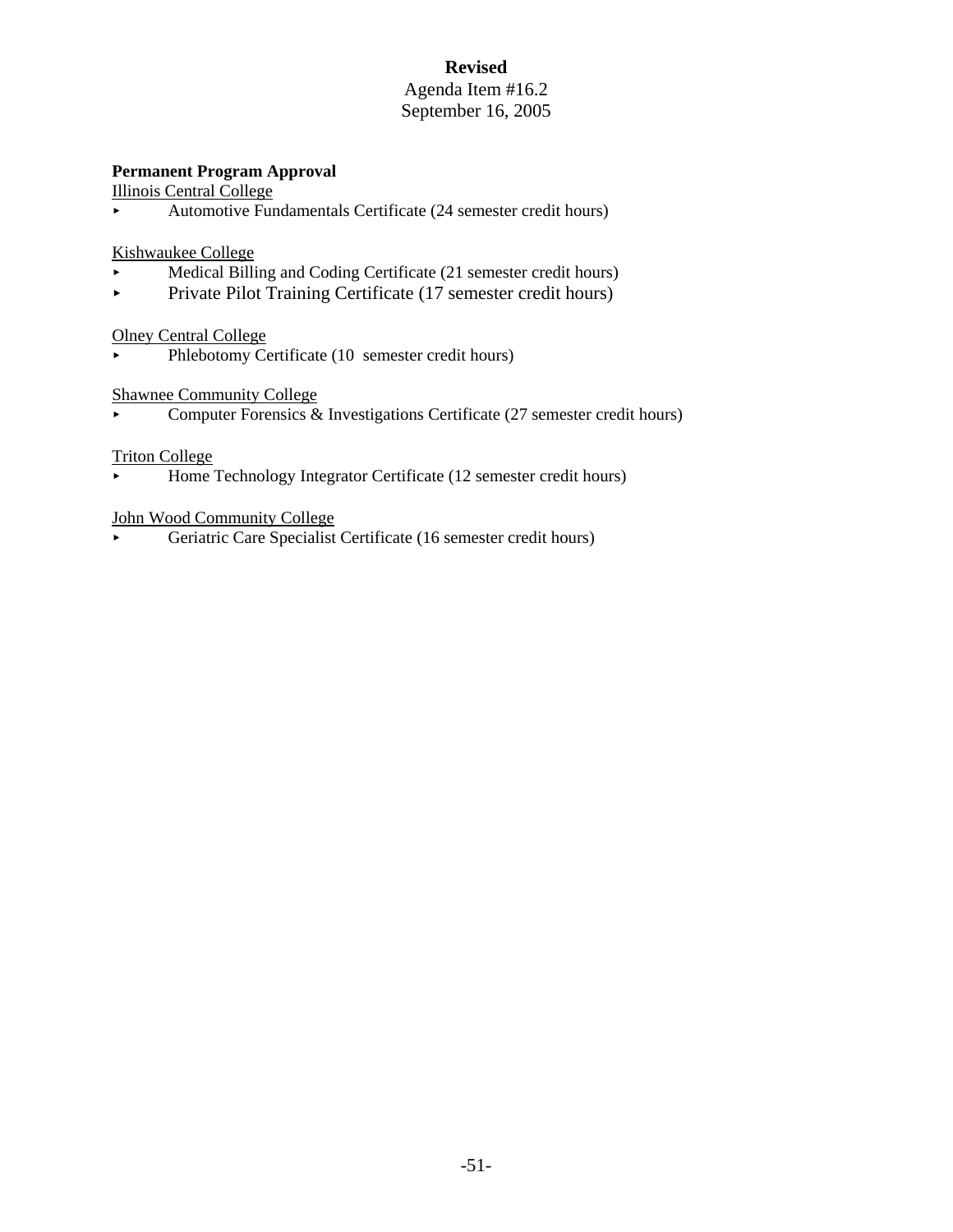#### Illinois Community College Board

# **CERTIFICATION OF ELIGIBILITY FOR SPECIAL TAX LEVY (110 ILCS 805/3-14.3)**

Section 3-14.3 of the Public Community College Act allows districts eligible for equalization grants in fiscal year 2005 or fiscal year 2006 to levy up to or at the combined statewide average tax rate for educational and operations and maintenance purposes if they currently are levying less than that amount. The ICCB is required to certify the eligibility of districts to levy by November 1 of each year.

# **RECOMMENDED ACTION**

It is recommended that the following motion be adopted:

The Illinois Community College Board hereby certifies that the following community college districts were (1) eligible to receive equalization grants either in fiscal year 2005 or fiscal year 2006 and (2) had combined educational and operations and maintenance purposes tax rates less than 25.15 cents per \$100 of equalized assessed valuation and are, therefore, eligible to levy at a combined educational and operations and maintenance purposes rate up to and including 25.15 cents per \$100 of equalization assessed valuation in accordance with the provisions of Section 3- 14.3 of the Public Community College Act:

> Black Hawk College City Colleges of Chicago Heartland Community College Highland Community College Illinois Central College Illinois Eastern Community Colleges Illinois Valley Community College Kankakee Community College Kaskaskia College Lake Land College Lewis and Clark Community College Moraine Valley Community College Prairie State College Rend Lake College Carl Sandburg College South Suburban College Southwestern Illinois College Spoon River College John Wood Community College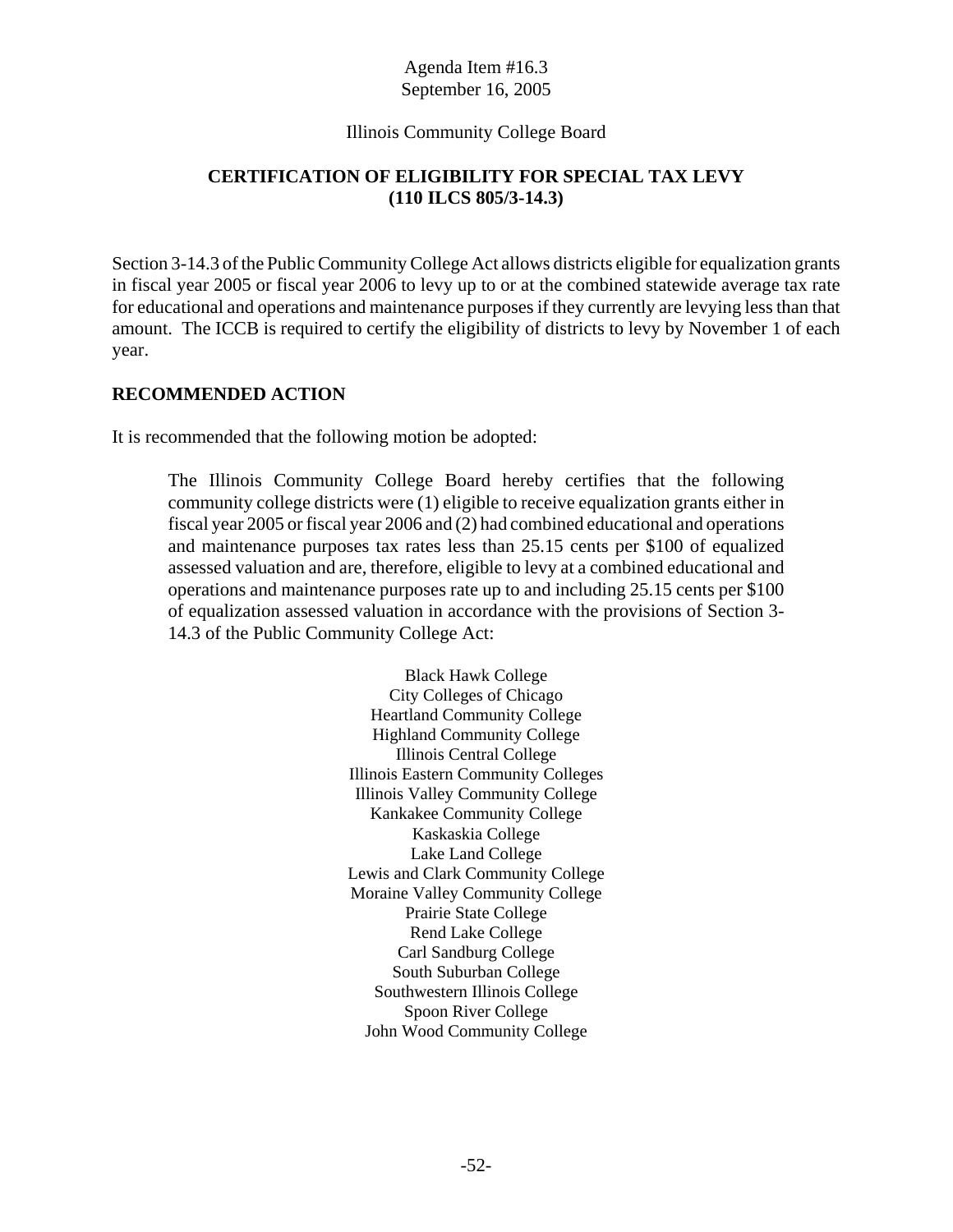**BACKGROUND**. Pursuant to Section 3-14.3 of the Public Community College Act, the following table identifies the eligible districts and the additional levy authority they have, should they choose to exercise it, along with an estimate of how much additional tax revenues will be available because of this additional levy authority.

| <b>District</b>                 | <b>Current</b><br><b>Combined</b><br><b>Maximum</b><br><b>Authorized</b><br><b>Operating</b><br><b>Tax Rates</b> | <b>Additional</b><br><b>Tax Rate</b><br><b>Authority</b> | <b>Estimated</b><br><b>Additional</b><br><b>Tax Revenue</b> |            |
|---------------------------------|------------------------------------------------------------------------------------------------------------------|----------------------------------------------------------|-------------------------------------------------------------|------------|
| <b>Black Hawk</b>               | 19.00¢                                                                                                           | 6.15¢                                                    | \$                                                          | 1,765,181  |
| <b>City Colleges of Chicago</b> | 22.50¢                                                                                                           | 2.65¢                                                    | \$                                                          | 14,080,557 |
| Heartland                       | 22.50¢                                                                                                           | 2.65¢                                                    | \$                                                          | 841,739    |
| Highland                        | 25.00¢                                                                                                           | .15¢                                                     | \$                                                          | 20,955     |
| <b>Illinois Central</b>         | 25.00¢                                                                                                           | .15¢                                                     | \$                                                          | 74,226     |
| <b>Illinois Eastern</b>         | $25.00\phi$                                                                                                      | .15¢                                                     | \$                                                          | 15,244     |
| <b>Illinois Valley</b>          | 17.00¢                                                                                                           | 8.15¢                                                    | \$                                                          | 1,927,430  |
| Kankakee                        | 18.00¢                                                                                                           | 7.15¢                                                    | \$                                                          | 1,206,035  |
| Kaskaskia                       | 25.00¢                                                                                                           | .15¢                                                     | \$                                                          | 15,263     |
| Lake Land                       | 18.00¢                                                                                                           | 7.15¢                                                    | \$                                                          | 1,424,531  |
| Lewis and Clark                 | 25.00¢                                                                                                           | .15¢                                                     | \$                                                          | 38,438     |
| Moraine Valley                  | 22.50¢                                                                                                           | 2.65¢                                                    | \$                                                          | 2,264,972  |
| Prairie State                   | 23.50¢                                                                                                           | 1.65¢                                                    | \$                                                          | 490,089    |
| Rend Lake                       | 25.00¢                                                                                                           | .15¢                                                     | \$                                                          | 9,380      |
| Sandburg                        | 22.00¢                                                                                                           | 3.15¢                                                    | \$                                                          | 405,471    |
| South Suburban                  | 17.50¢                                                                                                           | 7.65¢                                                    | \$                                                          | 2,611,085  |
| Southwestern                    | 16.00¢                                                                                                           | 9.15¢                                                    | \$                                                          | 4,291,266  |
| Spoon River                     | 25.00¢                                                                                                           | .15¢                                                     | \$                                                          | 9,602      |
| John Wood                       | 22.50¢                                                                                                           | 2.65¢                                                    | \$                                                          | 257,914    |
|                                 |                                                                                                                  |                                                          | \$                                                          | 31,749,378 |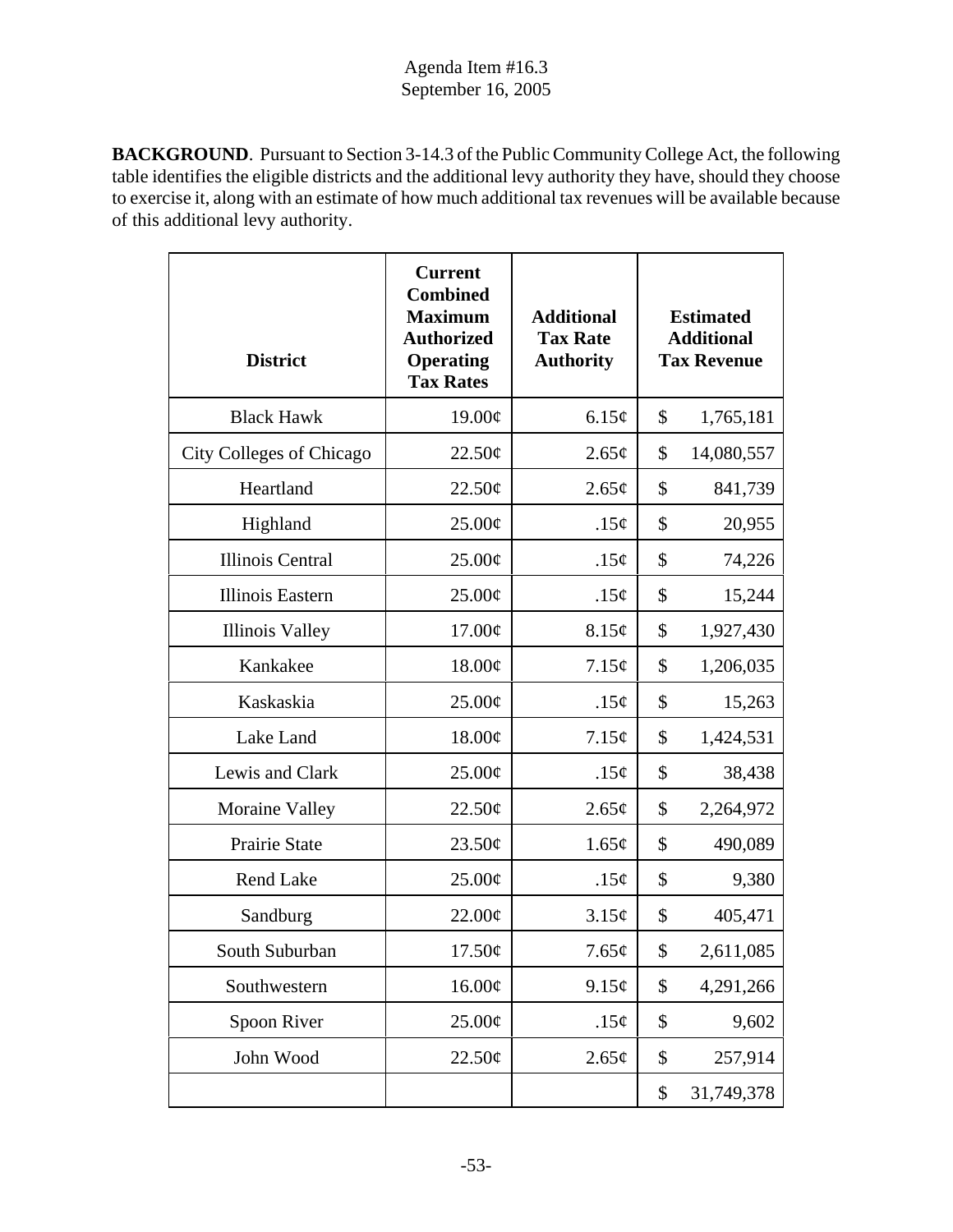The additional levy authority is subject to "backdoor" referendum. Within ten days after the adoption of a resolution expressing the district's intent to levy all or a portion of the additional taxes, the district is required to publish notice of its intent. A petition signed by 10 percent or more of the registered voters in the district will cause the proposed increase to be placed on the ballot at the next regularly scheduled election. A 30-day period is allowed for such a petition to be received.

This special tax levy authority does not circumvent tax cap legislation. All tax cap legislation is still applicable to those districts that fall under it. The following districts that are eligible for the special tax levy are also subject to tax cap legislation:

> City Colleges of Chicago Moraine Valley Community College Prairie State College South Suburban College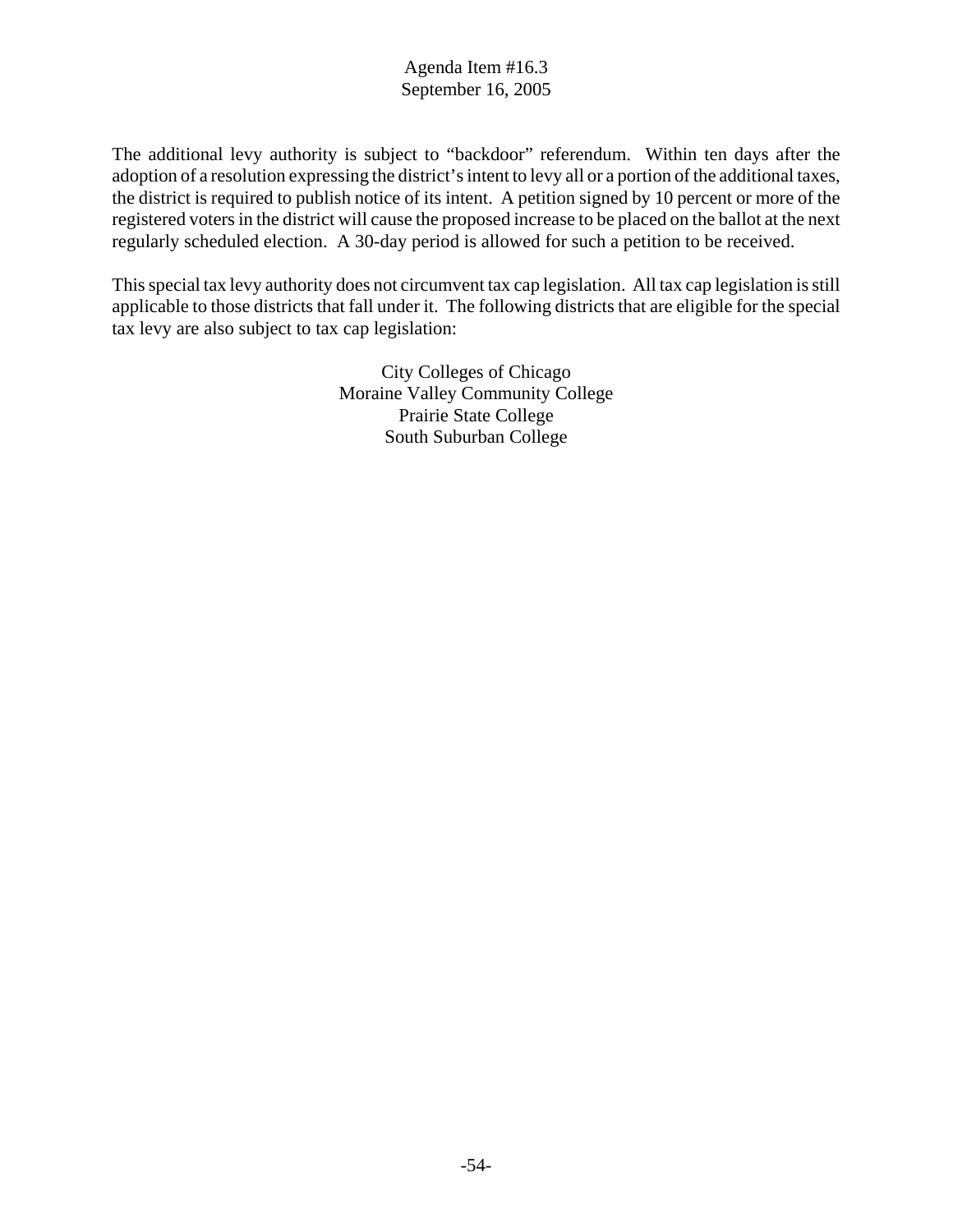Illinois Community College Board

# **ILLINOIS COMMUNITY COLLEGE BOARD RECOGNITION OF COMMUNITY COLLEGES**

The Illinois Community College Board has statutory authority to "recognize" community colleges for their compliance with state statutes and standards. During fiscal year 2005, eight community colleges underwent in-depth recognition evaluations. Seven districts were granted "recognition continued" status by the ICCB at its June 17, 2005 meeting. The remaining district's evaluation was not complete at that time and is being brought to the Board for its consideration at this time. In addition, one district from the fiscal year 2004 recognition cycle is being brought to the Board for its consideration. This agenda item not only presents the staff recommendations for the colleges that completed the evaluation, but gives background on the recognition evaluation and approval process for the Board's information.

# **RECOMMENDED ACTION**

It is recommended that the following motion be adopted:

The Illinois Community College Board hereby grants a status of "recognition continued" to the following districts:

Morton College Richland Community College

**BACKGROUND.** Recognition is a statutory term describing the status of a district which meets instructional, administrative, financial, facility and equipment standards as established by the Illinois Community College Board (110ILCS Section 805/2-12f and 805/2-15). Community colleges must be recognized to be eligible for state funding. Once a college district has been recognized by the ICCB, that recognition status is continued unless action is taken by the Board to interrupt it. To determine a district's recognition status, the ICCB conducts periodic evaluations. The objectives of the recognition evaluation include 1) determination of a district's compliance with the *Public Community College Act* and *ICCB Administrative Rules*; 2) the provision of assistance to districts in achieving compliance with the Act and Rules; 3) the identification of issues which may be of concern to the community college system and the gathering of basic data about these issues; and 4) the identification of exemplary district practices/programs that can be shared with other districts.

Based on a five-year cycle, ICCB staff conduct recognition evaluations to assure that districts are in compliance with selected standards. All districts are evaluated on a select number of standards during the same five-year cycle. ICCB staff makes an assessment on each individual standard and on a global basis considering all focused and nonfocused standards. On individual standards,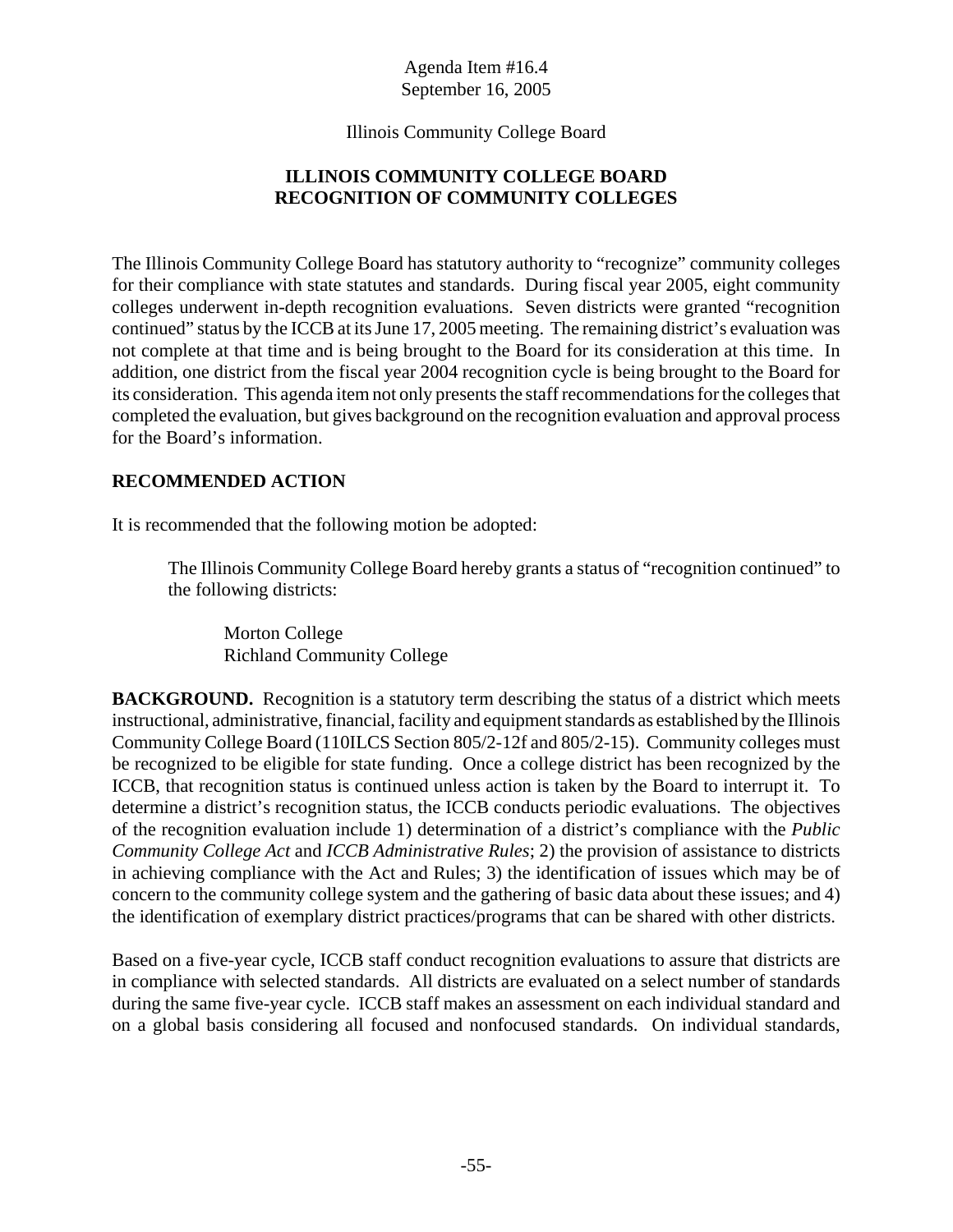districts are identified as either in compliance or not in compliance. Recommendations are either mandatory, when a college is "out of compliance", or otherwise advisory. On an overall, global basis, there are three categories of recognition status:

*Recognition Continued* – The district generally meets ICCB standards. A district which has been granted a status of "recognition continued" is entitled to receive ICCB grants for which it is otherwise entitled and eligible.

*Recognition Continued-with Conditions* – The district generally does not meet ICCB standards. A district which has been assigned the status of "recognition continued-with conditions" is entitled to receive ICCB grants for which it is otherwise entitled and eligible, but it is given a specified time to resolve the conditions which led to the assignment of that status. A follow-up evaluation is scheduled no sooner than three nor longer than nine months after ICCB action on the assignment to determine the district's progress in resolving the conditions.

*Recognition Interrupted* – The district fails to take corrective action to resolve the conditions placed upon it under "recognition continued-with conditions" within a prescribed time period. A district which has been assigned a status of "recognition interrupted" may apply for recognition at such time as all requirements set forth by the ICCB have been satisfied. A district will have state funding suspended on a prorata, per diem basis for the period of time for which such status is in effect.

Standards identified for focused review during fiscal years 2001 through 2005 were selected from the following categories: accountability, finance/facilities, instruction, workforce development, and technology/telecommunications. These same standards are used by each district in a self-evaluation that is submitted to ICCB prior to the staff evaluation.

Evaluation for the two districts included in this item have been completed through receipt of responses to draft reports. The responses include the districts' planned action for the compliance recommendations as well as reactions to advisory or quality recommendations when the districts chose to provide them. Both of these districts are judged by staff to be in general compliance with ICCB recognition standards and, therefore, are recommended for continuation of their recognition status. The final report of each district, including direct responses, is externally attached for Board members only.

College districts included in fiscal year 2006 recognition evaluations are: Black Hawk College, Danville Area Community College, College of DuPage, Kaskaskia College, Lake Land College, Prairie State College, Rock Valley College, Triton College and Waubonsee Community College. In addition, Shawnee Community College will have a follow up visit based on the Board's action on June 18, 2004.

Fiscal year 2006 is the first year of the current five-year recognition cycle. Staff provided the Board with information about the 2006-2010 recognition cycle at the April 2005 meeting of the ICCB.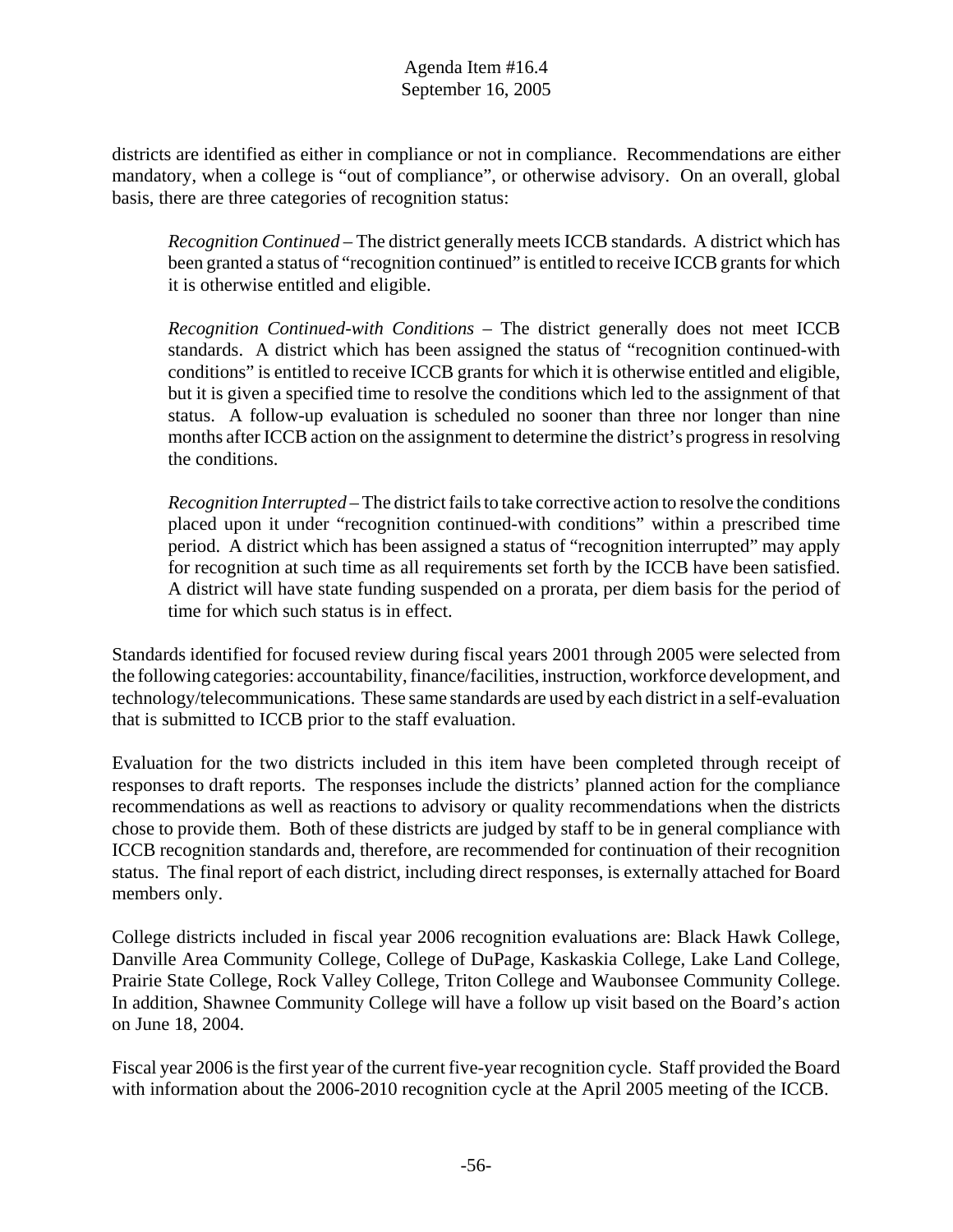# Illinois Community College Board

# **ILLINOIS COMMUNITY COLLEGE BOARD ADVISORY COMMITTEE MEMBER APPOINTMENTS**

Each year, the President/CEO as authorized by the Illinois Community College Board appoints representatives to its advisory committees. Memberships are either at-large appointments selected by the Illinois Community College Board staff, appointments recommended by various community college organizations, or ex officio members who represent committees of various relevant organizations. The latter appointments change as the groups' committee leadership positions change. All other new appointments are for three-year terms beginning July 1, 2005 and ending June 30, 2008, except for those vacancies created by resignations during the year.

The advisory committees perform a critical service to the Illinois Community College Board in that they provide input from a local perspective on issues that affect the entire system. Currently, the Board has four advisory committees. The Finance Advisory Committee, under the leadership of Ed Smith, Senior Director for System Finance, provides input on system budget development and policy issues dealing with system finance. The MIS/Research Advisory Committee, working with Scott Parke, Senior Director for Policy Studies, reviews all issues pertaining to research and data collection activities of the Board. The Program Advisory Committee, staffed by Carol Lanning, Interim Vice President for Instruction and Policy Studies, assists staff with developing proposed policy regarding curricula and accountability matters. The Student Advisory Committee is the fourth committee whose members are selected by their respective colleges.

Attached for your information is the list of committee members on the Finance, MIS/Research, and Program Advisory Committees for fiscal year 2006.

# **INFORMATION ONLY**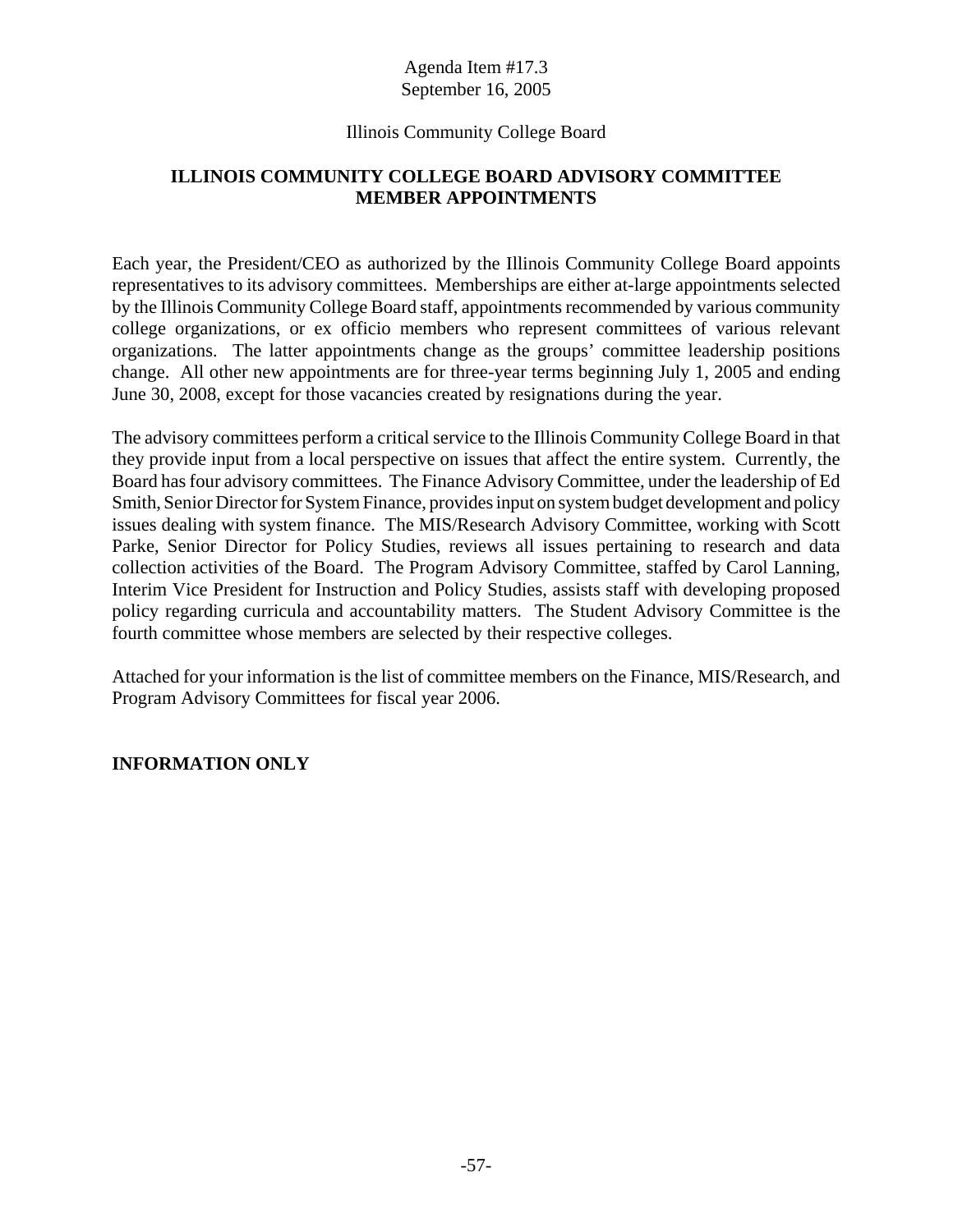# **ILLINOIS COMMUNITY COLLEGE BOARD ADVISORY COMMITTEE MEMBERS 2005-2006**

#### Finance Advisory Committee

- 1. Ron Ally Vice President for Administrative Services, McHenry County College At Large (2006)
- 2. Michael Monaghan Executive Director, Illinois Community College Trustees Association (ICCTA) - Ex Officio
- 3. **Ken Gotsch**  Vice Chancellor, Finance, City Colleges of Chicago Ex Officio
- 4. Ed Forst Dean, Arts and Sciences, Triton College Illinois Council of Community College Administrators (ICCCA) - Ex Officio
- 5. **Mark Kern** President, Rend Lake College Chair, Presidents Council Finance Committee - Ex Officio
- 6. **Donna Hilgenbrink**  Vice President, Administrative Services, Kaskaskia College At Large (2008)
- 7. **Brent Knight** President, Morton College Vice Chair, Presidents Council Finance Committee - Ex Officio
- 8. Jim Rock Vice President, Administrative Services, College of Lake County At Large (2007)
- 9. Sean Sullivan Vice President, Business Services, Triton College Chair, Illinois Community Chief Financial Officers (ICCCFO) - Ex Officio
- 10. Roger Tuttle Trustee, Heartland Community College Illinois Community College Trustees Association (ICCTA) (2007)
- 11. Kevin Weston Faculty, Rend Lake College Illinois Community College Faculty Association (ICCFA) (2007)
- 12. **To Be Announced** Student Advisory Committee Member
- 13. Linda Uzureau Vice President of Academic Affairs, Prairie State College Chief Academic Officers (2007)

# MIS/Research Advisory Committee

- 1. Clay Baitman Vice President for Instruction, Southwestern Illinois College Chief Academic Officers (CAO) (2006)
- 2. Jonita M. Ellis Director, Academic & Administrative Services, Triton College At Large (2007)
- 3. Lon Feuerhelm Production & Operations Manager, Southwestern Illinois College At Large (2006)
- 4. Antonio Gutierrez-Marquez Associate Vice Chancellor for Planning & Research, City Colleges of Chicago - At Large (2006)
- 5. **To Be Announced** Student Advisory Committee Member, Ex Officio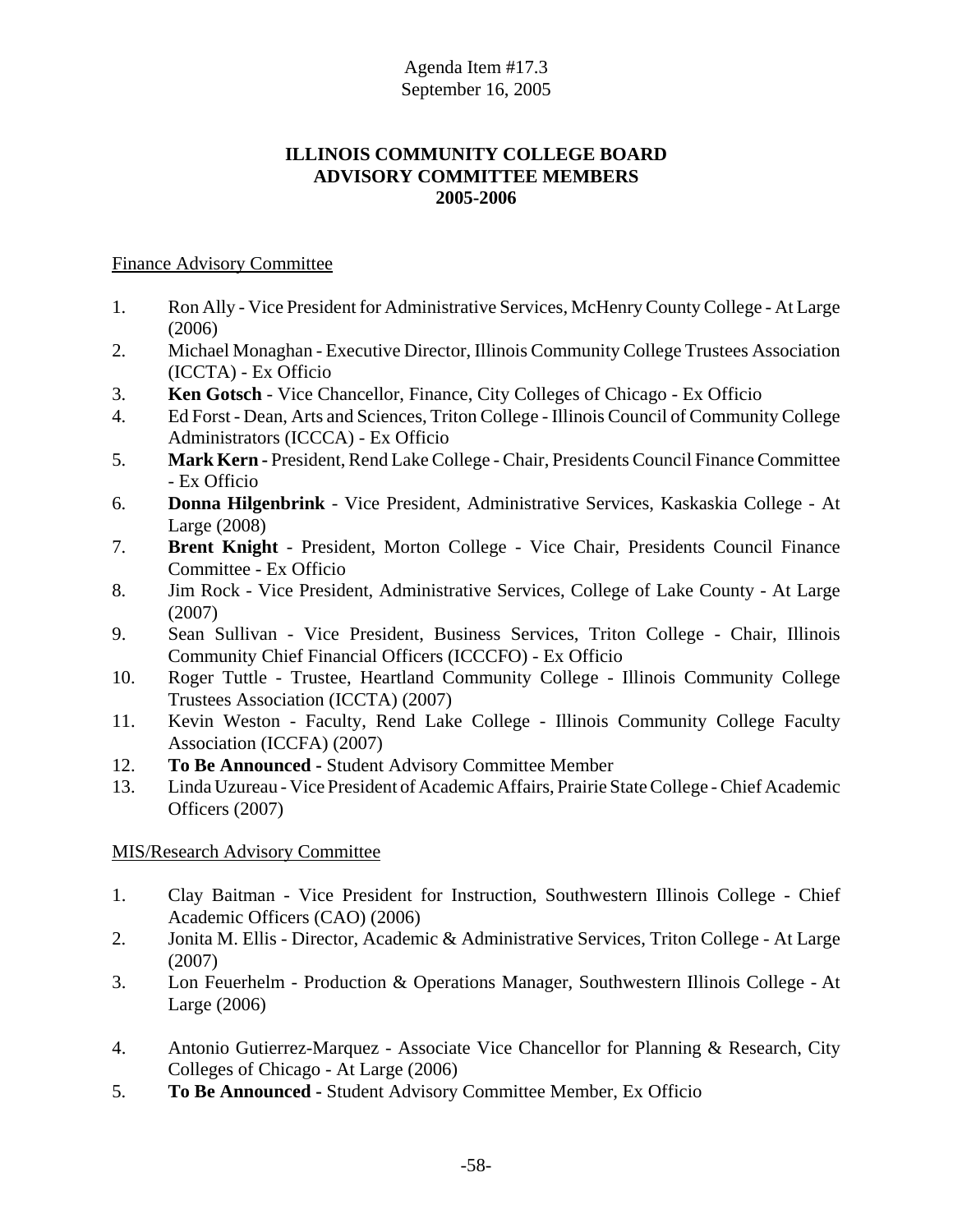- 6. Sharon A. R. Kristovich Director, Institutional Research and Evaluation, Parkland College - At Large (2007)
- 7. Michael Monaghan Executive Director, Illinois Community College Trustees Association (ICCTA) - Ex Officio
- 8. **To Be Announced** Illinois Community College Faculty Association (ICCFA) Representative
- 9. Carole Robertson Vice President, Finance and Administration, Elgin Community College Illinois Community College Chief Financial Officers (ICCCFO) (2006)
- 10. Dana Rosenberg Director, Institutional Research and Planning, Heartland Community College - At Large (2007)
- 11. Ryan Smith Dean, Institutional Effectiveness, Joliet Junior College At Large (2006)
- 12. Aimee Wood MIS Coordinator, Illinois Central College Illinois Council of Community College Administrators (ICCCA) - At Large (2006)
- 13. **To Be Announced** Presidents Council Representative Ex Officio

# Program Advisory Committee

- 1. Jose Aybar Executive Director, Academic Programs, City Colleges of Chicago At Large (2006)
- 2. **To Be Announced** Illinois Community College Faculty Association Representative(ICCFA) - Ex Officio
- 3. Jane Johnson Vice President, Student & Academic Services, Richland Community College - At Large (2006)
- 4. Joan Kerber Vice President, Student and Instructional Services, Sauk Valley Community College - At Large (2007)
- 5. **To Be Announced** Illinois Community College Faculty Association (ICCFA) Representative - Ex Officio
- 6. **To Be Announced** Presidents Council Representative Ex Officio
- 7. Carl Oblinger Trustee, Lincoln Land Community College Illinois Community College Trustees Association (ICCTA) (2006)
- 8. Kathy Pampe Associate Dean, Education to Careers, Illinois Eastern Community Colleges -At Large (2007)
- 9. **To Be Announced** Student Advisory Council Member Ex Officio
- 10. Alan Steigelman Vice President, Finance & Business Services, John Wood Community College - Illinois Community College Chief Financial Officers (ICCCFO) (2006)
- 11. **Julia Schroeder**, Vice President, Instructional Services President, Chief Academic Officers - Ex Officio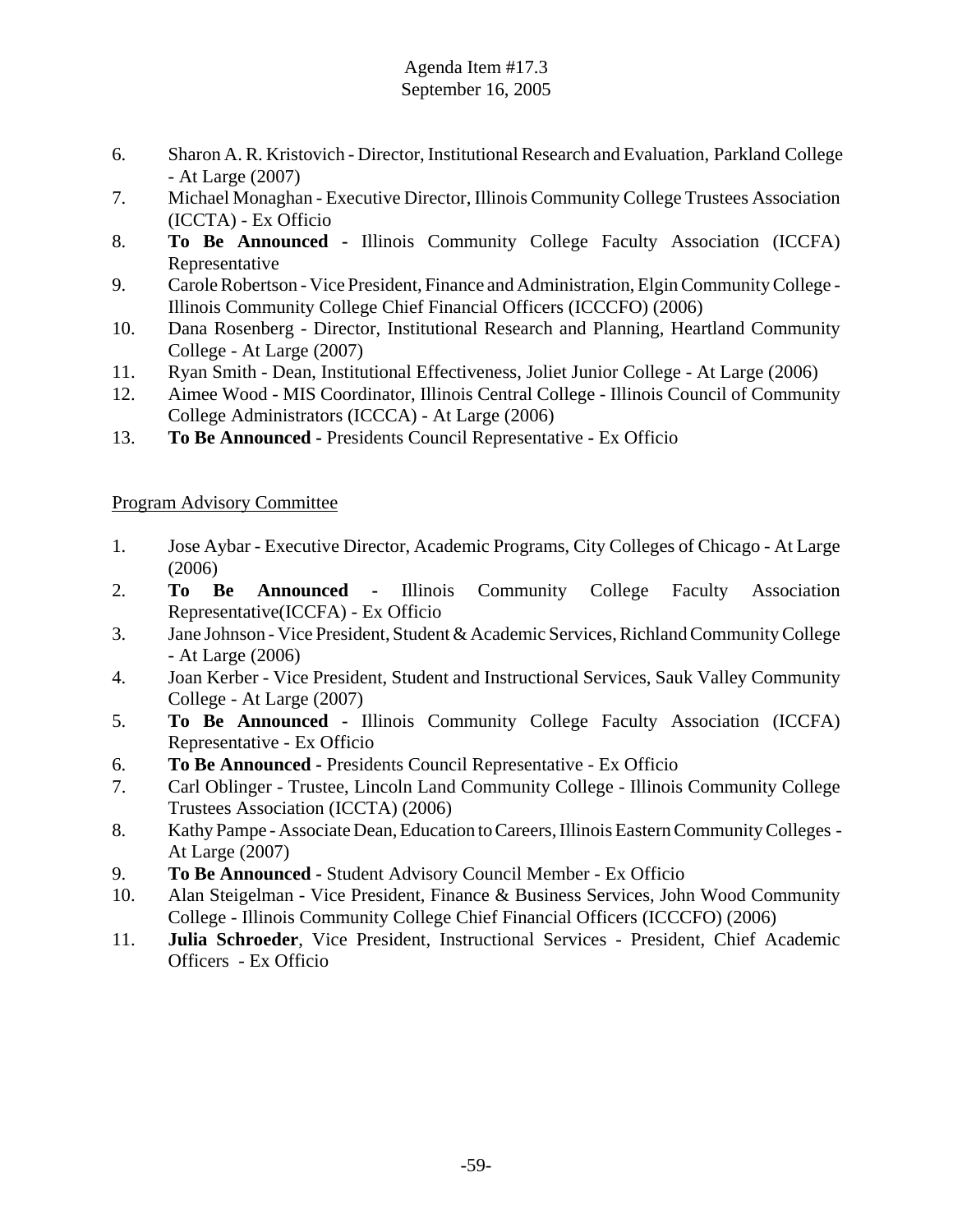#### Illinois Community College Board

# **LINCOLN'S CHALLENGE PROGRAM FY 2005 FINAL REPORT**

The Lincoln's Challenge Academy was established at the former Chanute Air Force Base, Rantoul, in July 1993 with the purpose of helping high school drop outs improve their academic and personal success. Two classes a year , one beginning in August and the other January, offer 16-18 year old men and women the academic, social, and employment skills necessary to be contributing members of their communities. The Lincoln's Challenge Academy encompasses a 22 week residential experience where students learn self discipline, leadership, and responsibility. Following the residency, the graduates enter a second phase, which includes returning to their respective communities to seek employment or pursue educational opportunities. Prior to the second phase, each student is matched with a mentor who advises him or her on employment and educational matters. Students are greatly encouraged to complete their GED while attending the Academy. The Academy boasts the highest passing rate of the GED within the state. To date 8,376 students have graduated from the program with 5,725 of the students securing a GED.

In 1994 the Illinois Community College Board partnered with the Lincoln's Challenge Academy through an annual appropriation that offers scholarships for graduates who earn their GED while attending the Academy. Initially, the scholarship was offered to all GED graduates of the Academy, but in 2003 the scholarship was limited to approximately 100-125 graduates due to budget constraints. These scholarships give students an opportunity to continue their education at one of the 48 community colleges in Illinois. The scholarship award is \$1,000 per semester for the fall and spring semesters and is offered for a maximum of two consecutive years. Recipients of the scholarship must meet specific qualifications, including completion of the Lincoln's Challenge Academy's eight core values program and earn their GED certificate. To date, 2,157 students have received a scholarship from this program.

Funding for the scholarship program has varied. In fiscal years 1995-1998, the state allocation was \$150,000 with a subsequent increase to \$175,000 from fiscal years 1999-2001. In fiscal year 2002, the allocation was reduced to \$125,000 and further reduced to \$120,000 in fiscal year 2003. The allocation has remained level at the fiscal year 2003 amount. Expenditures for FY05 were \$97, 962 with 125 students served.

Administrative uncertainty regarding the program this year was generated by the announcement that the program would be transferred to the Illinois Student Assistance Commission (ISAC) in fiscal year 2005. However, after meetings among ICCB and ISAC staff and the Governor's Office, it was decided that the program would remain with the ICCB. Unfortunately, transition of records had begun causing a setback in services and to the number of students served during fiscal year 2005.